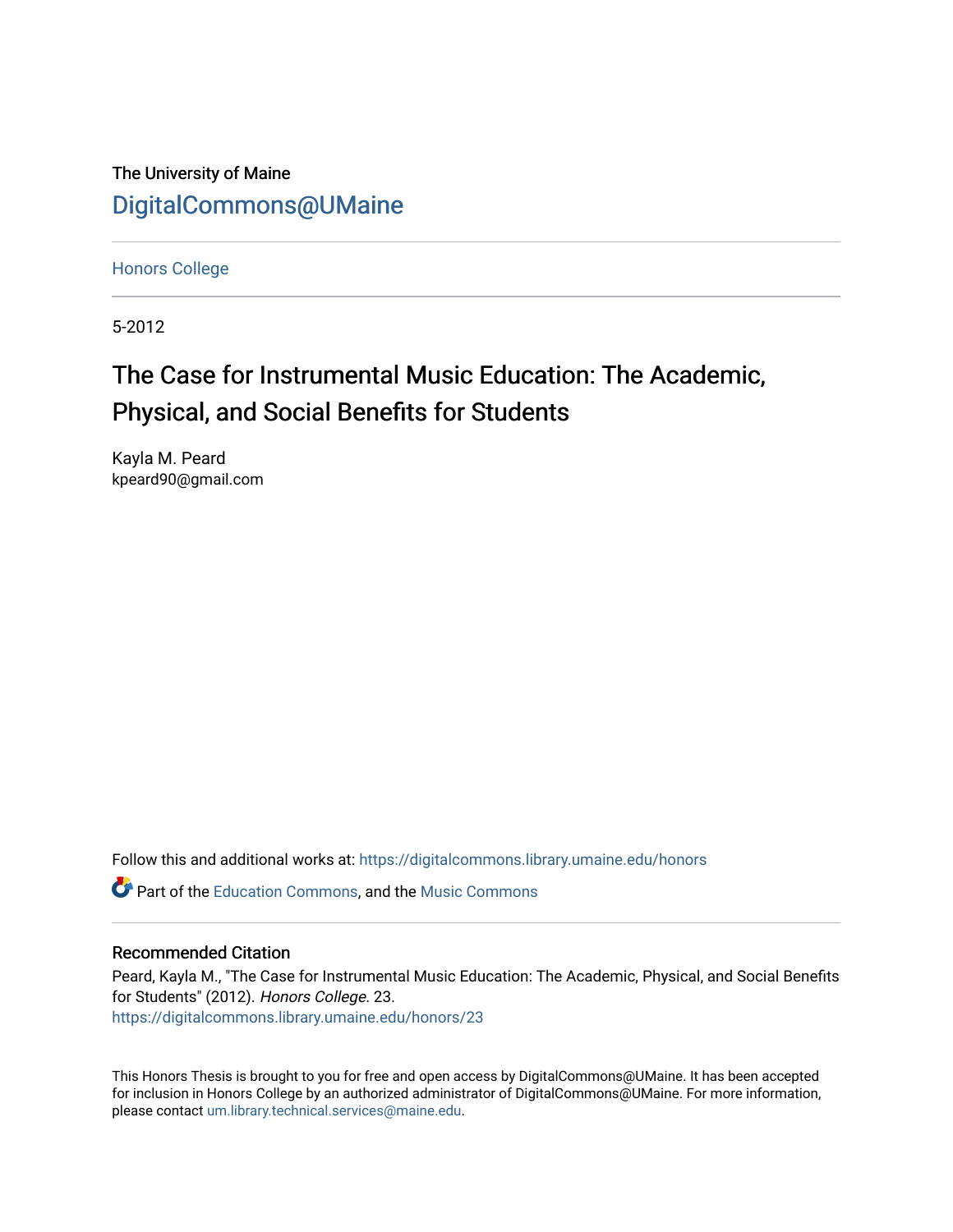## THE CASE FOR INSTRUMENTAL MUSIC EDUCATION:

## THE ACADEMIC, PHYSICAL, AND SOCIAL BENEFITS FOR STUDENTS

by

Kayla M. Peard

A Thesis Submitted in Partial Fulfillment of the Requirements for a Degree with Honors (Music Education)

The Honors College

University of Maine

May 2012

Advisory Committee: Jack Burt, Associate Professor of Trumpet, Advisor Curvin Farnham, Professor of Music Laura Artesani, Associate Professor, Division of Music Mimi Killinger, Rezendes Preceptor for the Arts, Honors College Edith Pratt Elwood, Adjunct Assistant Professor, Honors College (Sociology)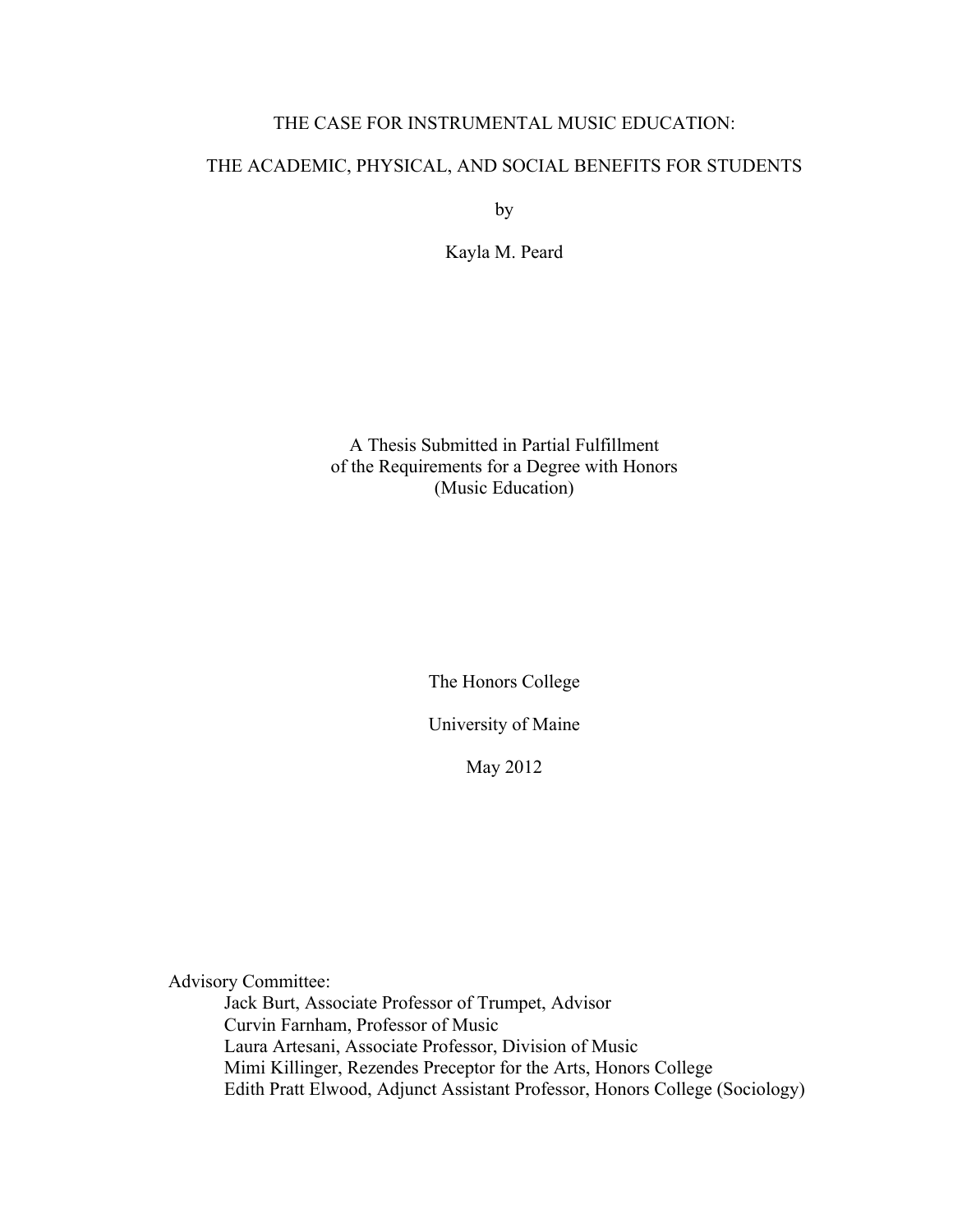© 2012 Kayla M. Peard

All Rights Reserved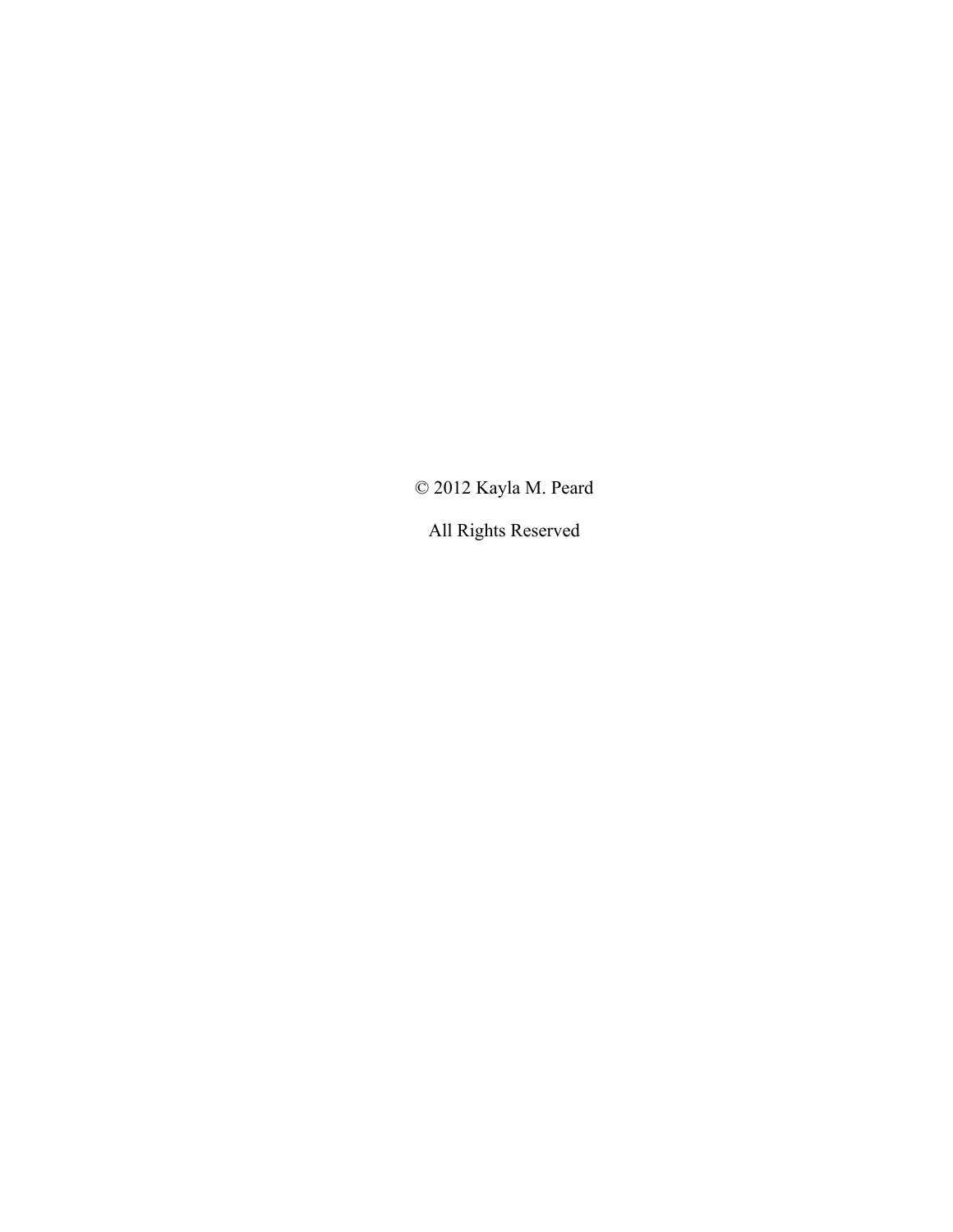#### Abstract

Music is an integral part of our lives. There are countless examples of how learning music affects intelligence in students, but that is not music's only benefit. Music is an academic discipline available in schools in which students' simultaneously develop cognitive abilities, physical abilities, and social skills. This is particularly evident in the instrumental music classroom.

Through the studying of instrumental music and playing in ensembles, students learn countless lifelong skills that help them develop into intelligent, creative leaders. The cognitive abilities of the students grow and expand the longer they study music. Furthermore, it has been proven that their test scores improve in the math and sciences. Through reading music, students learn a new language that is significantly more complex than any other written language. They also improve their physical motor skills by honing their abilities at a piano or a variety of other instruments. Students learn leadership, organization, dedication, and teamwork, and also develop an interactive awareness of what is occurring around them through ensemble playing.

All objective evidence points to the importance of instrumental music education in the schools. The minimizing of music takes away an important tool in achieving students' success as adults. The importance of instrumental music education needs to be recognized so that programs are supported and the positive effects upon students will not be lost.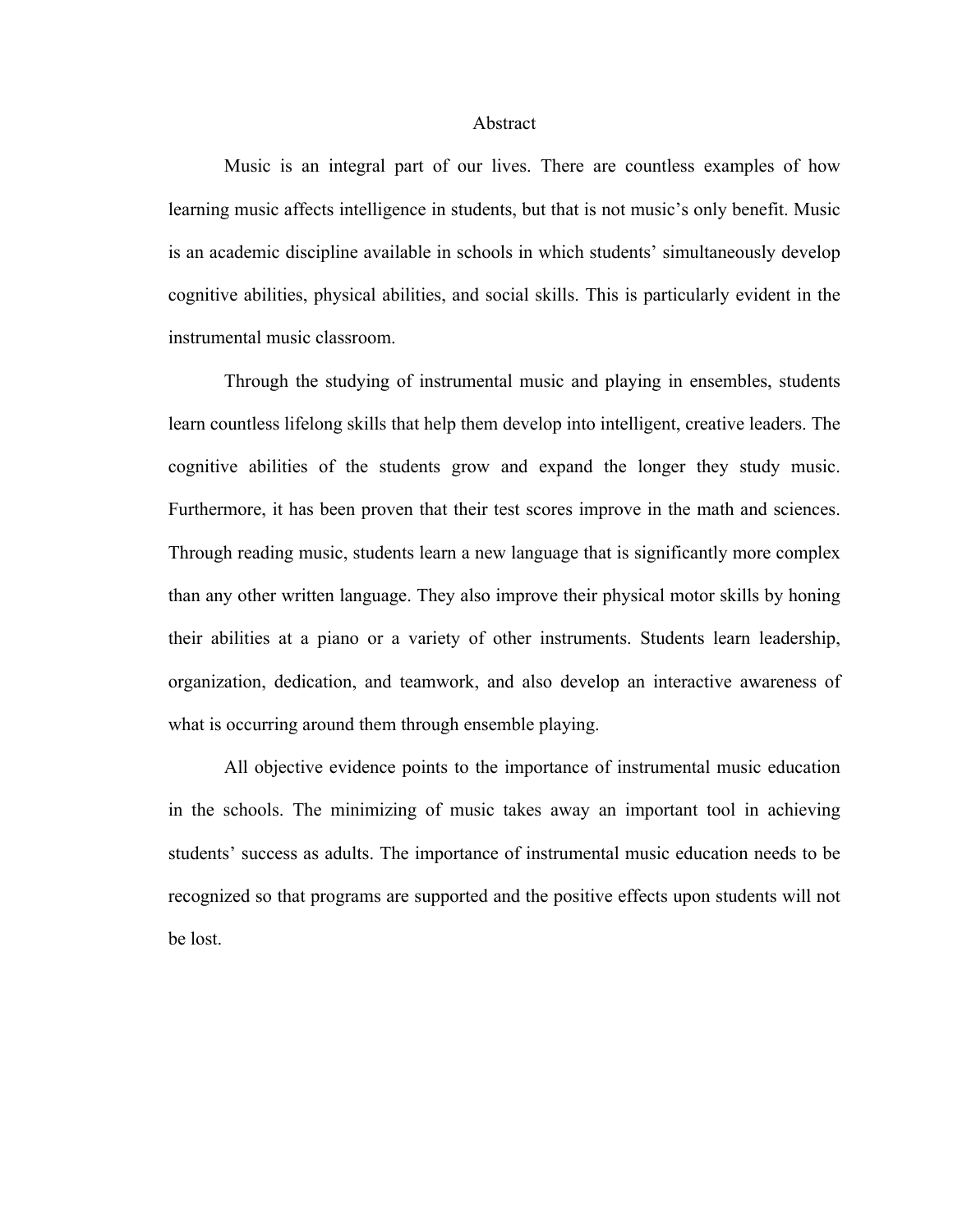#### Acknowledgments

I would like to acknowledge and thank my committee for working with me to help develop this thesis and the ideas presented in it. I would also like to thank Dr. Jack Burt for helping me from the very beginning with the formation of this idea and helping me whenever I reached a block and didn't know what to do next in both this thesis and my trumpet playing. You have helped to push me and never gave up no matter how frustrating things became at times.

Thank you to all of my friends over the years who have encouraged and supported me. Whether it be by playing with you in different ensembles, working on schoolwork together, or just hanging out and relaxing, none of this could have been done without that support and encouragement.

Most of all, I would like to thank my family, especially my father and mother, William and Maureen Peard, and my sister, Shaunna, for helping me the last 22 years to discover my dreams and accomplish my goals. Without your support from the beginning and giving me the opportunity to pursue trumpet playing, my career and this thesis would have never been formed. There are no words to say how much your love and support has helped to shape me into the woman I am today and will continue to become in the future.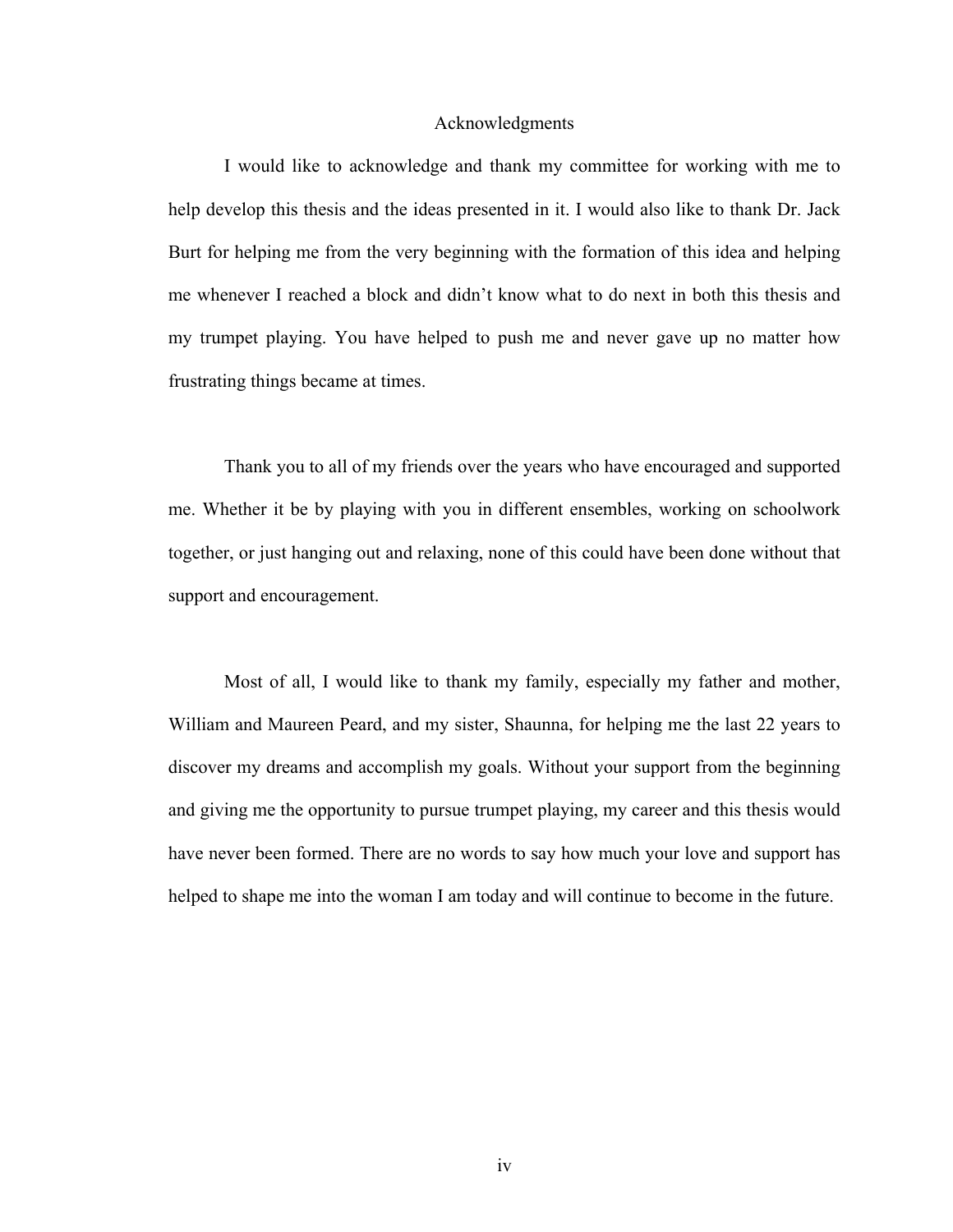# Table of Contents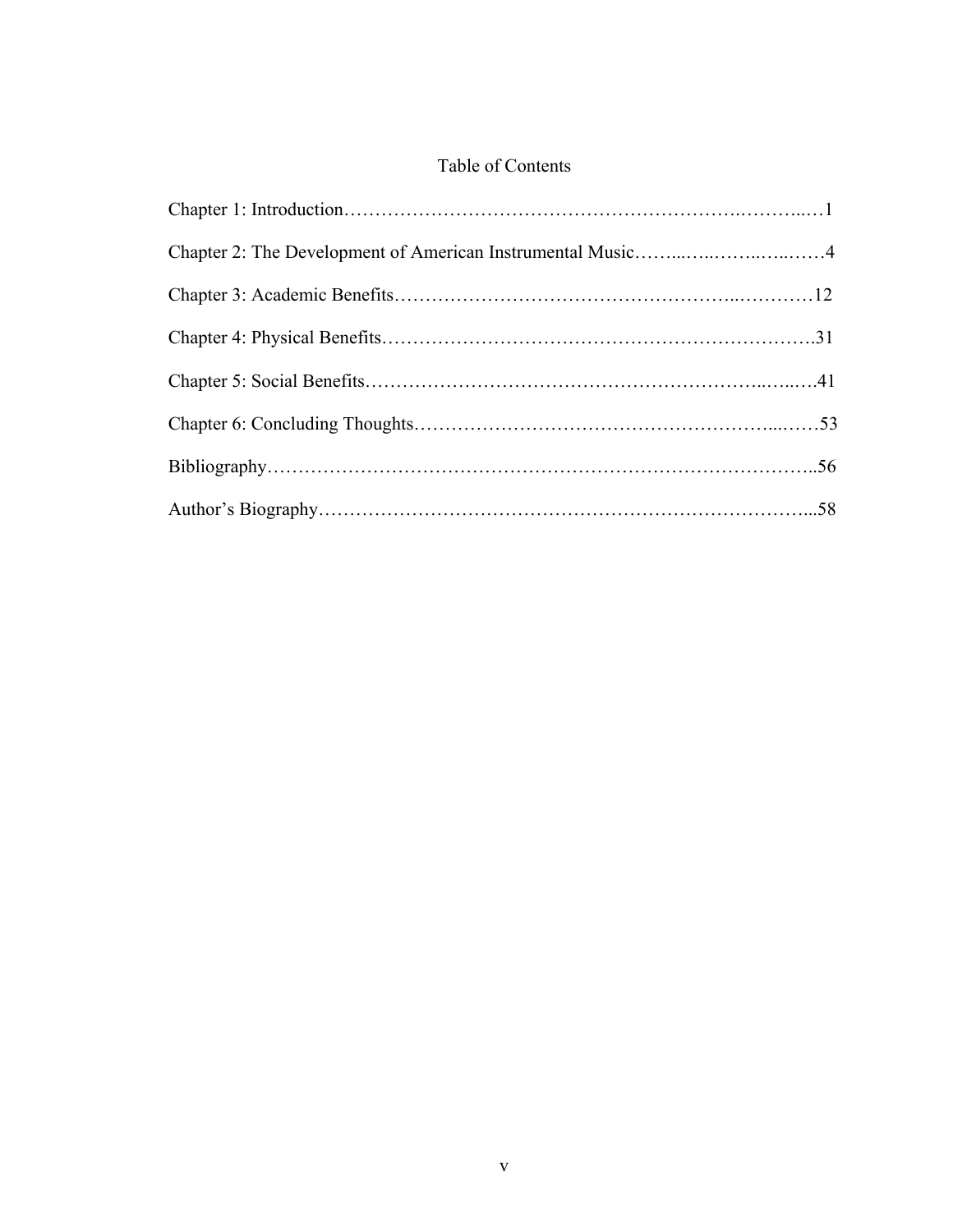#### **Chapter 1: Introduction**

Instrumental music is an integral part of human life in many different ways. It is used at a number of important events in people's lives including weddings, graduations, and funerals to name a few. Whether it be because of tradition or the comfort it gives to us, music is present. It accompanies us throughout all stages of our life, and an individual should be exposed to it beginning in their childhood. There have been many studies conducted that link music and increased intelligence in students, but that is not music's only benefit. Music is an academic discipline available in schools in which students simultaneously develop academic abilities, physical abilities, and social skills. This is particularly evident in the instrumental music classroom.

Through the studying of instrumental music and playing in ensembles, students learn countless lifelong skills that can help them develop into intelligent, dedicated leaders. The cognitive abilities of the students grow and expand the longer they study music. It has been shown that test scores improve in math and English for instrumental music students when compared to those who do not participate (see chapter three). Through the learning of reading music, students learn a new language that is significantly more complex than any other written language. They also improve their fine motor control by honing their abilities at a piano or a variety of other instruments. Students learn leadership, organization, dedication, and teamwork, while they also develop an interactive awareness of what is occurring around them through ensemble playing. They learn the importance of working with a group of their peers and learn from them as much as they do from the instructor.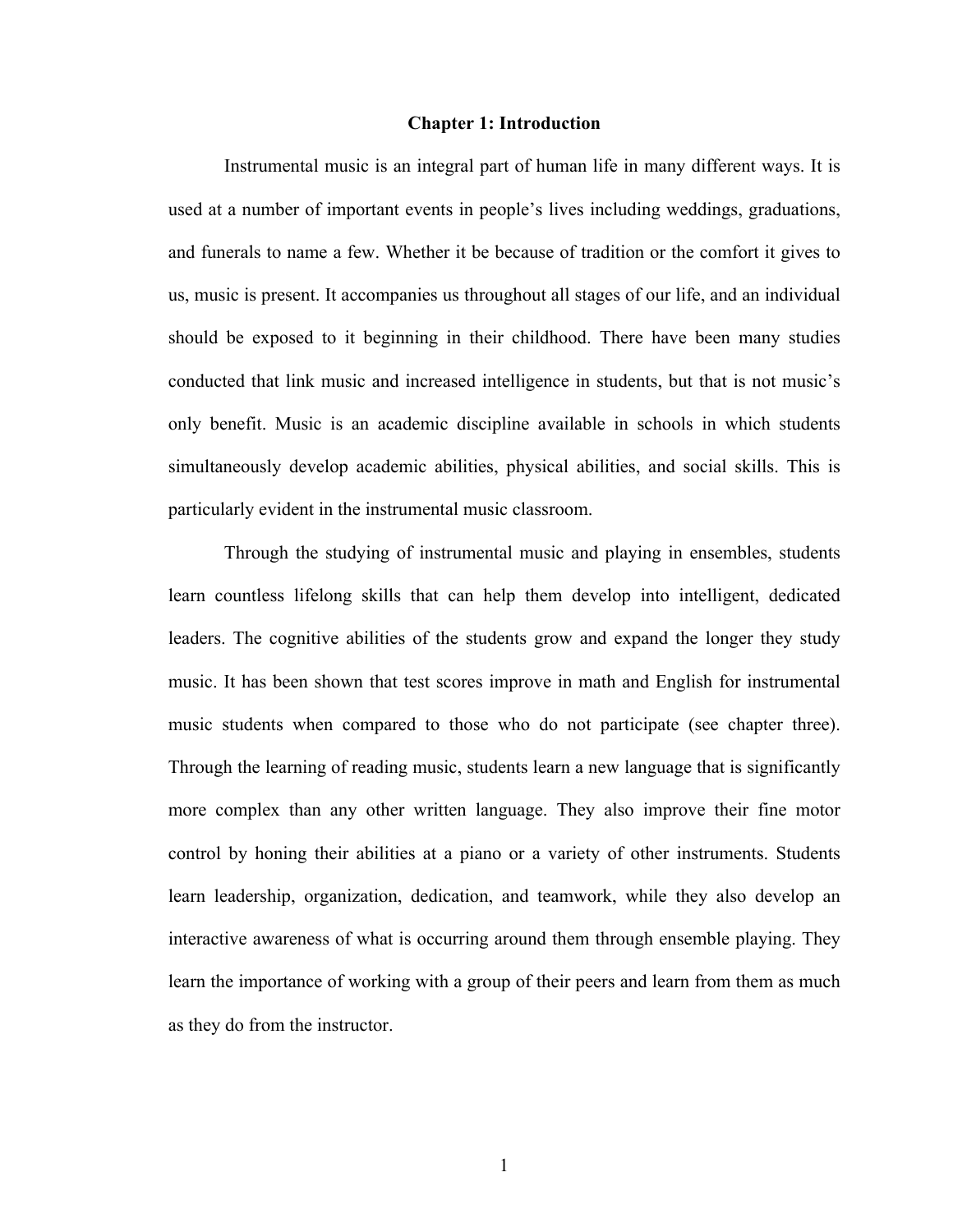All objective evidence points to the importance of instrumental music education in the schools. The current trend of decreased support for music in our public schools takes away a significant tool in achieving students' success as adults. The importance of instrumental music education needs to be emphasized to both the public and to the school administration so that the positive effects upon students will not be lost. In order to compete with the world, we as a nation must look to see what they are focusing on and do so as well.

With the United States focusing heavily on the academic development of students, the students' physical and social needs must not be forgotten. Academics are very important in our society, but that is not the only purpose of our schools. The goal of a school should not be to focus on test scores, but on developing students who will continue to learn once they have graduated and moved on. Instrumental music programs can help achieve that goal.

> Playing music at a high level represents a remarkable human achievement in terms of the combination of skills that it requires—physical, cognitive, interpretative, social, and emotional. In the reality of playing music, these separable components are all thoroughly intertwined.<sup>1</sup>

Instrumental music programs can enable students to grow academically while also developing their fine motor control and social abilities that will make them an active, responsible member of society. Instrumental music can also enable the students to experience the creative process. They can take a piece from sight-reading to performance and express themselves through the whole process and beyond. All of those ideas can be accomplished in one classroom.

<sup>&</sup>lt;sup>1</sup> Eric Clarke, et al., <u>Music and Mind in Everyday Life</u>, (New York, NY: Oxford University Press Inc., 2010)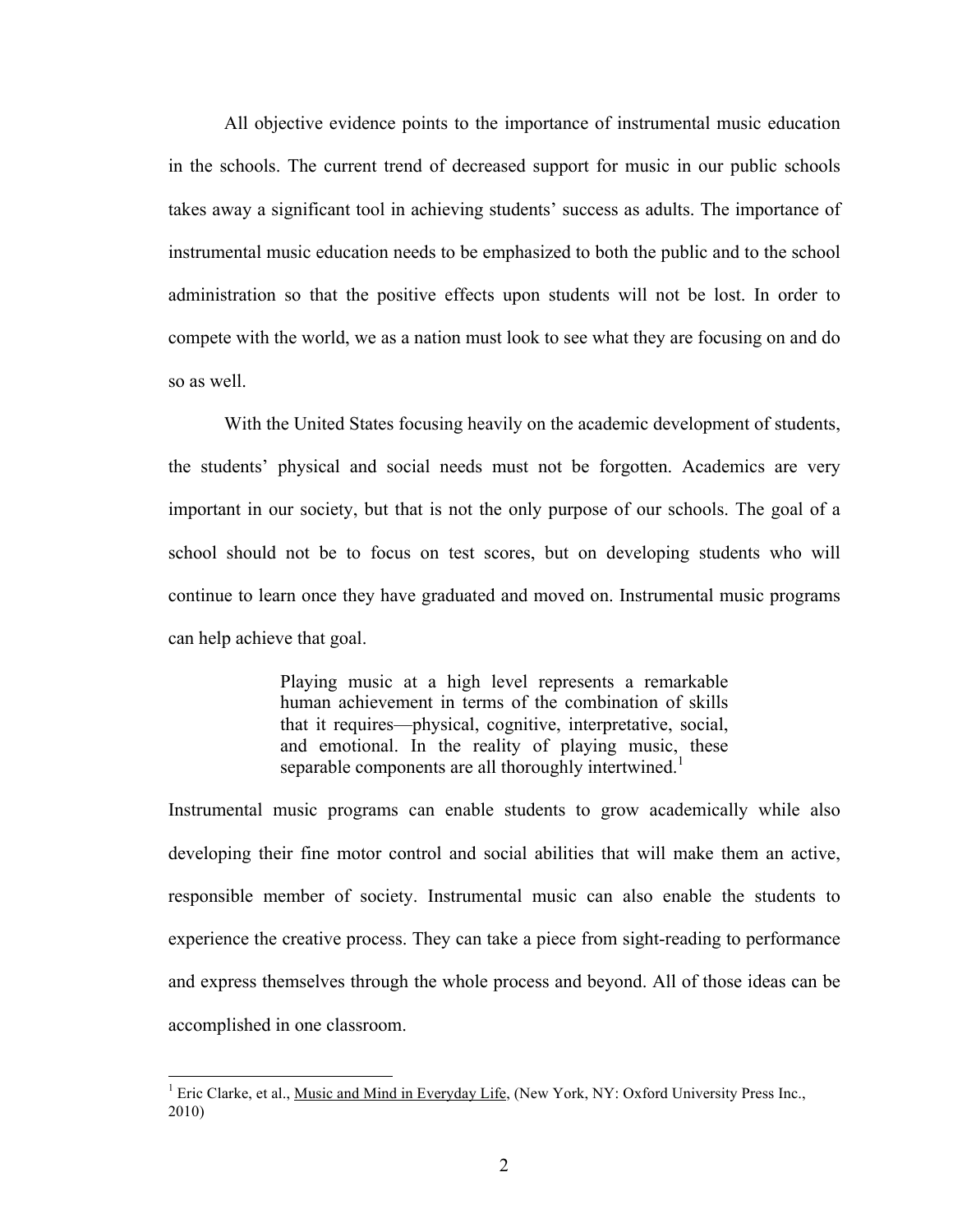Every child should be given the opportunity to pursue an instrumental music education if they so choose. Without the opportunity to participate, students are missing out on a chance to benefit themselves "morally, intellectually, and physically."<sup>2</sup> Instrumental music is an academic discipline in which that is possible and deserves to be an integral part of American school curriculum.

and a Michael L. Mark, "Music Educations' Cultural Imperative," *Music Educators Journal* Dec 1987: 25.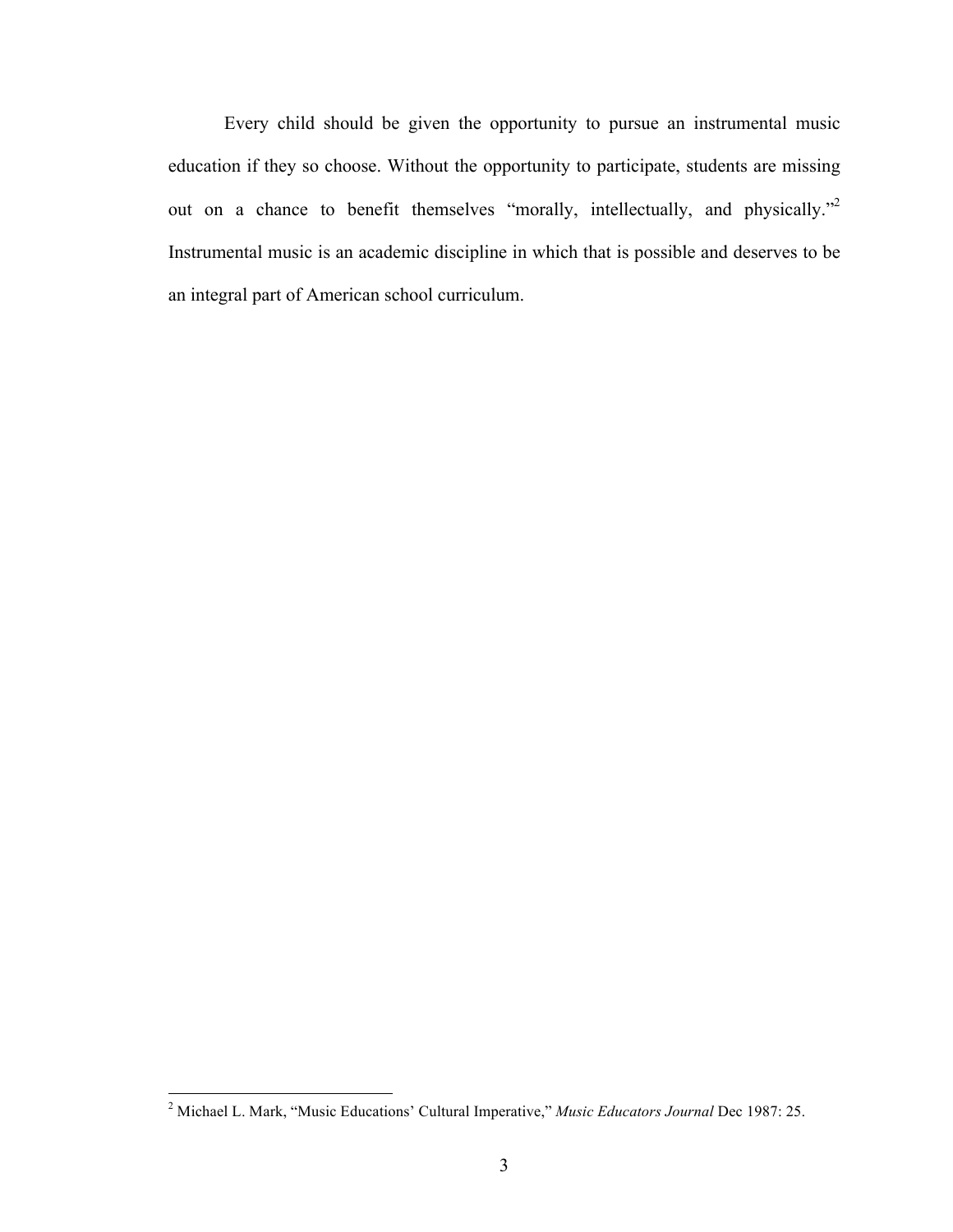#### **Chapter 2: The Development of American Instrumental Music**

The idea of music education is not a new one. Humans can look at virtually every society that exists in the world and see an instance of people educating others in the art of music.<sup>3</sup> In fact, "in primitive societies music fulfills a basic function as an accessible agent of tribal tradition, aesthetic meaning, and personal expression in which all participate."<sup>4</sup> Music means more to those societies than simply sitting in a classroom; they use music to connect with others around them, share their cultural traditions, and build community.

 In the United States, however, music education is still in its early stages when compared to other societies around the world. Formal public school music education began in Boston, Massachusetts in 1838 and was pioneered by Lowell Mason.<sup>5</sup> He focused primarily on vocal instruction. While it started in 1838, music education didn't expand until after the Civil War into the large cities. Many townspeople had been of the opinion that music was only for those talented enough to participate, and they didn't feel that it was their duty to support every child in this endeavor.<sup>6</sup> Those opinions were slowly changed with more and more exposure to music.

Formal public school instrumental education began in the Twentieth Century. Prior to that, in 1878, a student-run, extracurricular high school orchestra was created. This took place in Aurora, Illinois, and was run by Bob Merrill.<sup>7</sup> It wasn't until 1905-1906 that the idea of granting credits to instrumental ensembles was brought up. Prior to

<sup>&</sup>lt;sup>3</sup> Harold F. Abeles, et al., Foundations of Music Education, (New York, NY: Macmillan Publishing Company, 1984) 3.

<sup>4</sup> Charles Leonhard, Foundations and Principles of Music Education, (New York, NY: McGraw-Hill Publishing Company, 1959) 46.

 $<sup>5</sup>$  Abeles 13.</sup>

 $<sup>6</sup>$  Abeles 15.</sup>

<sup>&</sup>lt;sup>7</sup> Wolfgang E. Kuhn, Instrumental Music, (Boston, MA: Allyn and Bacon, Inc., 1962) 2.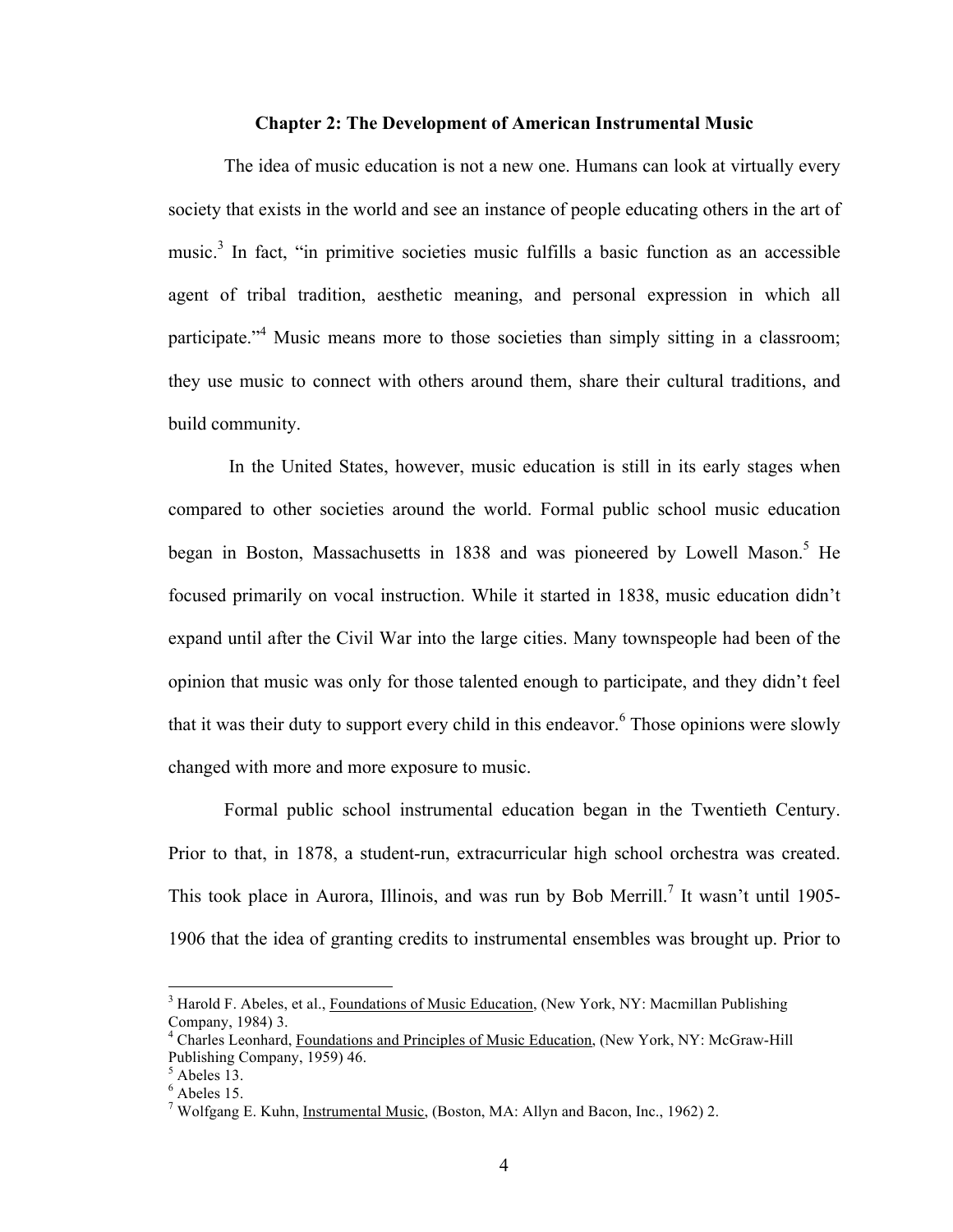this, all instrumental activities were seen as extracurricular, like the Aurora High School Orchestra, and were not granted any academic credit. The first instance of granting students credit was in 1905 in Richmond, Indiana. The students were awarded a half a credit when they participated in their school orchestra.<sup>8</sup> In the following year, a school in Chelsea, Massachusetts, granted credit to those students who took private music lessons after school.<sup>9</sup>

In the following years, music continued to expand across the country. By 1910, there were over one hundred school orchestras in this country, but very few bands at the public school level.<sup>10</sup> New ways to study and teach music began to enter the United States from Europe. Albert F. Mitchell visited England in 1910 in order to learn more about how they taught large classes of violin students and to assess if it was effective. The idea of teaching students as large, same-instrument groupings was well received in the states, and it was thought to be an answer to how to teach the students in a setting beyond just one-on-one.<sup>11</sup> This new method allowed more students to learn instruments at the same time and to do so effectively in a school setting. Along with this method of teaching large groups of wind and string instruments, the idea of group piano classes began. In 1913, schools began to offer piano instruction to classes at the high school level and later at the elementary level.<sup>12</sup> America now not only had general music, vocal music, and early wind and string instrumental music instruction in the public schools, but also keyboard instruction.

<sup>&</sup>lt;sup>8</sup> Richard J. Colwell, The Teaching of Instrumental Music, (New York: NY: Meredith Corporation, 1969) 8.<br><sup>9</sup> Colwell 8.

 $10$  Colwell 7.

 $11$  Abeles 17.

 $12$  Abeles 17.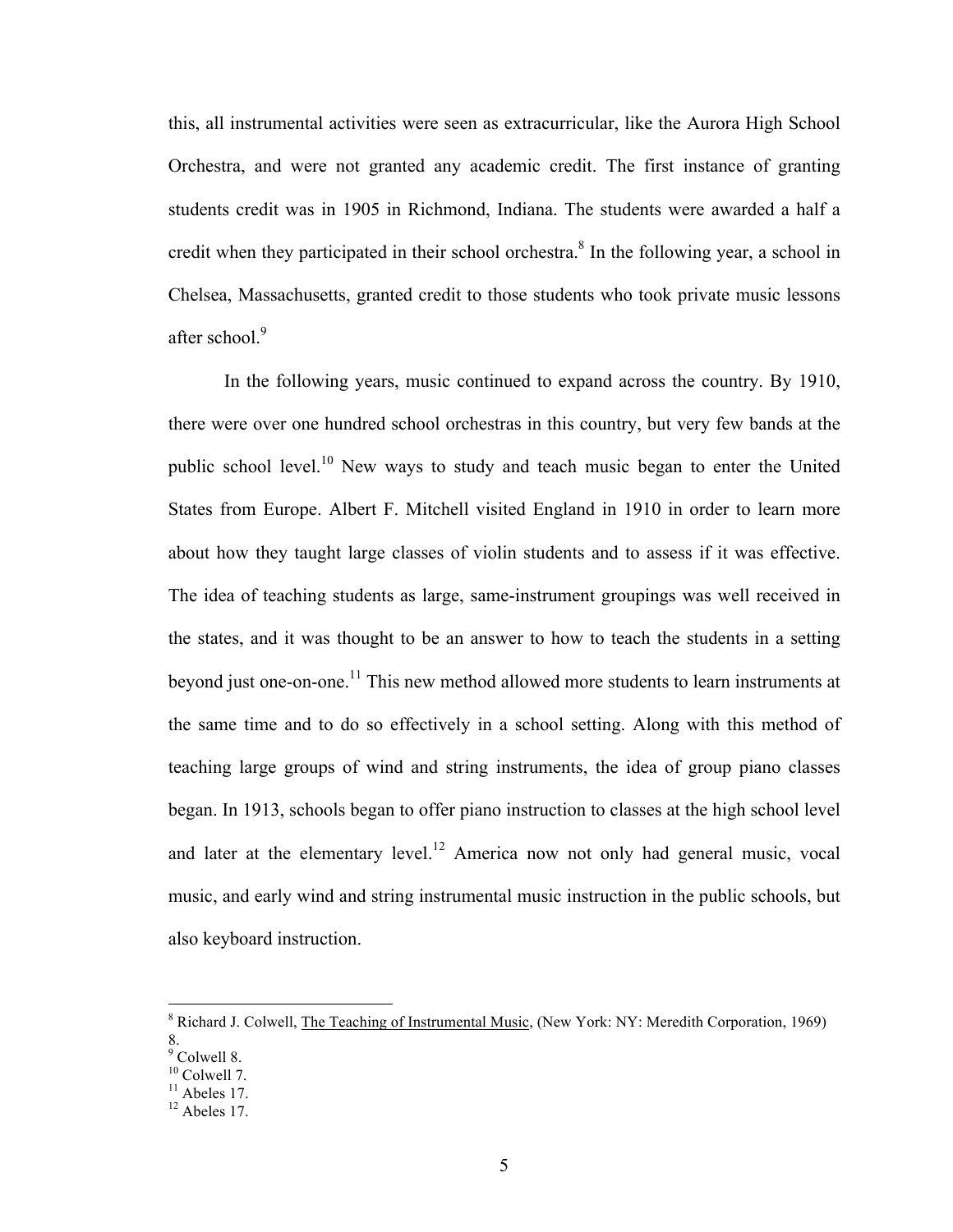After World War I, instrumental music began to be a larger part of music education in the public schools.13 This was spurred on by nationalism and support for the country. The war had placed military bands at the forefront of the effort and used them to spread patriotism and raise money to support the war.<sup>14</sup> The public school boards would employ the returning army bandsmen to teach instrumental music in the schools.<sup>15</sup> Those bandsmen usually had very little if any formal education training besides playing an instrument. This inclusion in the schools allowed secondary school bands to flourish.

Even though the school band popularity was thriving, the public band movement was encountering problems. It was estimated that as of 1890, there were over 10,000 bands active in the United States in a variety of capacities including churches, amusement parks, and even prisons.<sup>16</sup> However, this great number of bands led to a decrease in quality ensembles. By 1920, the number of public bands not involved with schools or school-related activities, including sporting events, were steadily decreasing primarily due to competing with those school ensembles, but they also were competing against the orchestras of the country. Bands didn't have the repertoire available to them like the orchestras did unless it was transcribed.<sup>17</sup>

While the public bands were struggling, school ensembles were thriving. There were many different contests created for secondary school bands including the first National School Band Contest that began in 1923 and took place in Chicago, Illinois.<sup>18</sup> Though thirty bands came and participated, the contest itself could have been better

 $13$  Kuhn 2.

 $14$  Mark 26.

 $15$  Abeles 17.

<sup>&</sup>lt;sup>16</sup> Stephen L. Rhodes, The American School Band Movement, 2007, 23 Oct. 2011.

<sup>&</sup>lt;http://www.lipscomb.edu/windbandhistory/RhodesWindBand\_09\_AmericanSchoolBand.htm#n5> 17 Colwell 6.

<sup>&</sup>lt;sup>18</sup> Rhodes.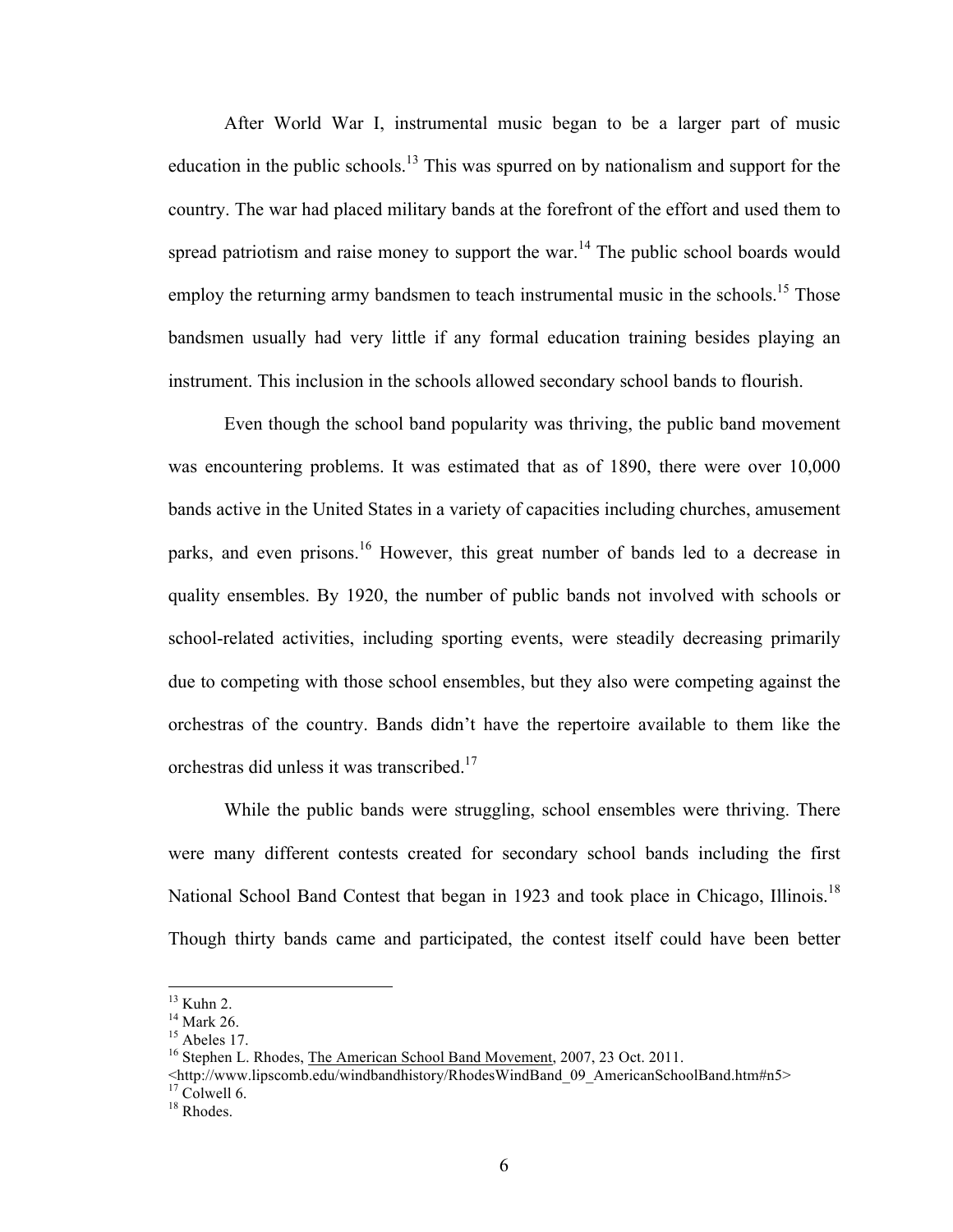organized due to lack of accommodations and poor performance settings. Because of those issues, another national contest was not held until 1926. Between 1924 and 1925, instrumental music standards were being developed. There was now a standard instrumentation to be present in each group along with new repertoire written specifically for band including overtures, symphonic poems, and suites.<sup>19</sup> The creation of state festivals also helped to promote school ensembles by pushing the students to develop their skills to compete against other students and bands.

By 1926, a number of states decided it was time to hold another national contest for band.<sup>20</sup> This was significantly more successful than its 1923 predecessor. This contest was held from 1926 to 1931 with each year being more successful; thirteen bands were present in 1926 compared to forty-four bands present in  $1930$ <sup>21</sup>. These contests helped to develop better players, further pushing school bands to the forefront of instrumental education.

While instrumental music was developing, so was the support for music education in general. In 1907 in Keokuk, Iowa, the Music Supervisor's National Conference was developed, which is known today as the National Association for Music Education  $(NA fME)<sup>22</sup>$  The organization pushed for music education in schools. This push actually led to the creation of the terms "music education" and "music educator" which were pioneered by the United States.<sup>23</sup> This was because the United States had an organized music program from elementary to high school and beyond. That was a foreign idea in other countries at this time.

 $19$  Rhodes.

<sup>&</sup>lt;sup>20</sup> Rhodes.

<sup>21</sup> Rhodes.

 $22$  Abeles 29.

 $23$  Abeles 29.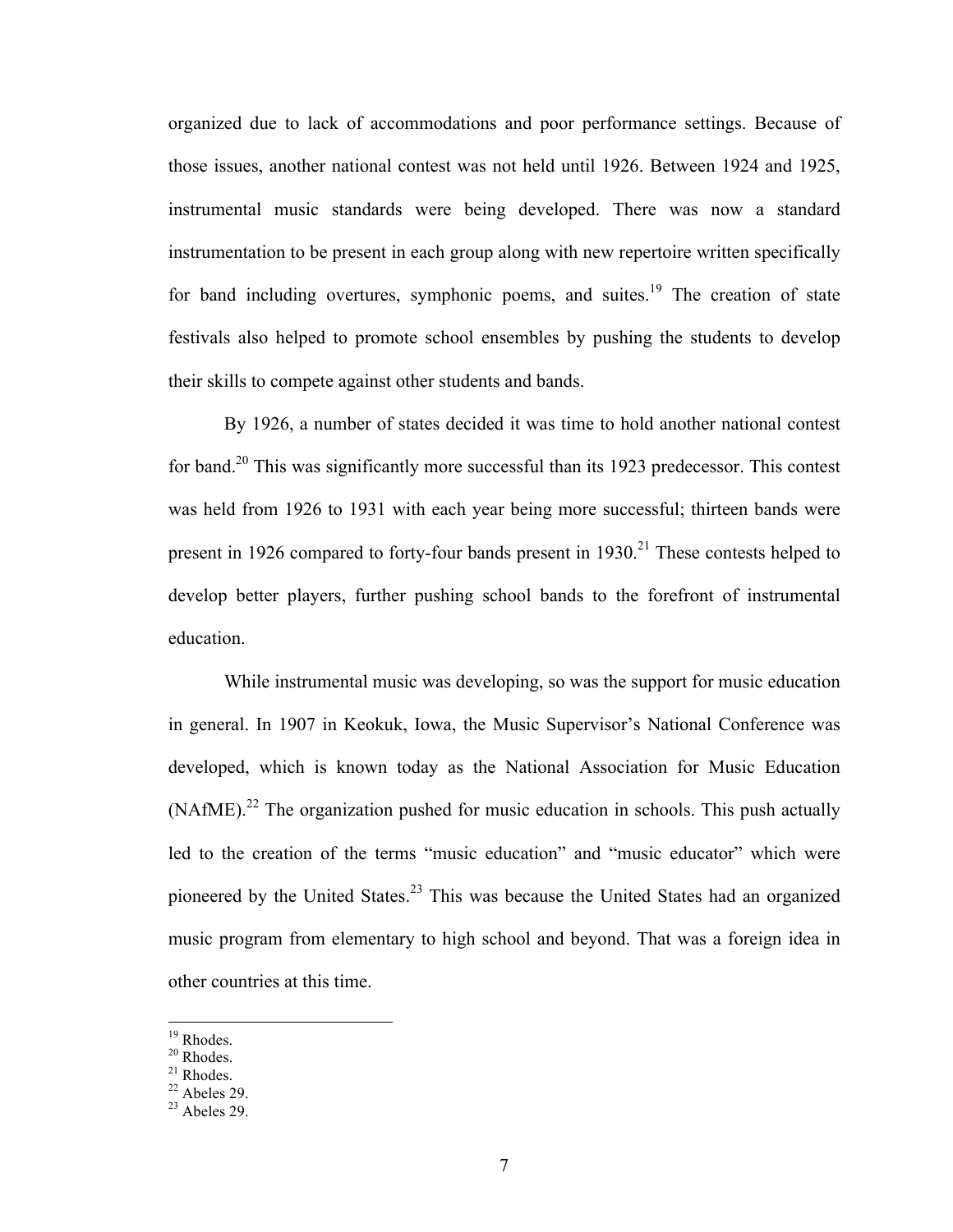In 1919, Osbourne McConathy created a significant tenet of music education. He stated, "Every child should be educated in music according to his natural capacities, at public expense, and his studies should function in the musical life of the community."  $24$ This was in direct contradiction to the opinion held by the people of 1838 who had believed that music was only for those talented enough. Now, all children were being encouraged to participate at whatever level they could, and a new saying was developed by Karl Gehrkens of "Music for every child, every child for music."25 Music education was finally finding a position of wider acceptance with the public.

However, not everything was running smoothly. Some schools had run into the issue of having too few students in order to have both band and orchestras at their school.<sup>26</sup> This caused them to pick which group to offer, and more times than not it was the band that was chosen due to its versatile nature. It was seen to be more useful in the community and at athletic events.

Another issue for music education appeared in 1929 with the beginning of the Great Depression, which caused Americans to question if they could afford culture. They viewed music and the arts as extraneous when compared to having food, a job, and a house. Many professional musicians were out of jobs due to the availability and lower cost of using sound tracks instead of live musicians.<sup>27</sup> A number of those professionals managed to find positions teaching music to secondary students due to a shortage of people qualified to do so. Having these professionals instructing students switched the focus of instrumental music education to be more on the actual performance level rather

 $24$  Abeles 30.

 $^{25}$  Abeles 30.

 $26$  Colwell 9.

 $27$  Abeles 18.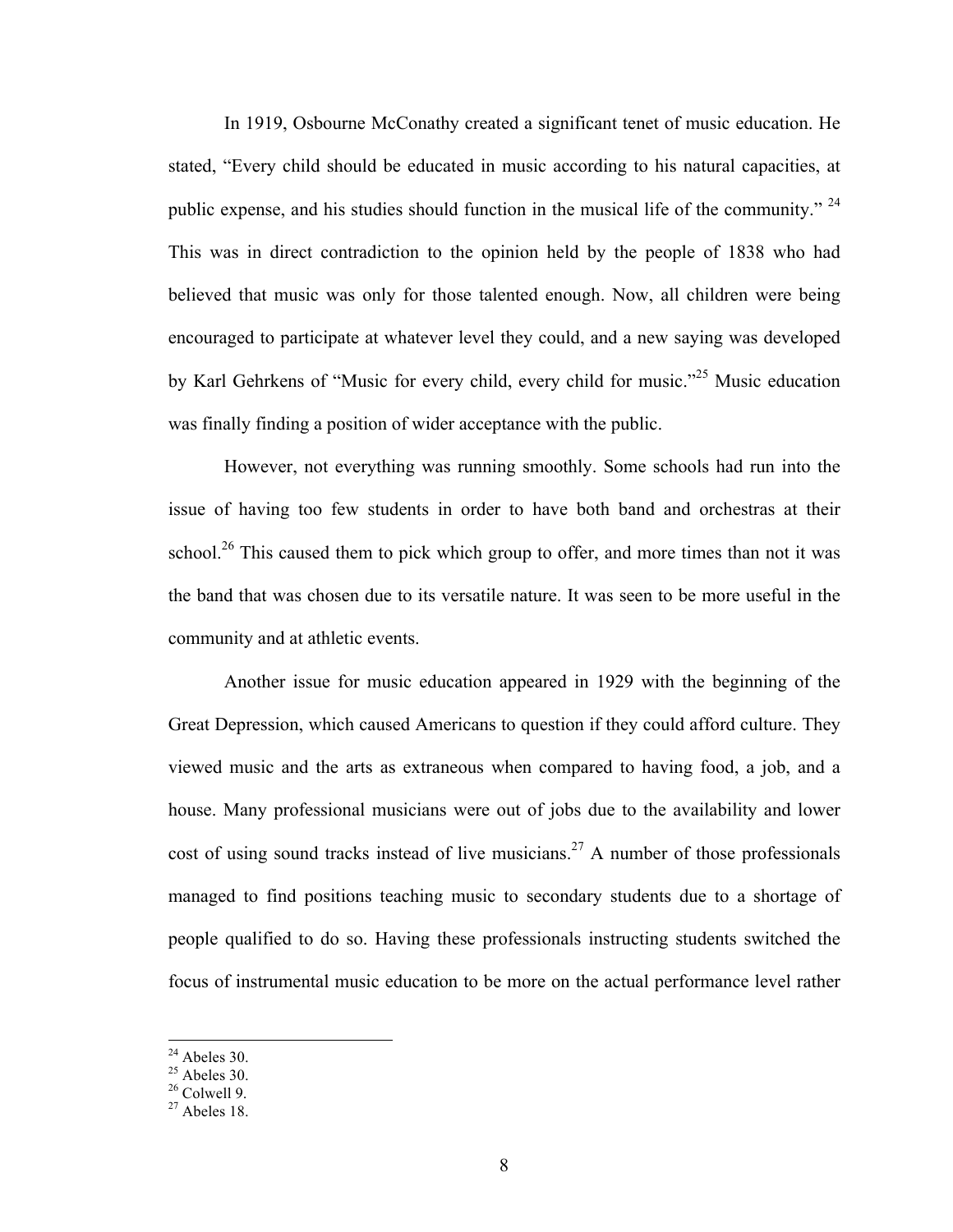than just playing for fun. "These musicians held 'rehearsals' much as one would in a professional group, and their whole orientation was directed toward performance."<sup>28</sup> The students were now held to a higher level of standards with the more educated instructors. These levels helped to develop our rehearsal model that we have in schools today.

In 1941, the United States entered World War II. This caused many of the male music teachers to leave schools to fight and play in the military. Because of the lack of males and music specialists available to teach in the schools, it was now up to the classroom teacher to instruct the children in music, especially at the elementary level.<sup>29</sup> This approach ended up working so well for the time period, that even after the war ended, many school districts did not feel a need to hire a professional music specialist to teach all of the classes in the elementary school. The music specialists were there mostly to oversee the classrooms a day or two each week.<sup>30</sup> While this approach worked for the school systems, it created the issue as to whether or not a trained music specialist was needed in the schools to give a complete music education to the students. That debate carried on for a few decades. In 1972, the National Association for Music Education (NAfME) pushed for music specialist teachers to be reinstated in all schools.  $31$  They believed that in order to have a complete education, you needed a trained professional.

While general music education was determining the best way to be taught, the band program in the secondary schools was thriving. With the return of the military bandsmen from WWII and the amount of patriotism present, the band was the ensemble in the center of it. The band's ability to also participate at professional sporting events

 $28$  Abeles 18.

 $^{29}$  Abeles 19.

 $30$  Abeles 19.

 $31$  Abeles 20.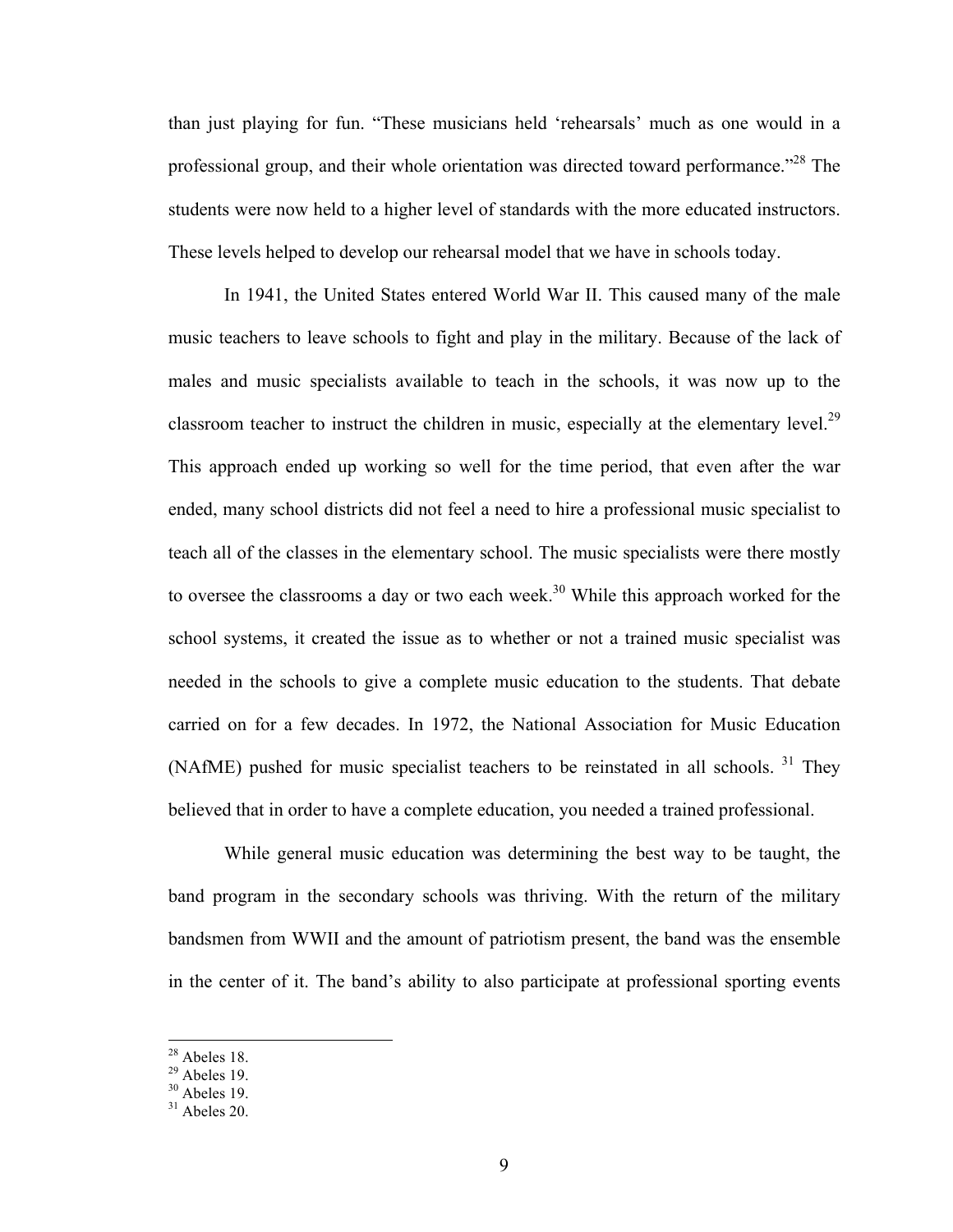catapulted them into the spotlight. $32$  The string orchestra had no way to compete with the group. The visibility that the bands were receiving helped them to gain support from the public.

With the Soviet Union's launch of their satellite in 1957, the United States' focus began to switch from the arts to the sciences.<sup>33</sup> They needed to keep their academic programs from falling behind the Russians', and if that meant spending more time on math and science, that is what was to be done. By 1970, the amount of funding for music had decreased due to the recessionary economic crisis and the Cold War belief that music education was "less secure than math, science, English, and other subjects."<sup>34</sup> Nevertheless, led by NAfME, educators worked to prove the importance of music to students and society. They managed to convince the public, which allowed music to remain in the schools, but it wasn't without the effort of those educators.<sup>35</sup>

Music education today has reached an impasse. With the current economic crisis and the focus on math, science, and job placement, the arts are being viewed as less valuable when preparing students for the workforce.<sup>36</sup> People feel that the skills in music cannot be carried over to other disciplines; in turn, schools are cutting programs and courses. In California, from 1999-2004, the enrollment of students in music classes dropped by 50% despite the fact that California public school enrollment increased by 5.8%.<sup>37</sup> The budget crisis is one of the main contributors to this along with the focus on

 $32$  Abeles 20.

 $33$  Abeles 20.

<sup>34</sup> Mark 26.

<sup>35</sup> Mark 26.

<sup>&</sup>lt;sup>36</sup> John Kratus, "Music Education at the Tipping Point," <u>Music Educators Journal</u>, Nov. 2007: 44.<br><sup>37</sup> Kratus 43.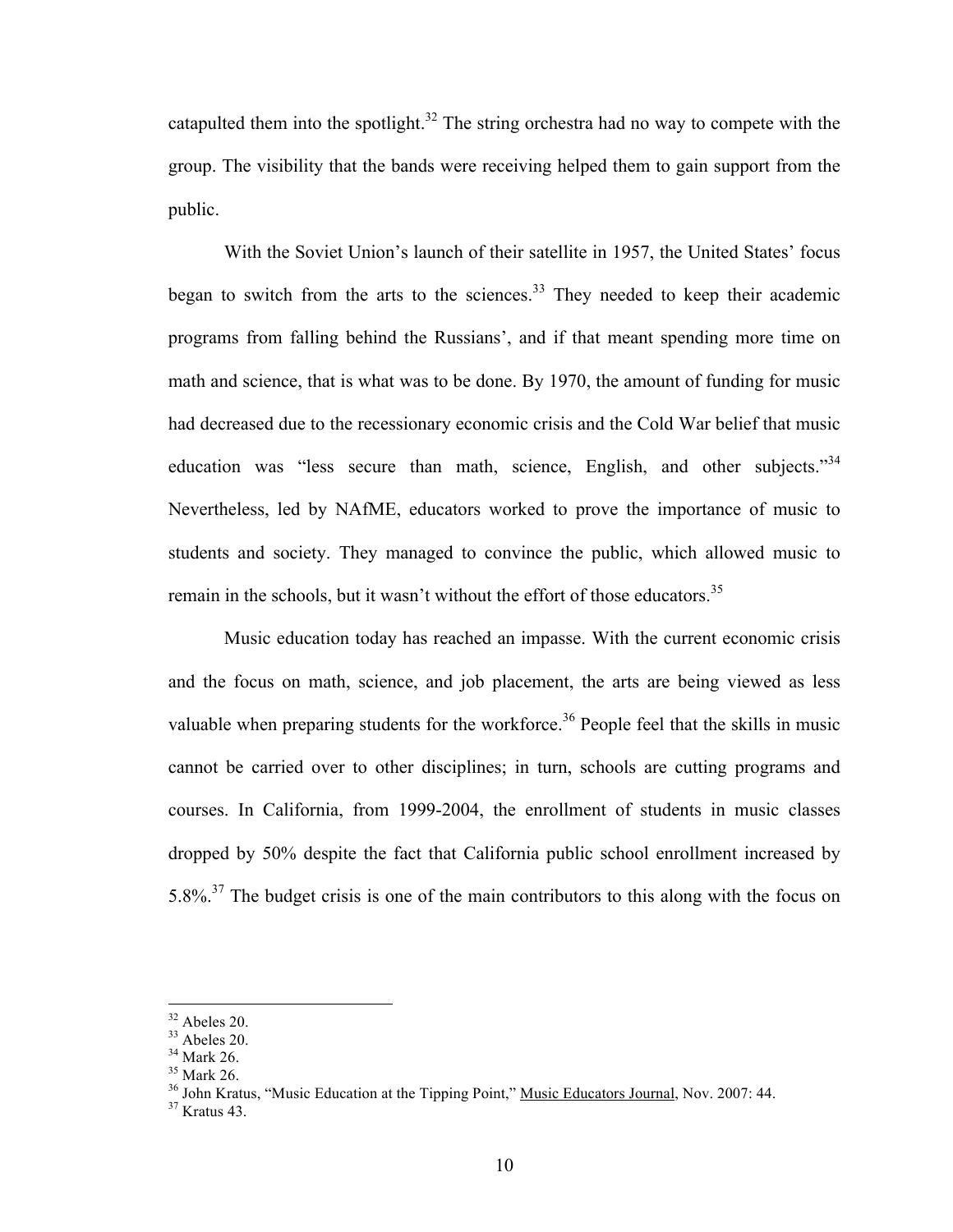No Child Left Behind requirements. This shift in focus has decreased budgets for music education.<sup>38</sup>

With this country trying to challenge the world in academics, it should take a closer look at what the countries around the world are doing. It has been shown that "many other countries have increased their involvement by recognizing the important values and benefits of a solid music curriculum."<sup>39</sup>

> The world's top academic countries place a high value on music education. Hungary, Netherlands and Japan stand atop worldwide science achievement and have strong commitment to music education. All three countries have required music training at the elementary and middle school levels, both instrumental and vocal, for several decades. The centrality of music education to learning in the top-ranked countries seems to contradict the United States' focus on math, science, vocabulary, and technology.<sup>40</sup>

If other countries are raising their music involvement, then why is the United States cutting it? It should be understood that these countries also have different school requirements in regards to amount of time spent in school, but despite that, they are putting music central in their curriculum. In Japan, music is considered a core academic subject, the same as math.<sup>41</sup> The United States needs to embrace music education, especially instrumental music education, and recognize the skills that the students develop by participating in it. If we do not, there might be an even bigger gap developed between the United States and the countries it competes against.

<sup>38</sup> Kratus 43.

<sup>&</sup>lt;sup>39</sup> Stan F. Stitgen, "A Community of Support for Music Education," Music Educators Journal, Mar. 1988: 31.

<sup>&</sup>lt;sup>40</sup> "Research Briefs: Did You Know?" NAMM Foundation, 2010, 22 Mar. 2012

<sup>&</sup>lt;http://www.nammfoundation.org/research/research-briefs-did-you-know> 41 Mark Hughes, "School Years Around the World," InfoPlease, 2007, 3 Apr. 2012

<sup>&</sup>lt;http://www.infoplease.com/world/statistics/school-years.html>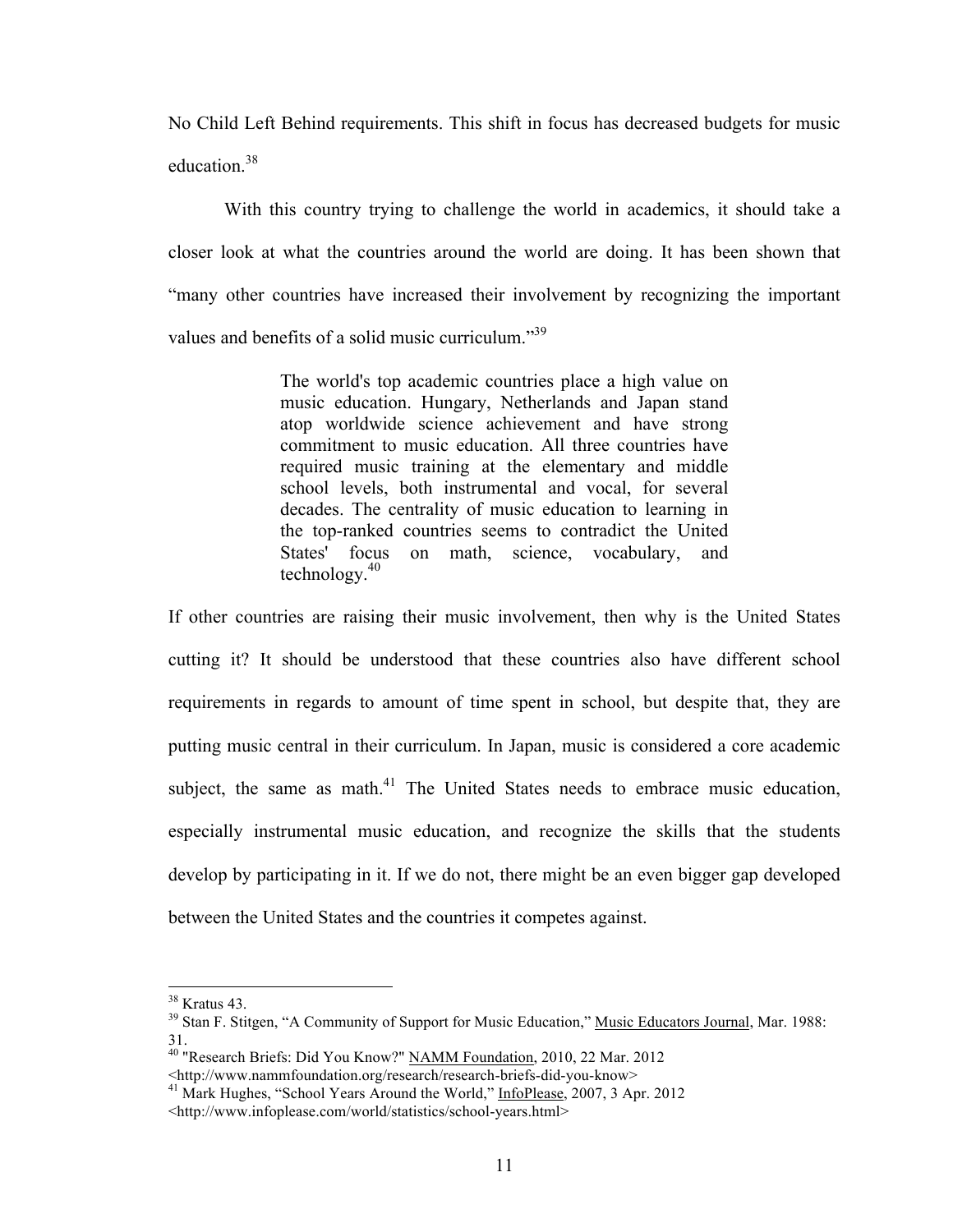#### **Chapter 3: Academic Benefits**

The playing of instrumental music affects the academic and cognitive abilities of students. It has been shown in numerous studies that music helps raise test scores and student performance in school, especially in the math and sciences. When students learn to read and interact with music, it starts to benefit them in many ways.

Learning to read and play music can be compared to learning a new language. The symbols that create notes and rhythms are a new set of notation that a musician can look at and understand what is going on, and those symbols are universal. If a musician were to go to Germany to play, s/he would be able to play a German piece because the symbols and meanings are the same. "Music is a universal form of expression, and that the common bond that enables all persons to cross the barriers created by cultural differences develops through aesthetic growth and aesthetic sensitivity."<sup>42</sup> This is especially important: there isn't a language barrier between two violin players while they are playing. They can both play and recognize the talent and beauty of the other.

Instrumental music also affects its listeners, especially due to the lack of words. Its nature allows people to express and experience it themselves without words telling them what to feel. A musician could play a piece of music for a room full of foreign dignitaries, and the dignitaries might all create their own interpretation, but no one will have a better understanding than the other because of a language barrier. They will all be able to experience and appreciate it individually, but also collectively. They can bond as a group and share the experience of listening together.

Music is a written language. To fully appreciate and be free with the music one would play, one needs to be able to read music. If a student can read music, than he or

 $42$  Abeles 105.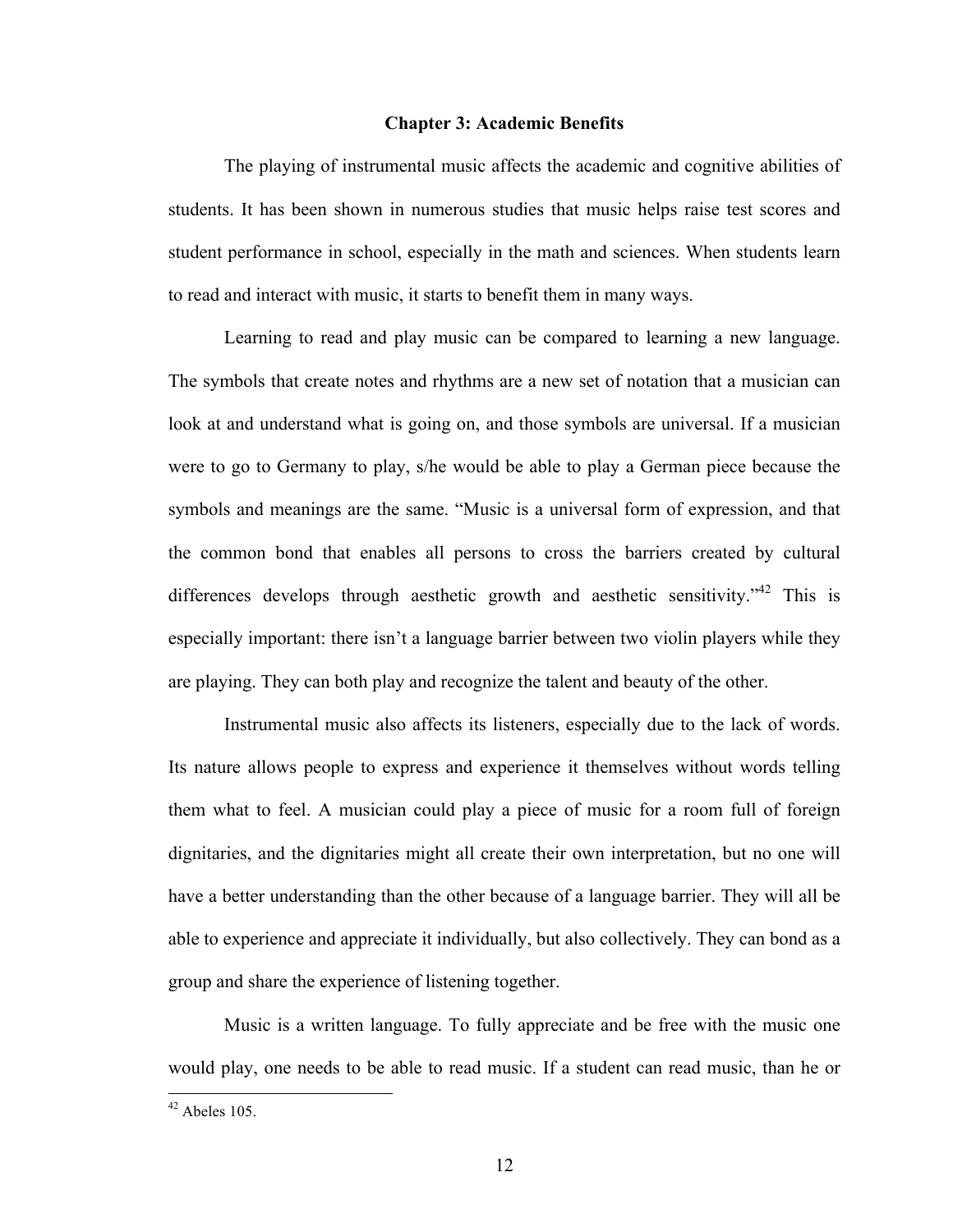she is able to read any song placed in front of them and not have to rely on having someone play it for them.

> Both music and the written language involve formal notation read from left to right; music notation consists of symbols that represent information about sound (pitch, harmony, melody) and time (rhythm, meter), and listening to both music and speech requires attention to the temporal order of rapidly changing acoustic events."<sup>43</sup>

Music is similar to English in that it is read the same way, left to right, top to bottom. There is evidence suggesting that there are sections in the right-brain that read notes and musical passages that is parallel to the section in the left-brain that can read letters and words.<sup>44</sup> Music is, however, significantly more complex with each of the many signs and symbols impacting what is written on the page. The amount of information that is gleaned when reading a note is immense. For example, when someone reads a letter A in English, they understand it to be an article "used before nouns and noun phrases that denote a single but unspecified person or thing."45 When they read a letter A in music, they must first make sure it is actually an A that they are reading and then what type of A it is. To make this easier, there are examples included below.

Music notation begins with a set of five horizontal lines called a staff. At the beginning of each staff on a set of paper, the composer writes what is called a clef sign. Those signs illustrate to the musician what series of notes they will be playing on that line. When someone first starts reading a piece of music, they must make sure that they are playing in the correct clef; otherwise, nothing will match up. The example below is of

<sup>&</sup>lt;sup>43</sup> Marie Forgeard, et al., "Practicing a Musical Instrument in Childhood is Associated with Enhanced Verbal Ability and Nonverbal Reasoning," PLoS ONE, Oct. 2008: 2. 44 "The Brain and Music," Music Education Online, 2006, 20 Oct. 2011

<sup>&</sup>lt;http://www.childrensmusicworkshop.com/advocacy/brain.html>

<sup>&</sup>lt;sup>45</sup> "A," The Free Dictionary by Farlex, 2011, 27 Dec. 2011 <http://www.thefreedictionary.com/A>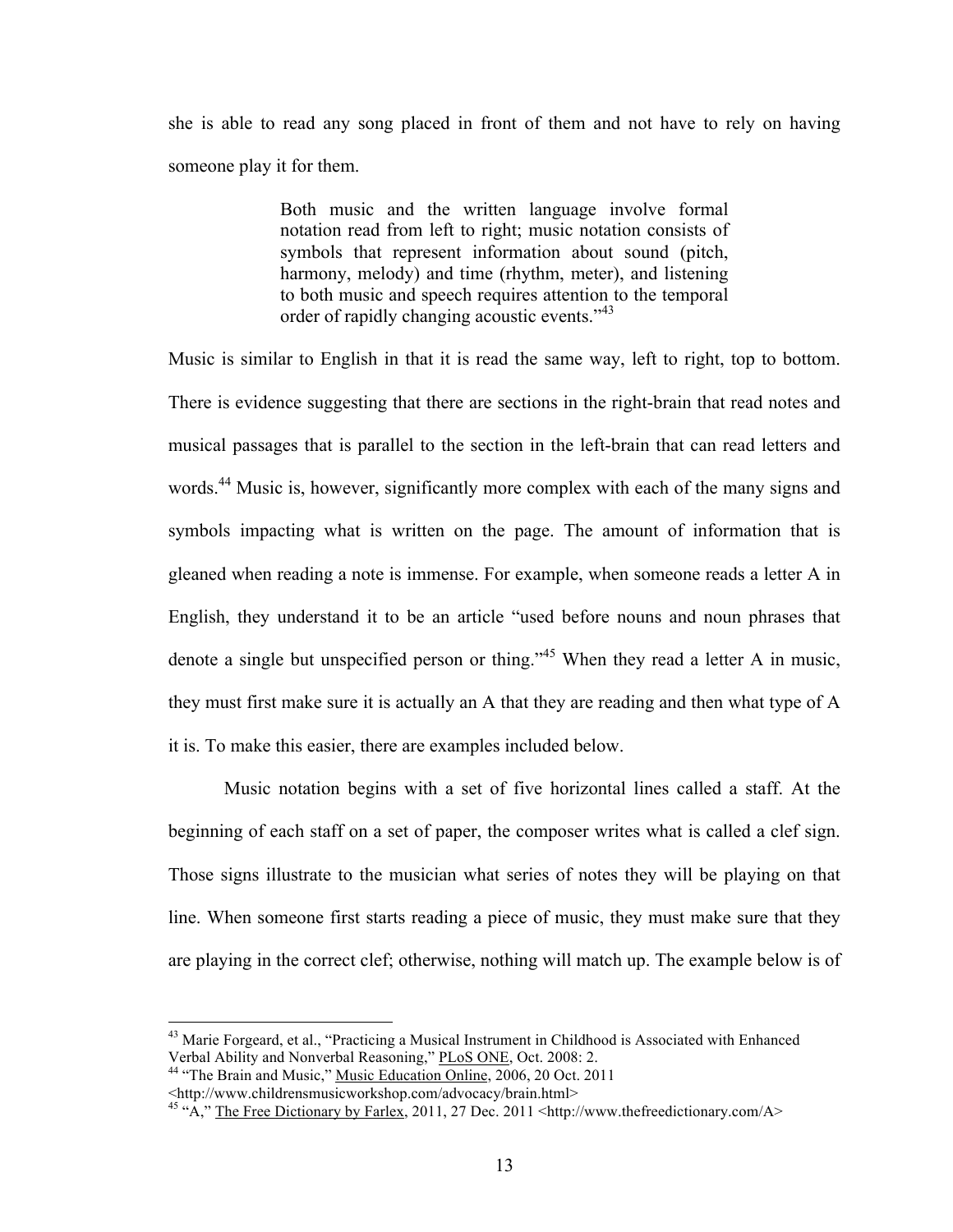two notes. The first note (a) is considered to be an A because that is where it is placed on a treble clef staff. The second example (b) is not an A because on the bass clef, the A is found in the first space (c).



That is just one placement of the note A on a staff. They can appear in every eighth position or octave again (d). All three of the notes below are considered to be the note A.<br>The only difference would be the higher ones sound higher and the lower ones sound position or octave again (a). All three of the notes below are considered to be the note A.<br>The only difference would be the higher ones sound higher and the lower ones sound lower. siti<br>^  $\frac{1}{2}$ position or octave again (d). All three of the notes below are considered to be the note A.<br>The only difference would be the higher ones sound higher and the lower ones sound position or octave again (d). All three of the notes below are considered to be the note A.



Once musicians decide what staff they are working on and which A on the staff they are playing, they must then check to see what kind of A it is. In music, every note has three different qualities. Is the note natural, sharp, or flat? Each note sounds slightly different. The natural note (e) is in the middle of the sharp and flat notes. It is usually written without any sign in front of it but can also be written with the natural sign like it<br>is in the ground below. The change acts (b) is dishbirthan then the natural natural the is in the example below. The sharp note  $(f)$  is slightly higher than the natural note and the flat note (g) is slightly lower than the natural note. Once musicians decide what staff they are working on and which A on the staff<br>by are playing, they must then check to see what kind of A it is. In music, every note Once musicians decide what staff they are working on and which A on the staff they are playing, they must then check to see what kind of A it is. In music, every note ch A on the staff<br>nusic, every note They are massenars decide what start they are working on and w  $\mathbf{i}$ written without any sign in front of it but can also be written with the<br>is in the example below. The sharp note (f) is slightly higher than the written with าเท<br>.va ter ter<br>.er tten without any sign in front of it but can also be written with the natural sign like it<br>is the example below. The sharp note (f) is slightly higher than the natural note and the  $\sin$ 3n<br>... nat nat<br>''' written without any sign in front of it but can also be written with the natural sign like it<br>is in the example below. The sharp note (f) is slightly higher than the natural note and the  $\cdot$  it  $\frac{1}{10}$ ike ike it<br>d the written without any sign in front of it but can also be written with the natural sign like it<br>is in the example below. The sharp note (f) is slightly higher than the natural note and the <sup>5</sup> ?

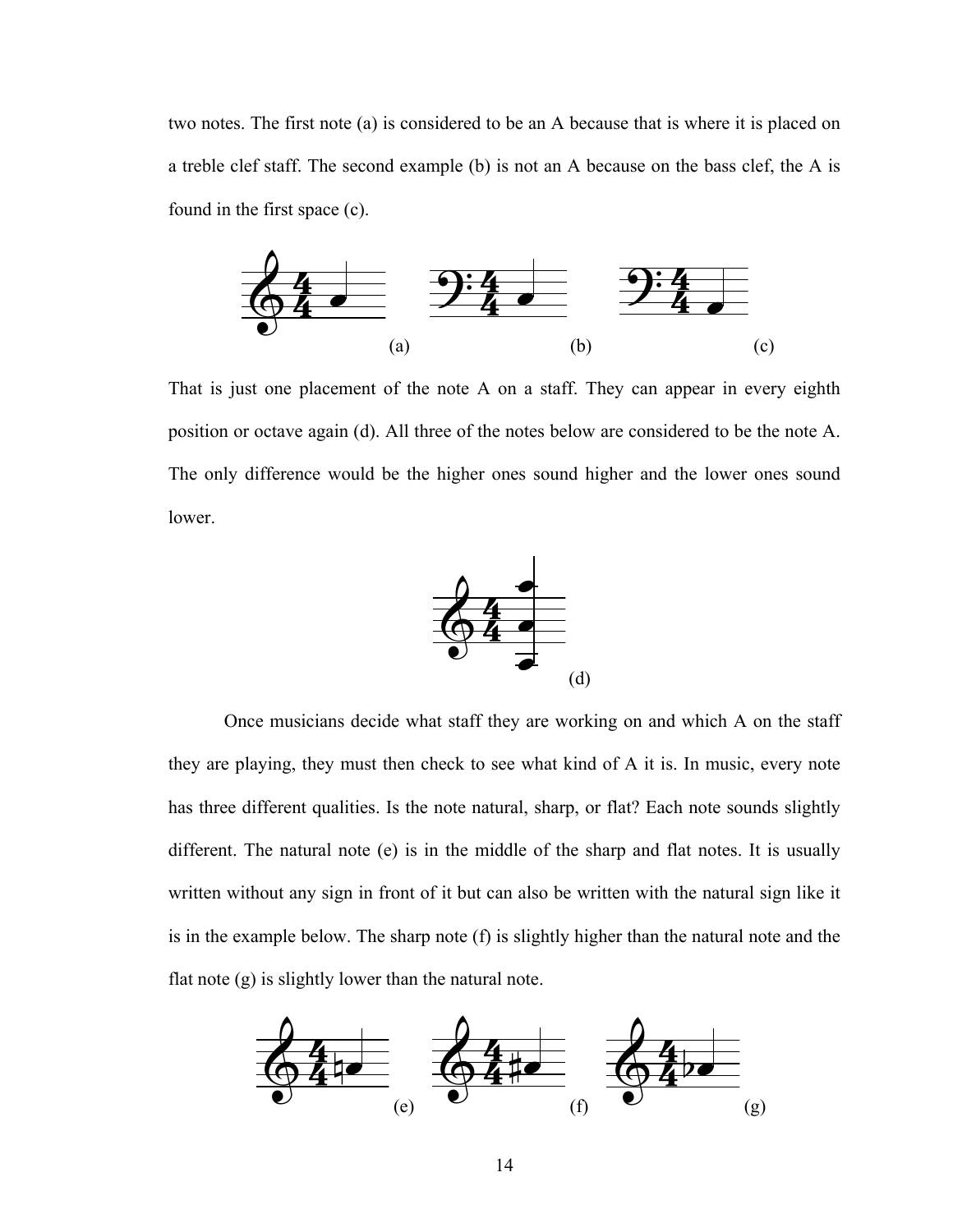Now, not all notes have their signs written right in front of the them. Most of the they are kept in a key signature (b) which is found at the beginning of the line on time they are kept in a key signature (h), which is found at the beginning of the line on the left side of the paper and looks like this:



In this example, the flat sign for the A is the third one. The player must remember that all A's are flat throughout the entire piece along with the B and E flats which are also included. The above example is only two measures long, so remembering the A-flat seven notes after one starts playing is not too difficult, but as the music becomes more complicated and moves further across the page, it is harder to remember. The key signature almost always appears as the first thing on every line of music in classical notation, but that isn't always the case for other forms of music. In jazz music, for example, the key signature is found on the top of each page so looking on the left hand side of the paper might not be indicative of the true key signature. lat<br>-- $\int$ are flat throughout the entire piece along with the B and E flats which are also which are also

Once it is decided what type of note is being played, musicians must think about how long they are playing that note for. There are too many combinations to run through them all, but here are a few to illustrate how complex this can become. The notes that have been listed before this are all quarter notes in the 4/4 time where they receive one beat. Sometimes, however, quarter notes are not the note receiving the beat. In 2/2 time, half notes receive one beat (i). The quarter note would be half of a beat instead of the whole beat (j).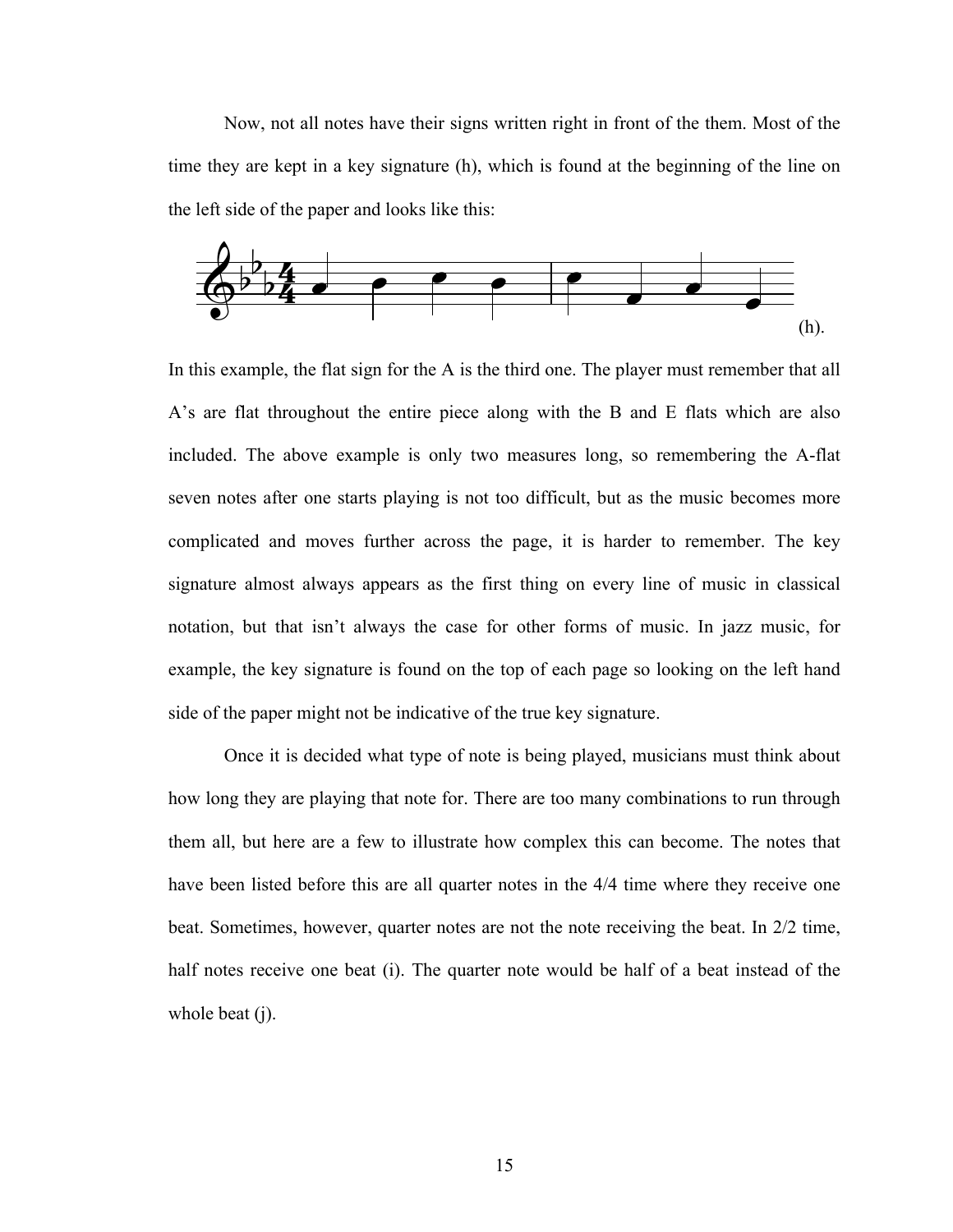

In 6/8 time, the eighth note receives a beat (k) or a dotted quarter note receives the beat (l) depending on how fast the tempo is going. (l) depending on how fast the tempo is going (1) depending on how fast the tempo is going. ec In 6/8 time, the eighth note receives a beat (k) or a dotted quarter note receives the beat  $k$ ) or a dotted quarter note receives the beat In  $6/8$  time, the eighth note receives a beat (k) or a dotted quarter note receives the bea



The time signature will tell the musician how fast to play the note and what the rhythm will be like. Tempo, the speed of the music, usually has an impact on what style to play in, especially in the above example. Those two measures could be set up exactly the same, but if the tempo were slow, one would be counting in 6, and if the tempo were fast, one would count it in 2. It is not as simple as it appears on the paper.

Time signature, key signature, and note placement all tell the player what kind of note to play, but it doesn't tell them the style of it. There are more symbols that are used for both dynamics (the volume of the note) and articulation (in what kind of style the note is played). A note can be played *forte* (m), which means loud, or *piano* (n), which means soft. There are also a variety of dynamics between those that help the players balance their parts. One could even play a note really loud and then become quiet in the next instant (o). There are also crescendos (p) and decrescendos (q) that help the notes grow or diminish.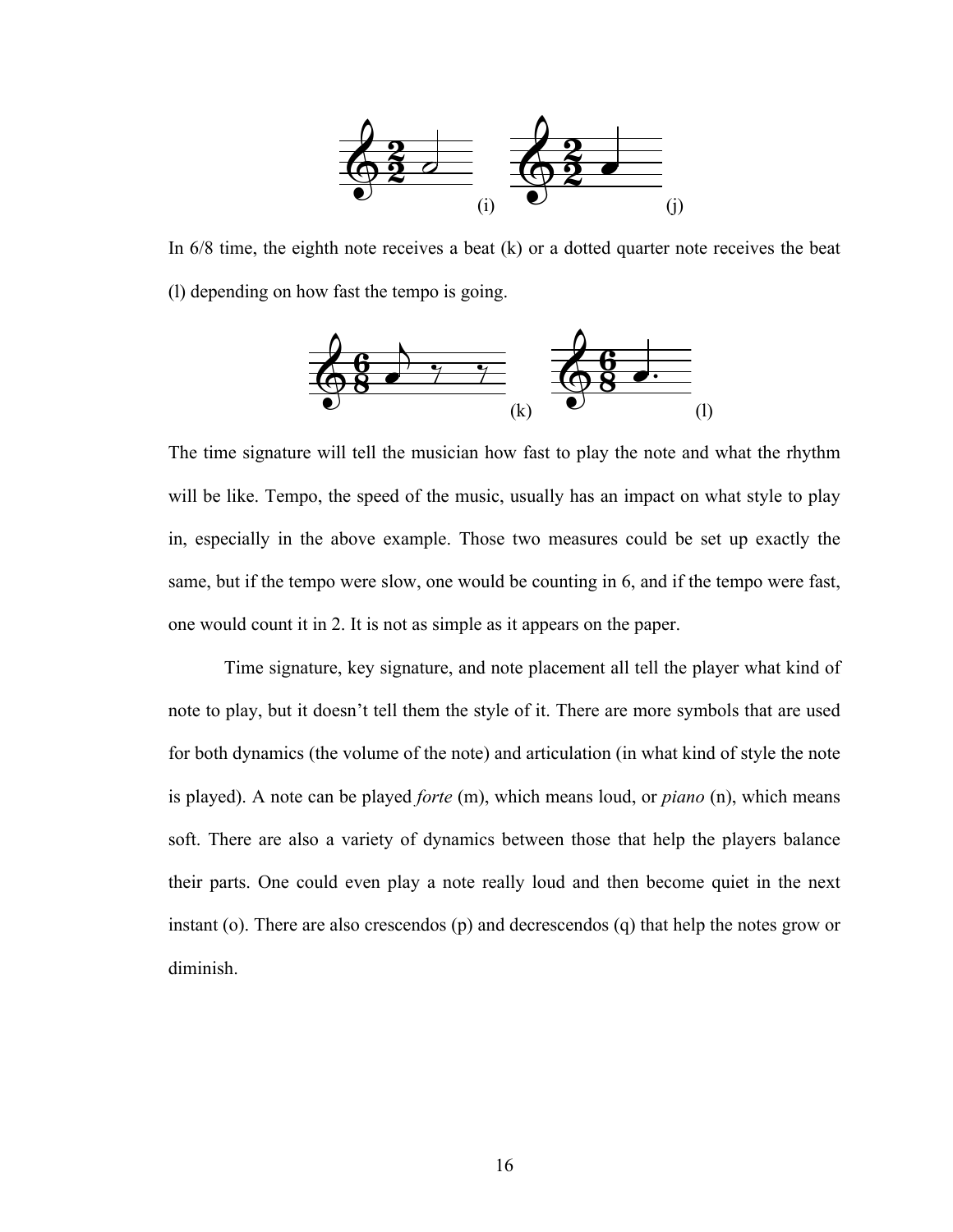

There are a series of symbols that can be placed above or below the note depending on which direction it is facing that informs the player what way to play the note. There could be a *staccato* (r), which means slightly separated, *legato* (s), which means long and smooth, or accented (t), which means with force at the beginning.



All of those choices need to be comprehended and then played by the musician in *5* a matter of seconds before moving on to the next note. When playing a wind instrument, musicians follow one line of music while doing this, but for piano, a player can follow two different lines of music both in different staffs. The markings help musicians to read music and keep it uniform throughout a group. It is nearly impossible for a person to play a song while sitting in the middle of a group if they do not have the ability to read the music. That person would stand out because they were not interpreting the music in a similar manner as the rest of the group. a matter of seconds before moving on to the next note. When playing a wind instrument, a matter of seconds before moving on to the next note. When playing a wind instrument,

> In the case of performing music from a musical score it is necessary to read printed music, which is different from reading letters. Thus, it is necessary to understand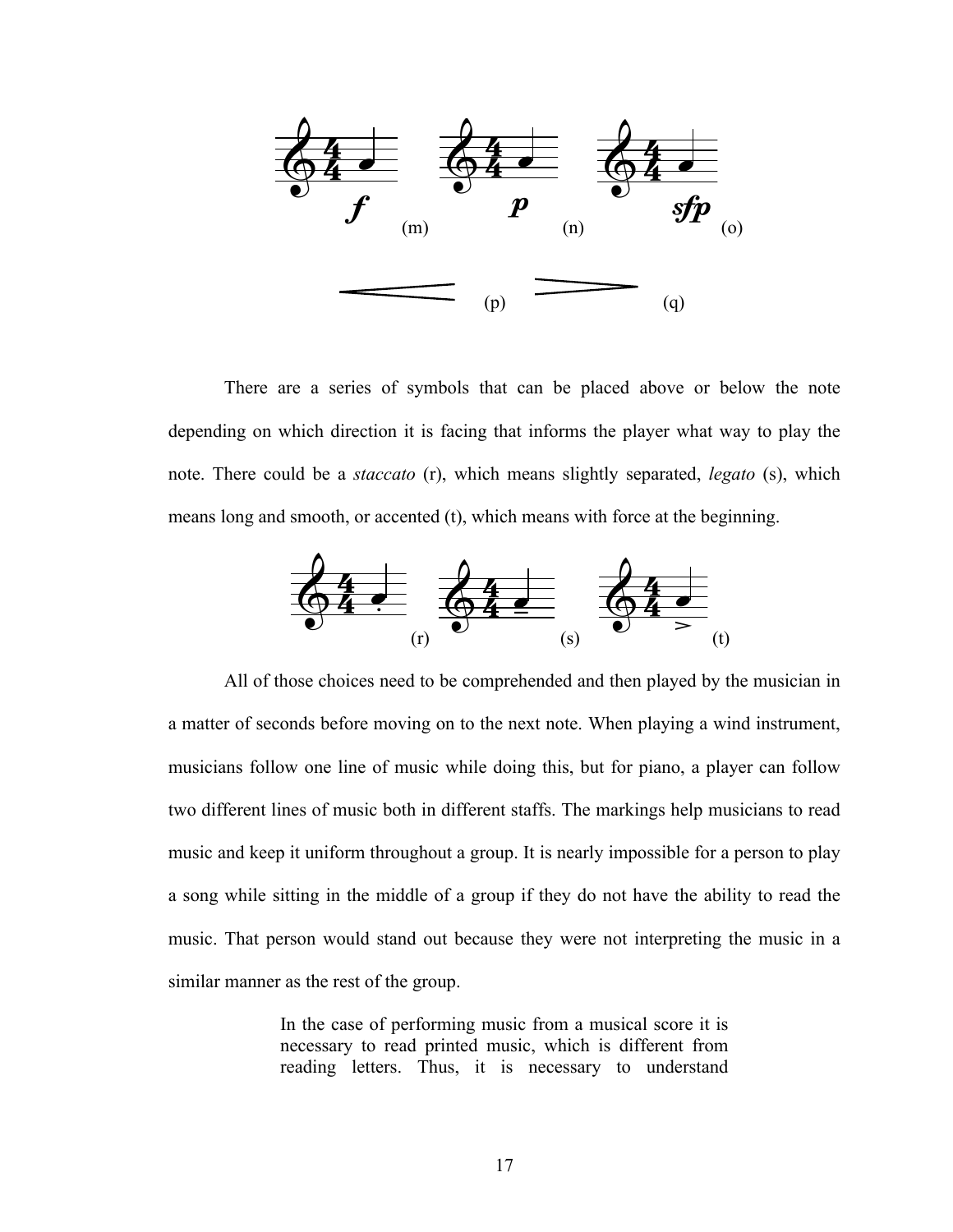particular notes and to translate these visual forms into appropriate motor commands, usually very rapidly.<sup>46</sup>

The musician must take what they read and react on their instrument. For a wind player, they must decide what note to put down with their fingers and then how fast and in what style their air should enter the instrument. A string player sets the left hand on the appropriate note and uses the bow to play it in the style they wanted. A percussionist changes the force of the hit and even possibly their mallets to make the note match the desired style. A pianist uses both hands and feet simultaneously in order to play the piano and create the effects wanted by the composer. The musician almost doesn't have enough time to think before moving onto the next series of notes. It is significantly more complex than reading a written word.

While the music itself tells the musician how to play the music, musicians do have some leeway at certain times to adjust the style. They can easily change the meaning and emotions of a piece by playing the notes in different ways. If someone takes a simple song and plays it at a medium, bouncy tempo, it conveys happiness. If they were to take the same piece and play it in a slow and disjointed way, it would sound more fearful. The different ways the notes are played affect how the listeners hear the piece.<sup>47</sup>

The player can also change which note receives the emphasis in a phrase, which is similar to how we add emphasis to certain words in a sentence to express our point. In the following example, the same sentence is written out four times with a different word being emphasized each time. As they are read out loud, one can hear how a slight difference in voice inflection can completely change the meaning of the sentence.

<sup>&</sup>lt;sup>46</sup> Eckart Altenmüller, et al., Music, Motor Control and the Brain, (New York, NY: Oxford University Press Inc, 2006) 26.

 $47$  Clarke 44.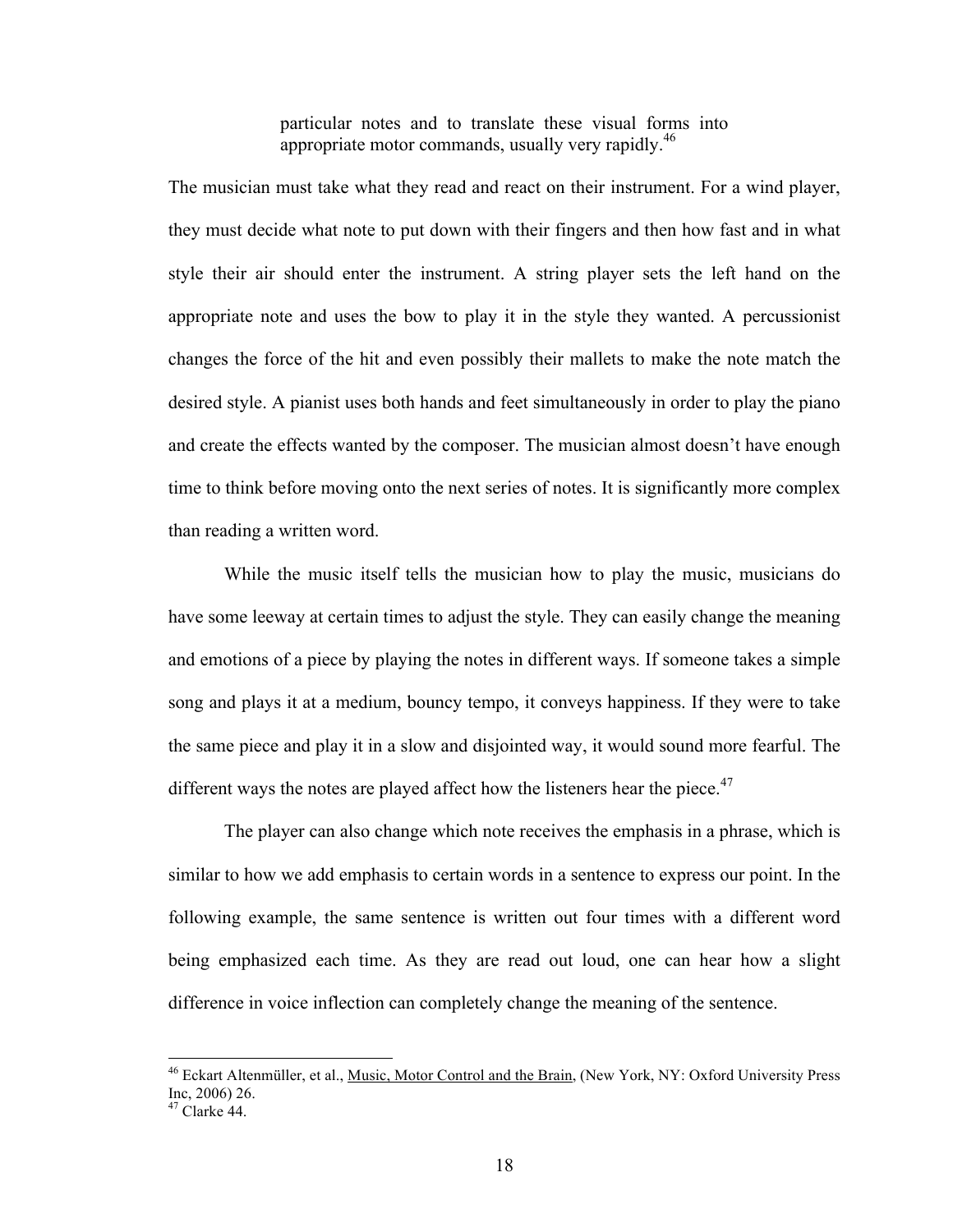*"I walked the dog." "I walked the dog." "I walked the dog." "I walked the dog."*

This is similar to how one would place emphasis on a different note in a musical phrase. It could be a slight *ritard*, the slowing down of the note, or an accent. Instrumental musicians do not use words to express themselves with the music, so they try to modify the style to give them the ability to express the music.

One of the great parts about music, especially instrumental, is that it enables a large number of people to gather together and communicate their thoughts in an orderly fashion.

> The advantage of music over speech, in this respect, is that large groups of people can participate in music-making simultaneously, and all can make a contribution to the collective activity. For example, music's ability to synchronize mood states in large numbers of people promotes coherent behavior, allowing coordinated collective action  $48$

A group of eighty people uniting to play a piece of music is more easily understood than a group of eighty people trying to talk about how they feel. Playing together helps to unite the group and have them all feel the same emotions. The music they create then can spread to the audience whose size can range from ten to ten thousand. This ability to express and spread their thoughts and emotions to others is a highlight of music, and it all comes down to the musicians' ability to manipulate the written music to communicate the emotions that they want to.

As students continue playing their musical instrument, their ability to multi-task improves, as does the awareness of what is going on around them. It can seem daunting when the students first begin to play their instruments. They must work on holding them

 $148$  Clarke 104.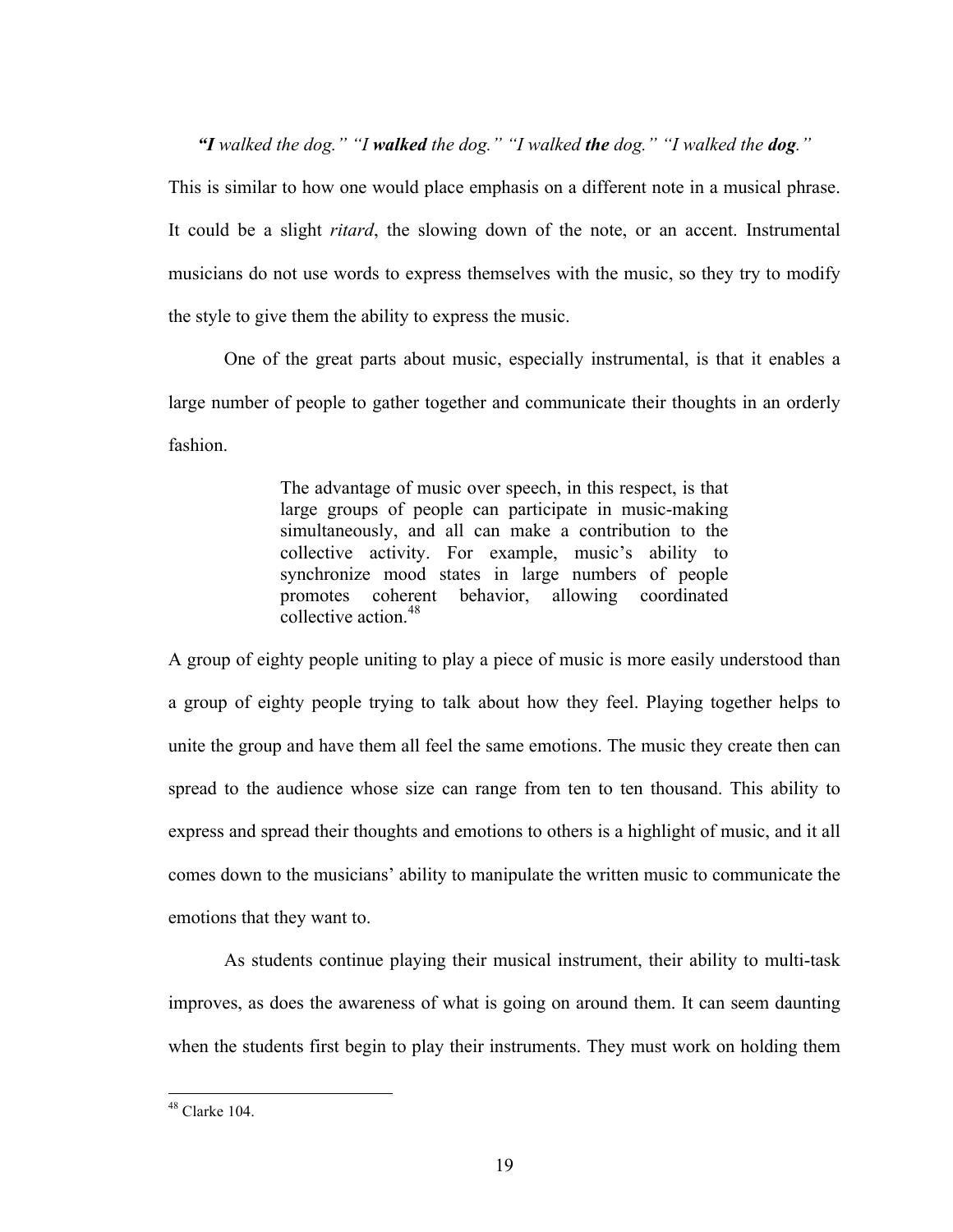correctly while also playing the correct notes at the correct time. They must assimilate each step of the process. As those steps become more familiar, the student can focus on other aspects in greater detail. For example, when someone is first learning how to type on a computer, they are not typing out full sentences on the first day. The programs that exist to teach typing first teach the home row (asdfjkl;) and then branch off letter by letter until the student knows them all. Students will then work on punctuation, capitalization, and numerical keys. Through repetition, the student goes from concentrating on which finger they are putting down when to focusing their thoughts on typing out ideas for an essay they are working on for their class. They would very rarely stutter on how to spell the word and would instead focus on presenting the ideas. This is the same for musical students. Once they learn the basics of what they are doing including the instrument's notes and musical rhythms, their focus expands to how well they sound while playing and what others around them sound like.

Once they begin participating in musical group activities, the students must play with a conductor and other students. This means that they now have to conform to the group instead of playing whatever they want as an individual.

> Playing music in an orchestra requires continuous ongoing adaption and comparison of one's own performance with the auditory templates from the rest of the orchestra (feedback control). The musician has to play with the appropriate sound quality, register, rhythm, or tempo. $49$

When in an ensemble, it is a group activity where all individuals work together to create one sound. This is mostly accomplished through the development of their listening ability and awareness of the other members of the group. To develop one's listening is an active process. The students must be aware that they need to listen and improve on what they

<sup>&</sup>lt;sup>49</sup> Altenmüller 26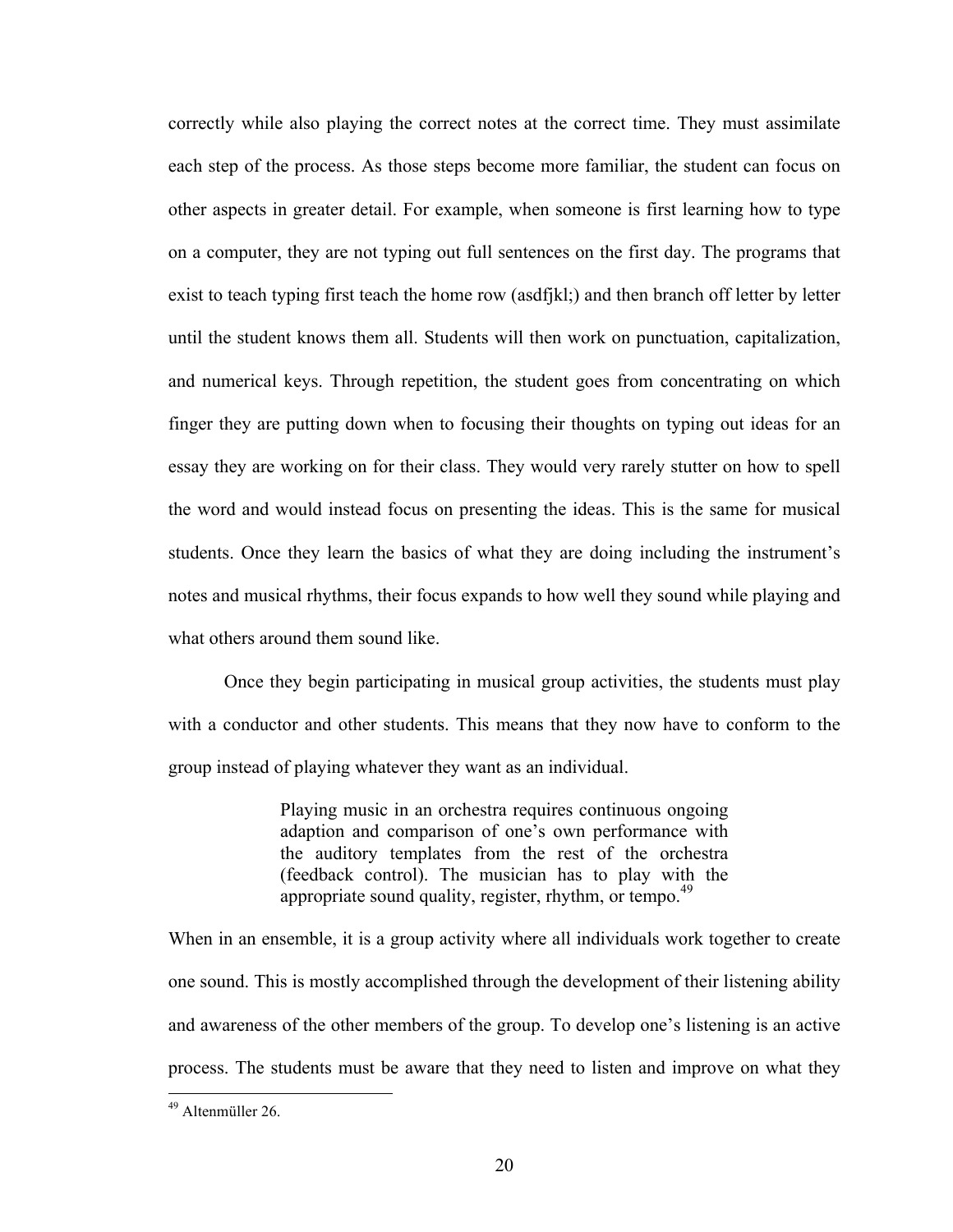hear and how they hear it. The need to listen for "balance, blend, intonation, and rhythmic and stylistic agreement can be daunting<sup>"50</sup> for the students at first, but becomes easier the longer they are aware and trained. As they become more secure in the playing of their instruments, they begin to listen around them more. At first it is to the person on either side of them, then to their entire section, and eventually to the entire group. They should be able to understand who has the melody at any given time and how their part affects that. The students will understand how to balance their part in the band and blend their sound so they do not stand out. As their ears continue to develop further, they will be able to hear the tuning or intonation of their instrument. This will allow them to play more confidently and help produce a good sound for the group. This takes time and must be actively sought after in order to improve. The longer the students play, the more accomplished and successful they will be when it comes to multi-tasking and being aware of what is occurring around them.

Participation in musical activities has long been associated with increases in students' intelligence as evidenced by the number of tests and studies done trying to prove those points. In the 1990's, there was a study done by Frances Rauscher, Gordon Shaw, and Katherine Ky that illustrated an increase in students' IQ by 8 to 9 points following a listening of the first movement of Mozart's *Sonata for Two Pianos in D Major*, K.448.<sup>51</sup> This increase in IQ scores lasted only for a short duration after the listening of the movement and was named the Mozart Effect.

Word about this effect quickly spread throughout the United States and lead to an increase in parents' encouraging their children to listen to classical music. However, there

<sup>&</sup>lt;sup>50</sup> James E. Latten, "Chamber Music for Every Instrumentalist," Music Educators Journal, Mar. 2001: 46. <sup>51</sup> Kenneth M. Steele, et al., "Failure to Confirm the Rauscher and Shaw Description of Recovery of the Mozart Effect," Perceptual and Motor Skills, June 1999: 843.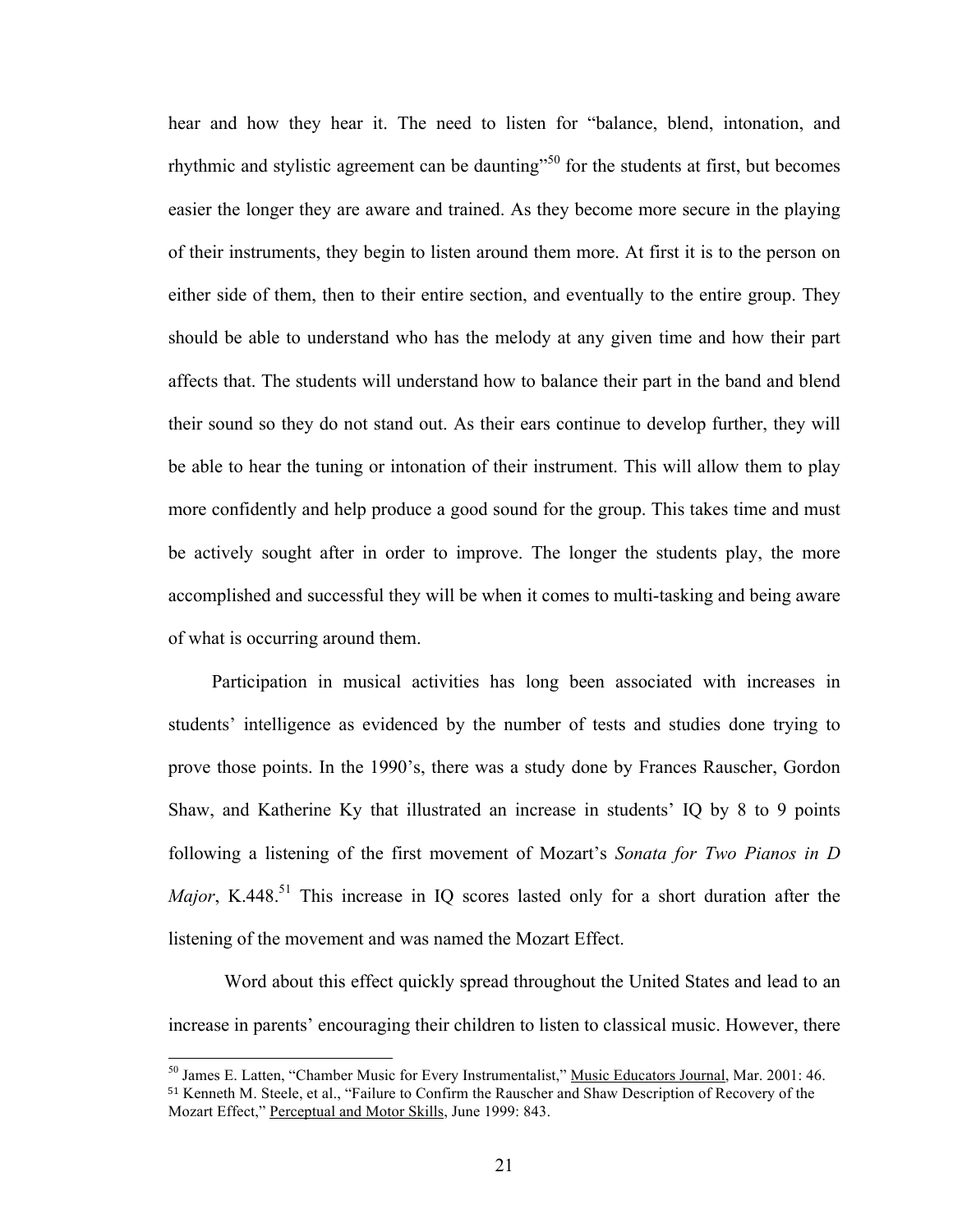are issues with the results of this study. Since its first finding in 1993, it has yet to be proven by individual laboratories.

> The popular excitement about the Mozart effect rests on the inference that it is an easy home remedy to improve intellectual skills. Rauscher, Shaw, Levine, Ky, and Wright (1994) contributed to this excitement by linking the Mozart effect with the production of long-term cognitive enhancement through music education. The results reviewed here suggest that such a linkage is premature and that the basis of the Mozart effect is still unclear. <sup>52</sup>

The results that have been reported illustrate no long-term effects due to the listening of Mozart's music. That is not to say, however, that music doesn't help enhance a student's intelligence, just not in this particular way. In fact, "music participation was the only activity shown to correlate significantly with academic progress.<sup>553</sup> The listening of music is not what helps to raise peoples' IQ's; it is the actual doing that enhances their intelligence. In general, "when students are given a more active role in the learning process, understanding may become more personal and meaningful,"<sup>54</sup> but that is especially true in music classrooms. People learn more when they have an active, handson part in the process. When learning music, one doesn't learn by just sitting and listening, but by actually picking up an instrument and making music. That is why the study of instrumental music has been shown to correlate to the increase of students' grades and test scores when compared to students who just listened to music.

Moreover, "students taking music and arts averaged scores that were higher than non music students by 60 points on the verbal section and 43 points on the math

 $52$  Steele 847.

<sup>&</sup>lt;sup>53</sup> Christopher M. Johnson and Jenney E. Memmott, "Examination of Relationships between Participation in School Music Programs of Differing Quality and Standardized Test Results," Journal of Research in Music Education, Winter 2006: 295.<br><sup>54</sup> Donald M. Taylor, "Orff Ensembles: Benefits, Challenges, and Solutions," <u>General Music Today</u>, July

<sup>2011: 4.</sup>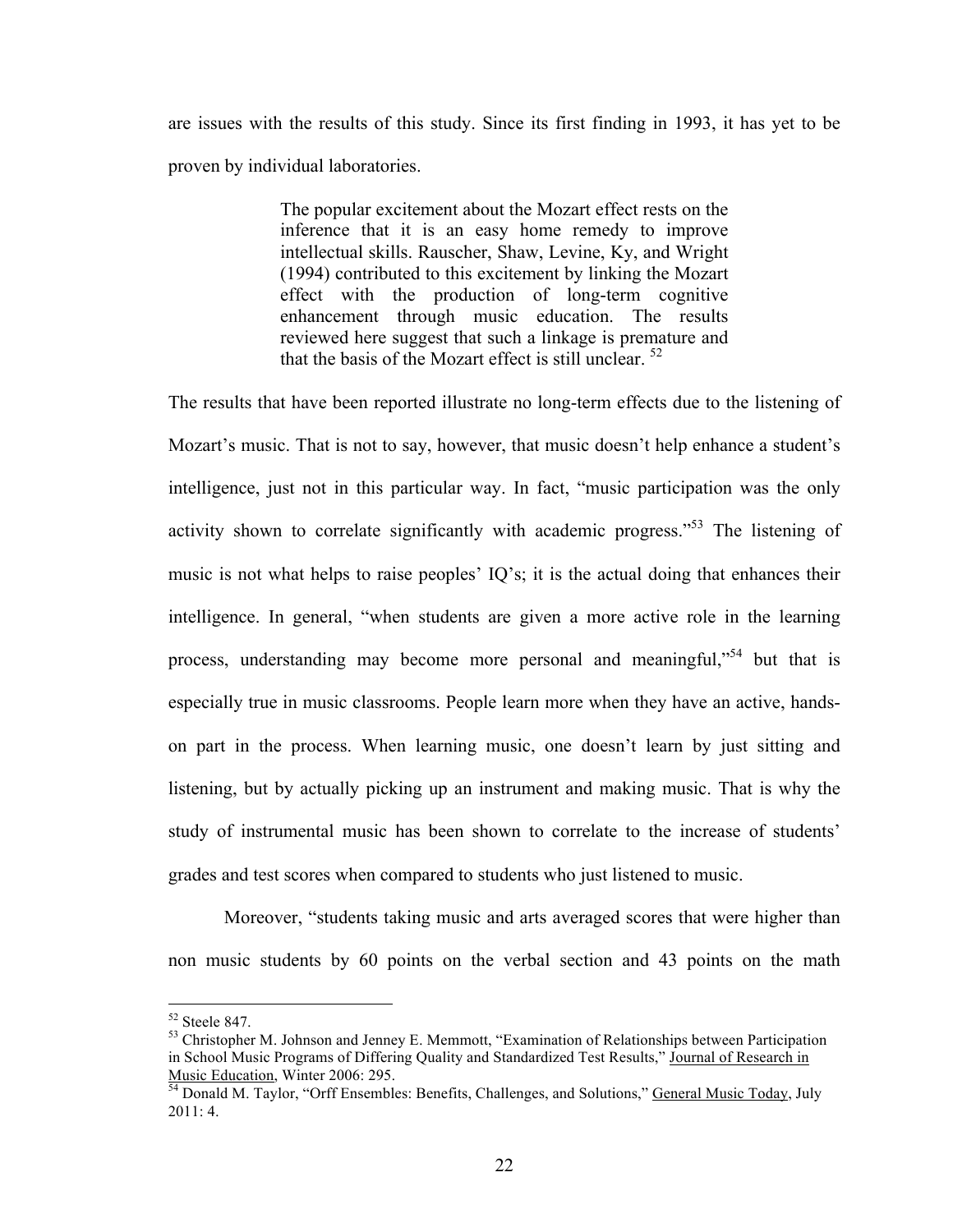section<sup>55</sup> on the SAT. On average, every year that a student participated actively in music, their scores improved more than those who didn't.<sup>56</sup> This connection to extended musical instruction has been illustrated by many different studies and for different Social Economic Statuses (SES). For example, a study involving 260 instrumental students and 7,052 non-music students followed these students from  $8<sup>th</sup>$  grade to  $12<sup>th</sup>$  grade. The students were tested in both  $8<sup>th</sup>$  grade and again in  $12<sup>th</sup>$  grade and the results were as follows.<sup>57</sup>





As can be seen from Figure 1, the Low SES, high music students were slightly above the Low SES, no music students in regards to math proficiency. After four more years of

<sup>&</sup>lt;sup>55</sup> "Music's Contribution to Academic Success," Music Education Online, 2006, 20 Oct. 2011

<sup>&</sup>lt;http://www.childrensmusicworkshop.com/advocacy/academicsuccess.html>

<sup>&</sup>lt;sup>56</sup> "Music's Contribution to Academic Success."

<sup>&</sup>lt;sup>57</sup> James S. Catterall, et al., "Involvement in the Arts and Human Development: General Involvement and Intensive Involvement In Music and Theatre Arts," Graduate School of Education & Information Studies University of California at Los Angeles, July 1999.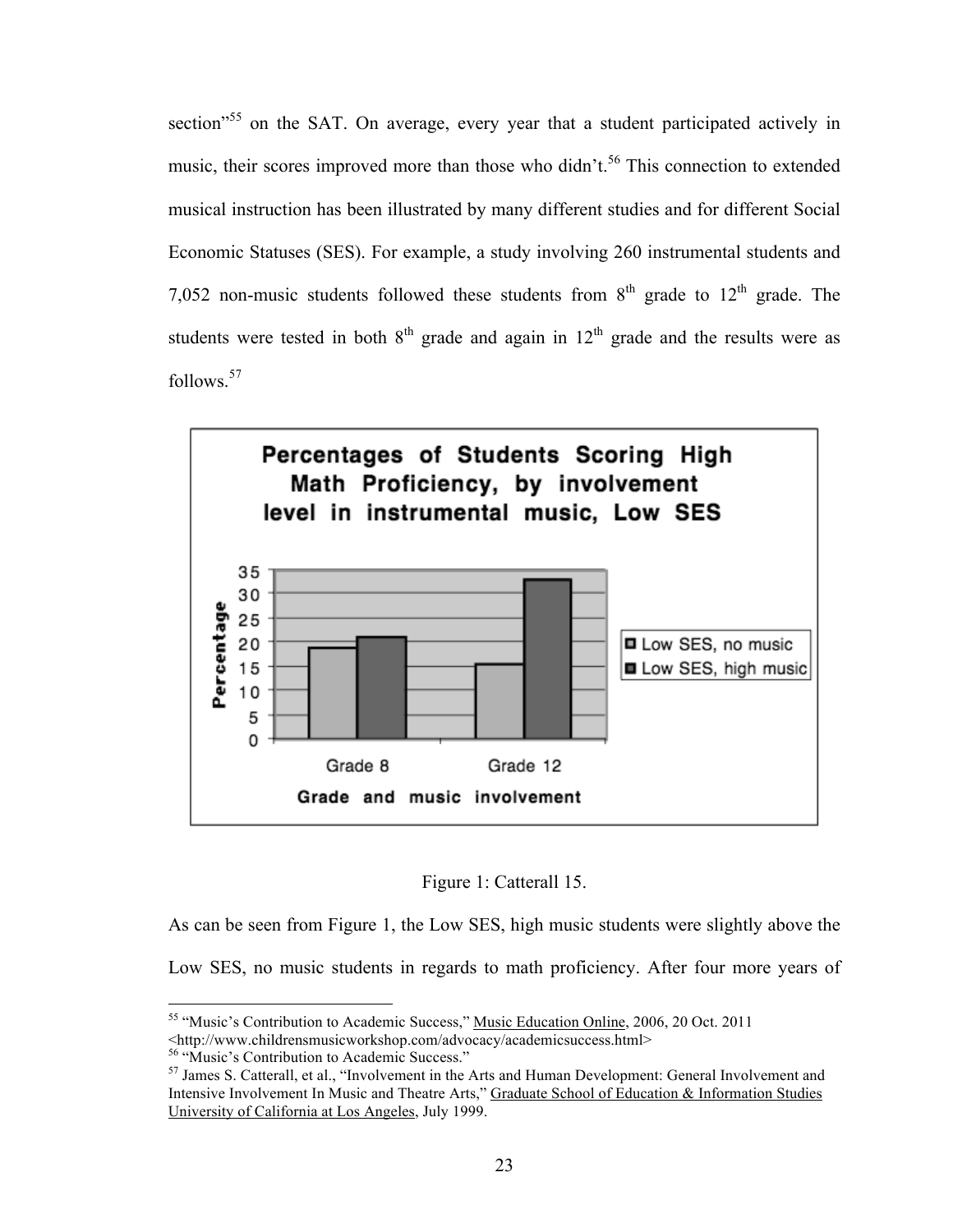intensive instrumental training, those same 260 students were now almost twice as proficient as the Low SES, no music students. This fact illustrated that the longer active participation is occurring in instrumental music, the greater the impact it has on the students.

Another study was done that looked at Grade 12 students' involvement in Band or Orchestra vs. no involvement by SES grouping. The results are seen in Figure 2.





All High SES students scored above the average of all of the students. The interesting part of the study is that the Low SES students who participated in music scored above the average by 12.5% while the Low SES students who had no music involvement scored 5.1% below the average. They were the only group below the average. This study, along with the one noted before, illustrates how the SES status isn't the only determining factor.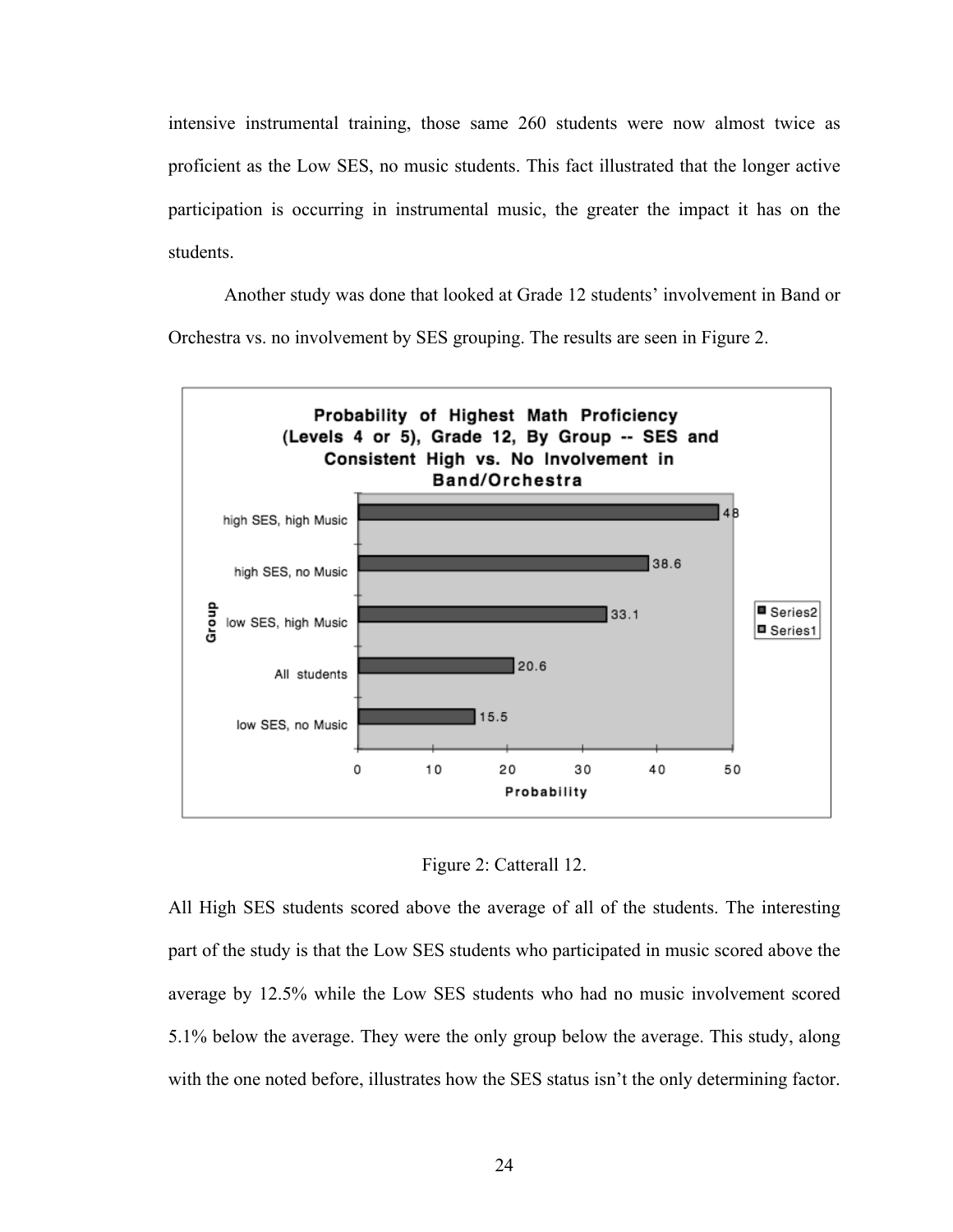In both cases, when looking in one section of SES status, the instrumental students scored higher than their peers with no music involvement.

There is also a difference in academic development between the different disciplines of music. There is a measurable difference between grade average, IQ, and Music Aptitude between vocal students and instrumental students as shown by the Figure 3 below. This study compared students who were vocal or instrumental in concentration. It then separated the students who also took piano. The study showed that "instrumental students were superior to vocal students, yet vocal students with piano training were superior to instrumentalists without piano training, and students with piano and instrumental training were even higher."<sup>58</sup>

<sup>&</sup>lt;sup>58</sup> Richard Colwell, "An Investigation of Musical Achievement among Vocal Students, Vocal-Instrumental Students, and Instrumental Students," Journal of Research in Music Education, Autumn 1963: 127.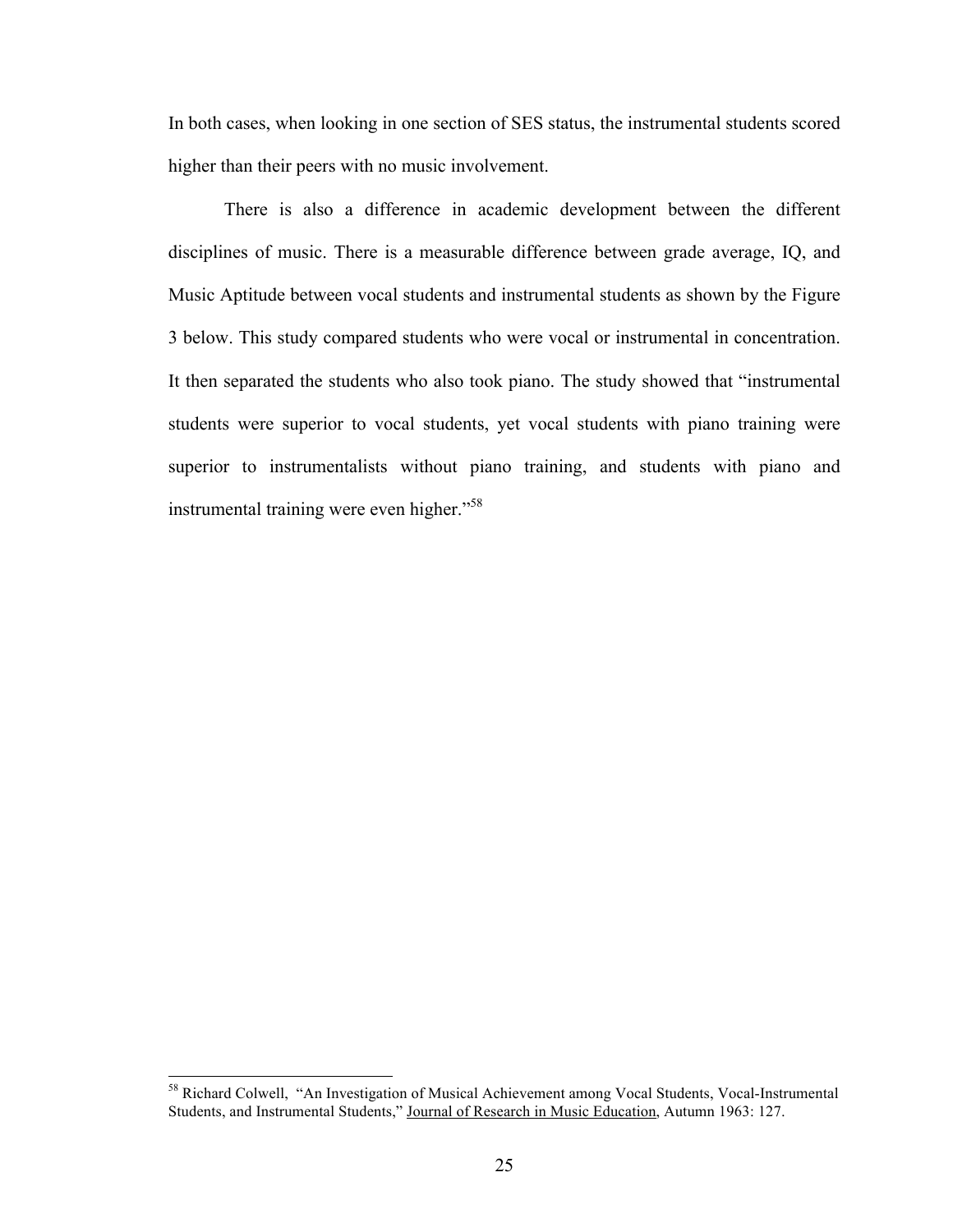|                      |             | 5th Grade Students |                   |                              |
|----------------------|-------------|--------------------|-------------------|------------------------------|
|                      | ÷.<br>Vocal | ÷.<br>Vocal-Piano  | Ĩ<br>Instrumental | Ÿ.<br>Piano-<br>Instrumental |
|                      | $(N = 612)$ | $(N = 137)$        | $(N = 92)$        | $(N = 38)$                   |
| Grade Average*       |             |                    |                   |                              |
| (all subjects)       | 3.3         | 3.8                | 3.7               | 4.2                          |
| IQ                   | 102.3       | 108.9              | 105.8             | 112.6                        |
| Music Aptitude**     | 72.4        | 82.2               | 76.7              | 87.1                         |
| Knuth A              | 6.2         | 14.1               | 10.2              | 18.5                         |
| Knuth B              | 7.5         | 19.5               | 13.2              | 25.0                         |
| Pre-Band Instrument* | 4.3         | 3A                 | 3.7               | 3.0                          |
| <b>Attitude+</b>     | 50.2        | 59.7               | 50.2              | 71.0                         |
| Chorus Grade*        | 3.4         | 4.1                | 3.7               | 4.2                          |
|                      |             | 6th Grade Students |                   |                              |
|                      | $(N = 599)$ | $(N = 135)$        | $(N = 98)$        | $(N = 43)$                   |
| Grade Average*       |             |                    |                   |                              |
| (all subjects)       | 3.2         | 3.9                | 3.8               | 4.4                          |
| 10                   | 105.5       | 111.8              | 110.2             | 117.3                        |
| Music Aptitude**     | 60.9        | 74.3               | 73.8              | 82.8                         |
| Knuth A              | 7.3         | 16.8               | 12.7              | 24.7                         |
| Knuth B              | 9.1         | 22.5               | 17.1              | 30.6                         |
| Attitude+            | 45.1        | 52.5               | 47.7              | 49.7                         |
| Chorus Grade*        | 3.4         | 4.1                | 3.8               | 4.4                          |

#### MEAN SCORES ON SEVERAL MEASURES FOR FIFTH AND SIXTH GRADE STUDENTS **GROUPED ACCORDING TO MUSICAL EXPERIENCES**

\* Grade Average- $5 = A$ ,  $4 = B$ <br>\*\* Music Aptitude--100 = Perfect score

† Attitude-Student ranked subjects; 95 is favorite subject

#### Figure 3: Colwell 127.

The results are illustrated in Figure 3. The major difference between the chorus and the band could be attributed to the different amount of rote or ear learning that takes place between the two groups. In a band, if a student does not know their part, it is quite difficult to pick it up just by listening to their neighbor. The added presence of the instrument creates a difficultly that is not there in a chorus. The instrument is a physical object that has finger combinations for the notes that must be exact; otherwise, no note will be played. A chorus does not have that added challenge of an instrument. Students can learn by ear if they have to. That in part contributed to the vast differences between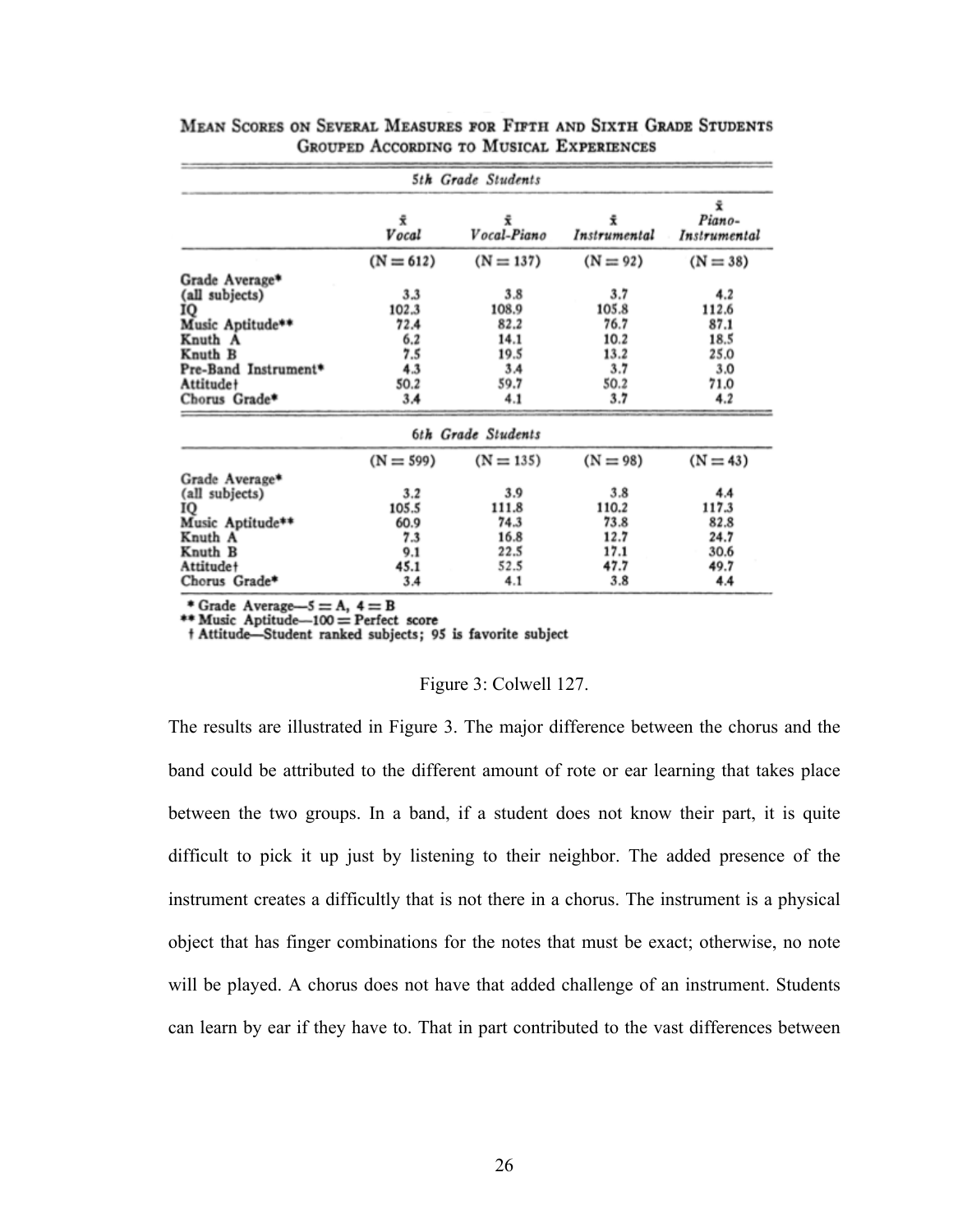chorus and instrumental music. The added aspect of the piano helps to motivate the brain with the shear amount of items it is processing at once.

A study was performed that compared instrumental and choral programs against each other and against students who had no music training. This study broke the country into regions and compared choral and instrumental programs that were categorized as exemplary and deficient. Those titles were decided by outside professors from neighboring Universities. The results are as follows (Figures  $4 \& 5$ ) for both mathematics and English. Using standardized tests and then standardizing the scores achieved these results. "The scores represents the magnitude of a score's deviation from the mean."<sup>59</sup>



Figure 4: Johnson 301.

<sup>&</sup>lt;sup>59</sup> Johnson 305.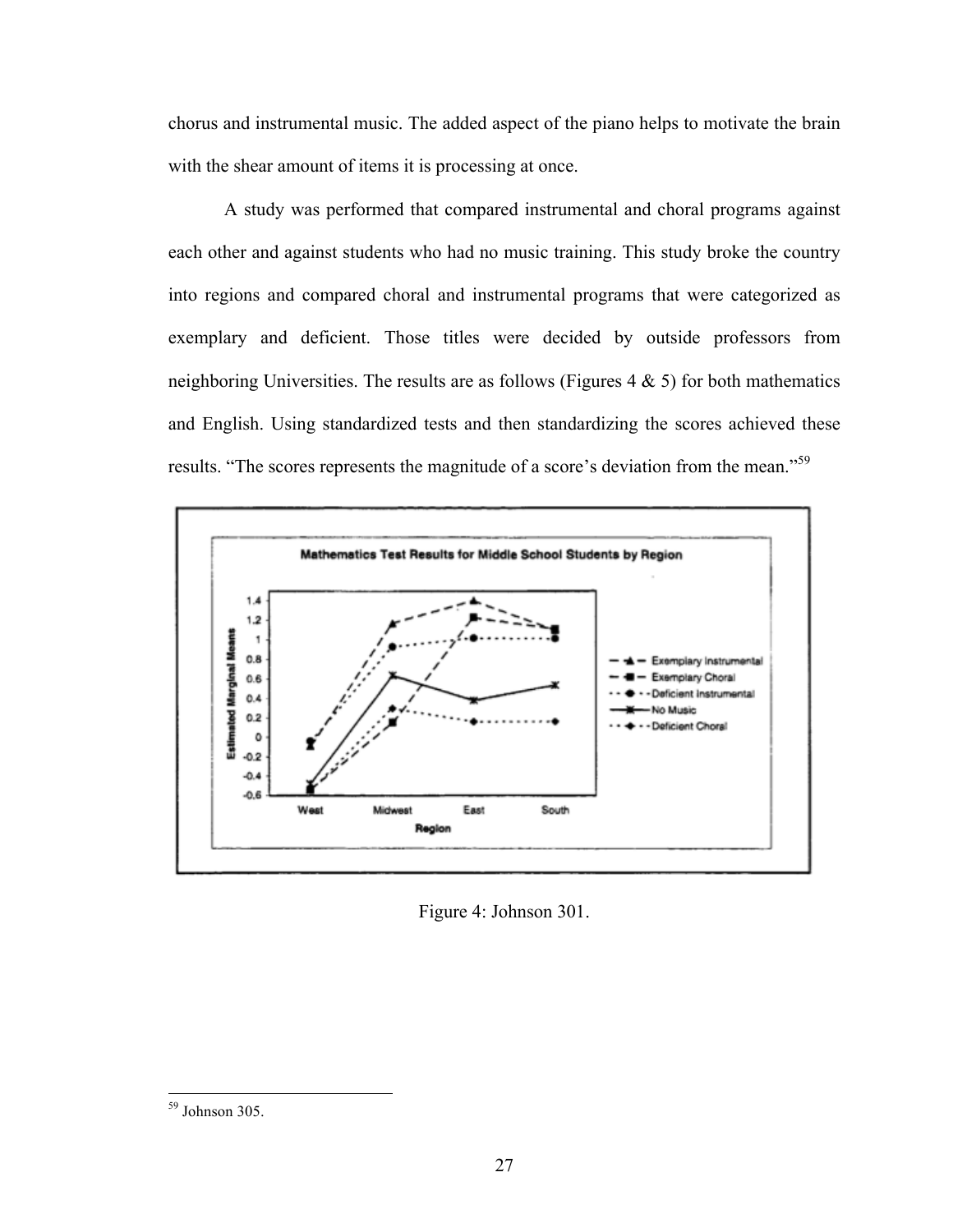

Figure 5: Johnson 301.

As can be seen from Figures 4 and 5, the exemplary instrumental programs had the highest scores out of all groups and were well above the mean or average in all cases except the West's mathematics. Deficient instrumental programs were very high in the math tests. Both levels of instrumental instruction had higher test results than the students who had no participation in music. Exemplary choral was also above the average in six of the eight areas, but instrumental was higher still than the choral. This helps to strengthen the point that students who participate in music do better on tests, along with the instrumental students scoring higher than choral students in most cases.

The assessment that occurs in instrumental ensembles is different than in a standard classroom. In an English class, students are graded based upon papers and tests. The same tests and papers can be assigned to an instrumental ensemble, but that is not the only way these students are graded. Music students often have to be graded on their playing ability and their ability to perform in front of others. When a concert happens, it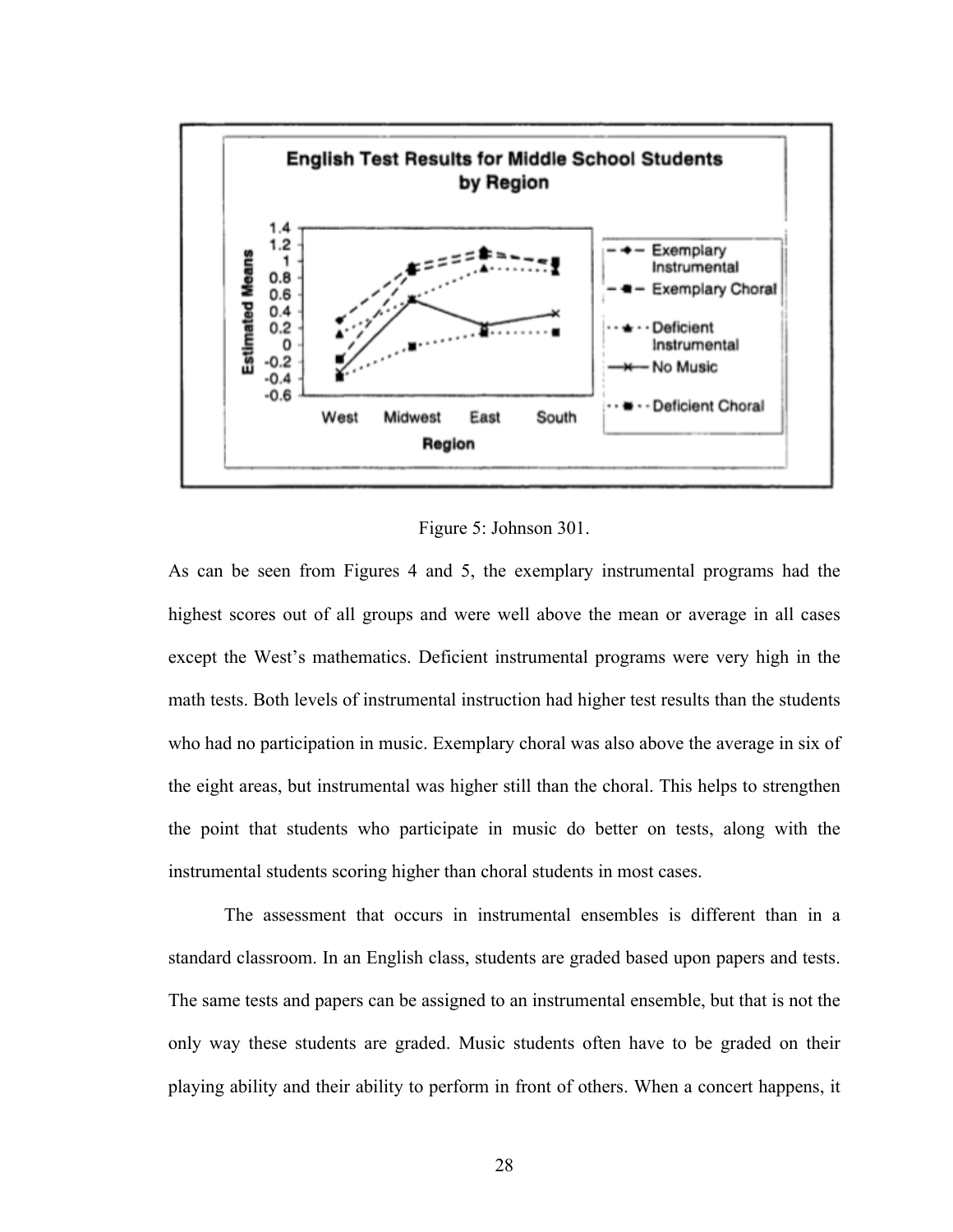is in front of their peers and family who will judge them on how well they perform. The groups have plenty of time to practice but practice is different than performance.

> During games, a team is in performance mode. Games are a do-or-die setting, where the team must flawlessly execute well-trained plays. During practice, a team is in learning mode. Practice is an opportunity for experimentation and innovation, when a team can develop and test new plays, making mistakes along the way.<sup>60</sup>

This sports analogy is directly related to the musical rehearsal and performance process. A performance is similar to a sports game. There is only one chance to perform those pieces for that audience. Any mistake that is made cannot be taken back and changed. The audience may not care how many musical terms a student can list or different aspects of history they can talk about. The audience is there to listen to music, and they judge the group based off of what they hear. Not many other subjects are judged in this way. The practice situation is similar to a musical rehearsal. This time is when the true learning takes place. It allows the group to learn how to work together and to make the music be more than just notes on the page. They test how certain dynamics work in sections and what instruments to bring out for a better effect. That is the time to play around and see what works with the group and music to make it come alive. The performances are important for musical ensembles, but they should not be the only aspect being judged and focused upon. Music is as academic as any subject.

All of this evidence helps to strengthen the point that while the Mozart Effect has yet to be proven, there is correlation between academic or cognitive development and participation in music, especially instrumental. The complexity of the written notation helps the students develop abilities to understand large quantities of information at once

<sup>&</sup>lt;sup>60</sup> Nancy Katz and George Koenig, "Sports Teams as a Model for Workplace Teams: Lessons and Liabilities," The Academy of Management Executive, Aug. 2001: 60.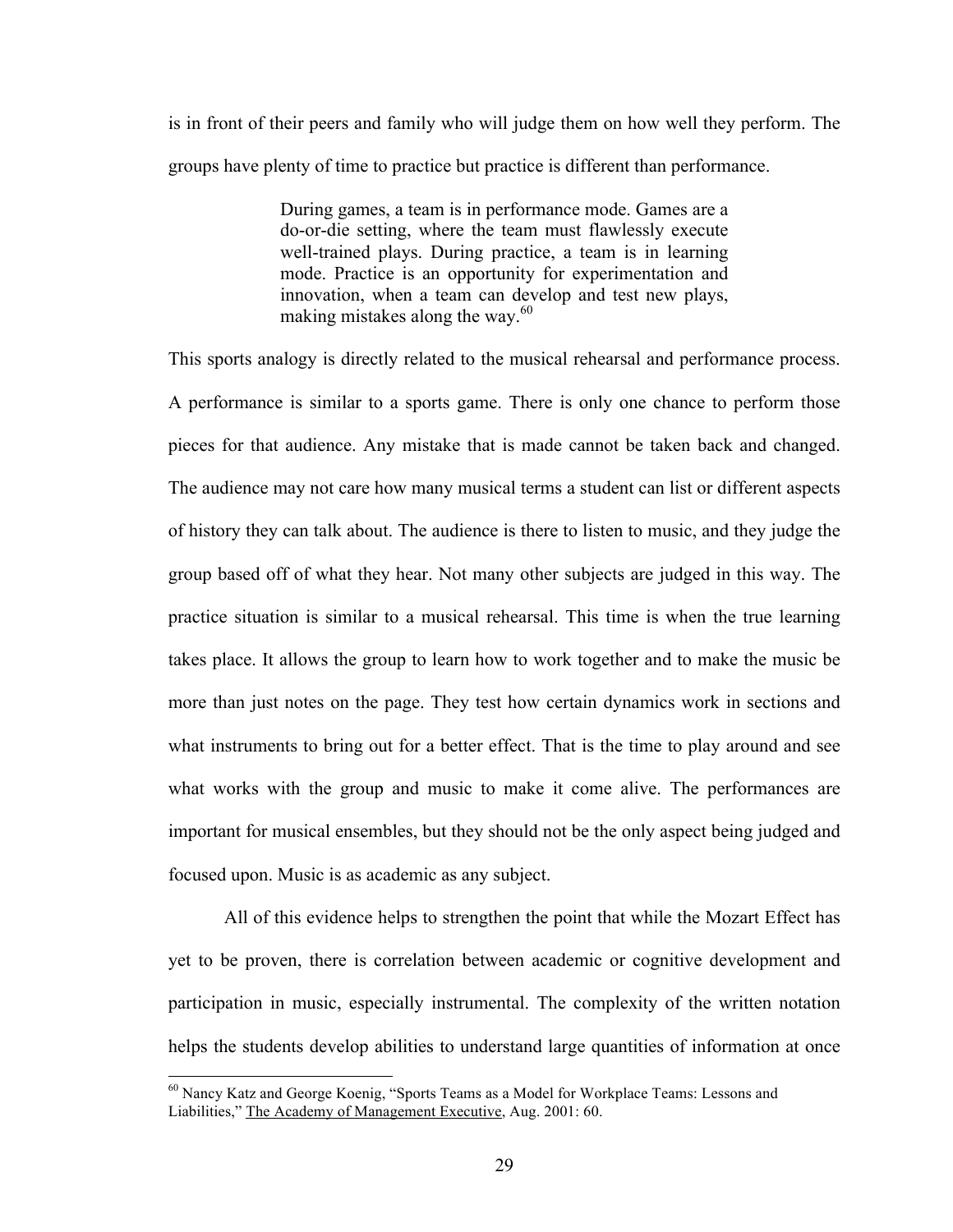and to react to it. To develop the ability to play music, one must practice, but it is shown that the practice will impact them positively in the future. These results not only show that music is indeed helpful and more than entertainment in students' lives, but those are not the only ways that music affect students. While cognitive development is one of the most positively affected areas, physical and social abilities are also developed through music study.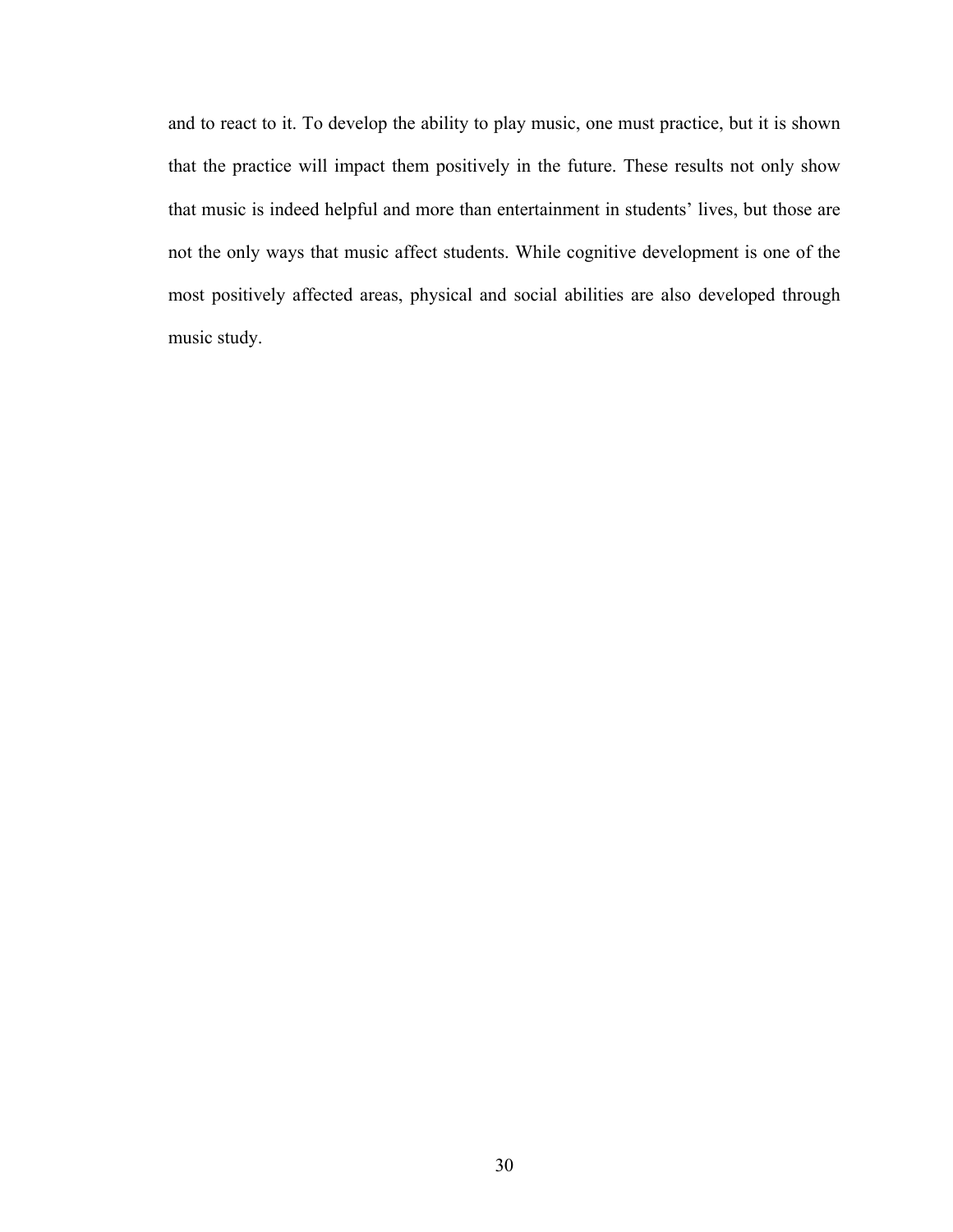#### **Chapter 4: Physical Benefits**

The study of instrumental music does not offer solely academic benefits, but also physical ones. "Playing music is an intensely physical activity, and it is inevitable that the physicality both of the performers' bodies and of the instruments that they play will be manifest in the sound patterns that are produced.<sup>561</sup> The physical benefits from playing instruments cannot be ignored. By playing, students are not only training their body to do a specific set of movements at specific times, they are honing their fine motor skills. Studying instruments helps to increase motor control, even if in task-specific movements.

Music has been used in the past to encourage large groups of people to work together.

> The creation of pulse in music (a repeating, periodic accent), and the regular organization of the pulse into characteristic patterns of twos and threes, facilitates accurate motor coordination, allowing people to anticipate and place in time the physical movements needed to perform a task with precision and efficiency. $62$

Listening to music while performing a task can cause it to be accomplished in a timely fashion if one uses the pulse to help synchronize their movements. This facilitating of motor coordination cannot only occur in individuals, but also in larger groups. That is evident in slave work songs, chain gang songs, and even in the sea shanties used on ships. These songs allowed the workers to move together as one unit instead of as multiple units. With their combined interests, it made it easier to do the task at hand. For slaves, they sang about their everyday lives. These songs helped them to pass the time while also keeping the work going. $63$  They allowed the slaves to keep their mind off of the task at

 $61$  Clarke 42.

 $62$  Clarke 102.

<sup>&</sup>lt;sup>63</sup> "History," Negrospirituals.com, 13 Nov. 2011<http://www.negrospirituals.com/history.htm>.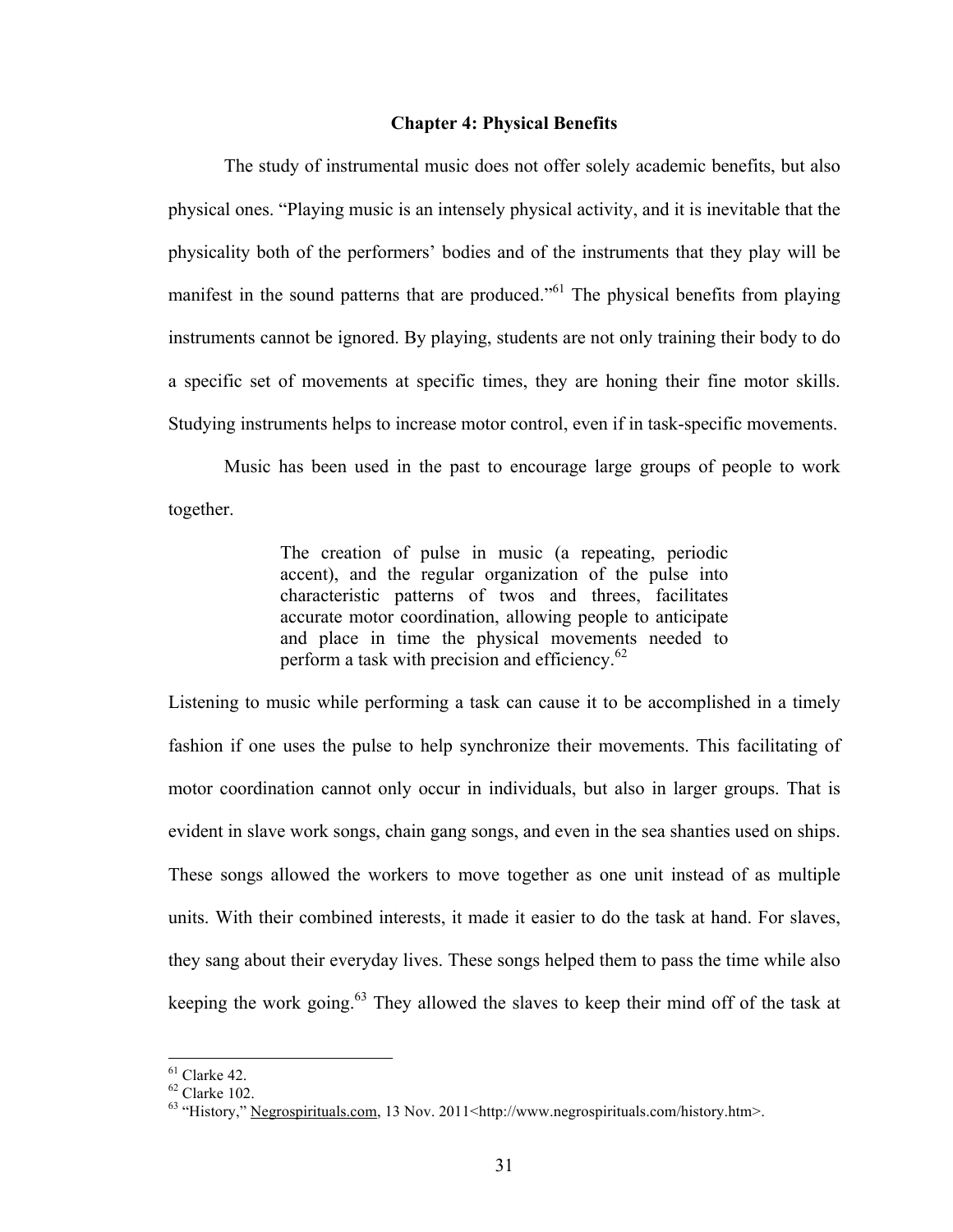hand. By singing those songs, the workers were encouraging uniform movements from the group. Rowers on ships would sing in order for them to keep the same pacing with their oars. When students listen to music today while participating in a task, it can help unite them in the moment and in their movements. Music can facilitate uniform group work today just as it has in the past.

Physical reactions to music are not just present in response to work songs. They are actually important to musicians in order to practice and experience music.

> When musicians practice the motor movements for performance in the absence of their physical instrument, they often make other overt movements such as drumming fingers on a tabletop or tapping feet under the table, suggesting that the motor features of performance are important for practice. $64$

Externalizing the music is an activity that must occur outside of the body when working on music rhythmically. Whether it is by keeping a steady beat with a hand or foot or tapping out the rhythms in a piece of music, a musician innately uses some form of externalization to help with practicing. It makes it easier to vocalize or externalize at least the rhythmic practice.

People who do not even consider themselves to be musicians make motor movements when listening to music. They will tap along to the song on the radio or clap to the beat of a song at a sporting event. It is a way to externally express what one is feeling at that point in time.

Physically playing music requires execution. When one sits down to play a wind instrument, there is a process of movements and actions that occur in order to do so properly. "Playing a musical instrument makes it necessary to program, execute, and

 $64$  Altenmüller 43.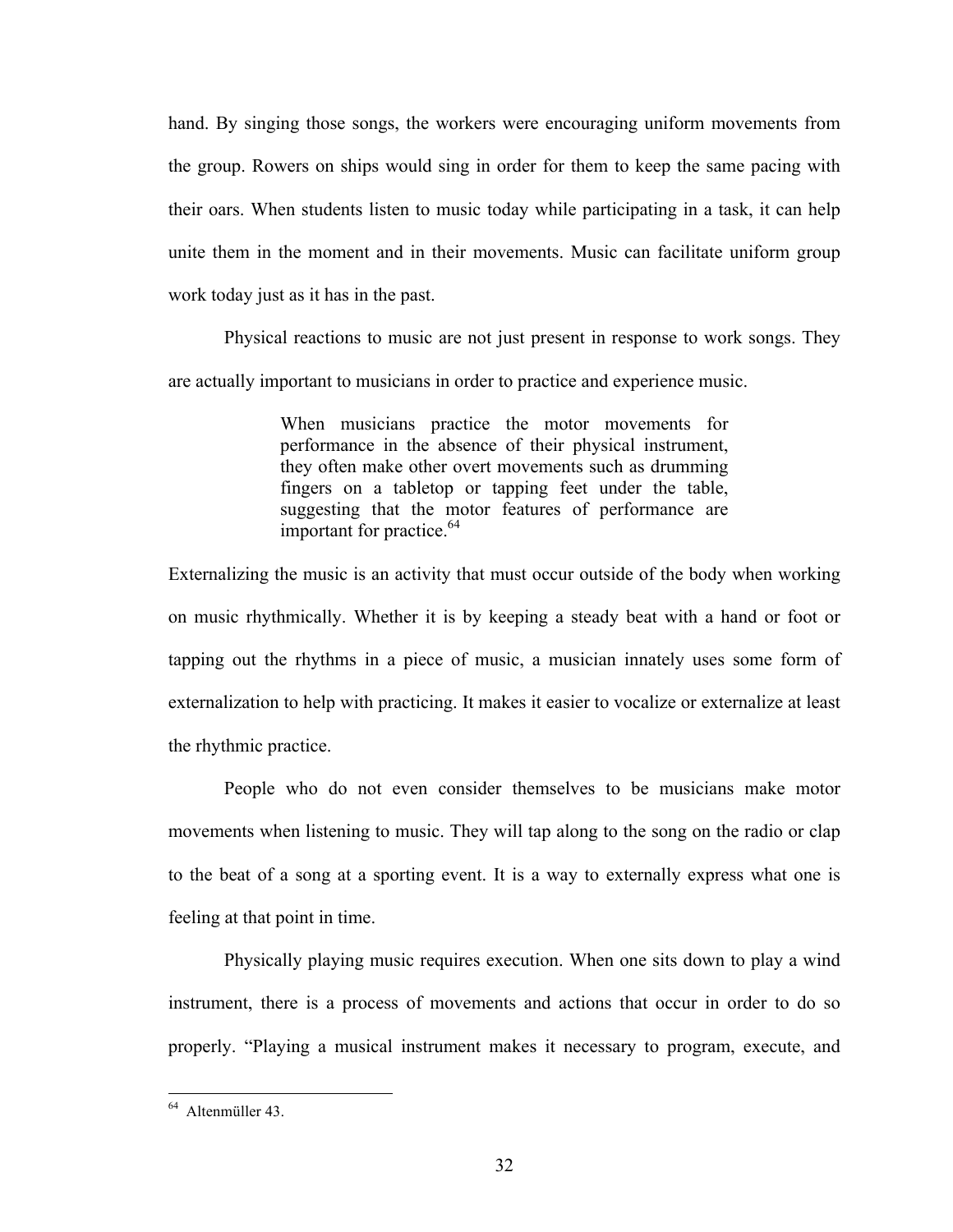sequence various movements."<sup>65</sup> First, the player must sit up straight and hold the instrument in the proper position. Then, if they are a wind instrument player, they take a deep breath and release it in a controlled manner through the instrument in order to make a sound. This requires them to be aware of what is going on as they release the air. If the player sends the air out too slowly, the air entering the mouthpiece will not be able to vibrate either the reed or move through the horn to make a sound. If too much air is released, a bad sound will occur and the player will be out of air. The musician needs to be aware of the air requirements of the instrument and what they themselves are actually doing once they release the air.

As that is happening, the player must move their fingers or arm in the exact combination to create the correct pitch or note. For brass players, one must also adjust their embouchure to make sure the correct partial is played. If they play the incorrect one, the note sounding will be either too high or too low. As the note is being produced, they must make sure that the note they are playing is in the correct style. Is the note long or short, accented or unaccented, loud or soft? The air entering the instrument affects all of these stylistic concerns. Once the player runs out of air, they must then breathe again and repeat the process. As that is occurring, they have to constantly be listening and adjusting to the sound they hear and making sure it is desired.

The focus on air is found in wind instrument players more so than in string and percussion players. Those other players have more extended arm movements to make sounds. String players will draw their bows across the strings with the amount of pressure adjusting the dynamics and articulation. Percussion players use the force of their strike to change dynamics, and they strike different parts of the drums or cymbals in order to

 $<sup>65</sup>$  Altenmüller 25-26</sup>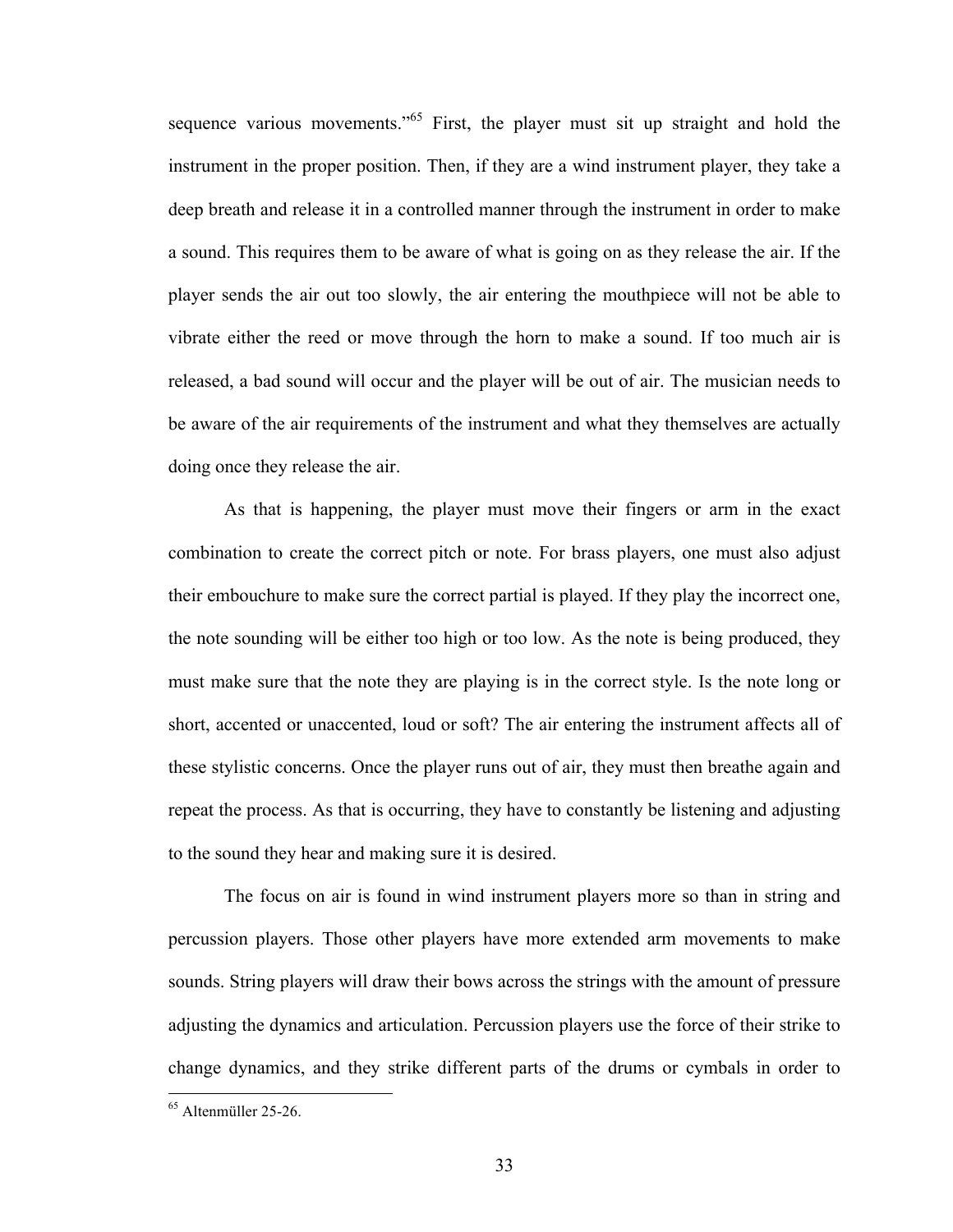create different sounds. These players do not ignore the importance of air, however; it just has a different purpose than actually creating a pitch. These players use air along with the wind players to breathe as a group so that everyone can come in at the same time when a piece is starting.

Musicians need to practice music like athletes practice their sport in order to develop stamina for playing. All that has been discussed in the previous section has to deal with playing inside, sitting in a chair. If a student were to participate in marching band, they would do all of the items that deal with creating a good sound, while also moving around a field creating drill patterns. They would be expected to make themselves sound just like they do while sitting stationary inside. The activity of marching band allows these students to work on multi-tasking while also receiving more exercise than they would if they were sitting in a classroom. Marching band can be so physically demanding that some states even allow high school students to take marching band for Physical Education credit. There are currently fifteen states that have adopted this policy.

> Is marching band a rigorous 'sport'? "Absolutely!" says MENC band mentor Ron Meers. In addition to the warmup calisthenics, endurance training, and marching for miles, some of these students carry an instrument that weighs over 20 pounds. Push-ups and laps are frequently used to supplement the marching band experience.<sup>66</sup>

They are doing as much physical activity as an active sports player while still having to play musically with good tone, notes, rhythms, and articulations. Music is intensely physical, especially when marching band is a part of the program.

<sup>&</sup>lt;sup>66</sup> Becky Spray, "Does Marching Band = Physical Education?" National Association for Music Education, 3 Apr. 2008, 21 Jan. 2012 <http://www.menc.org/v/band/does-marching-band-physical-education/>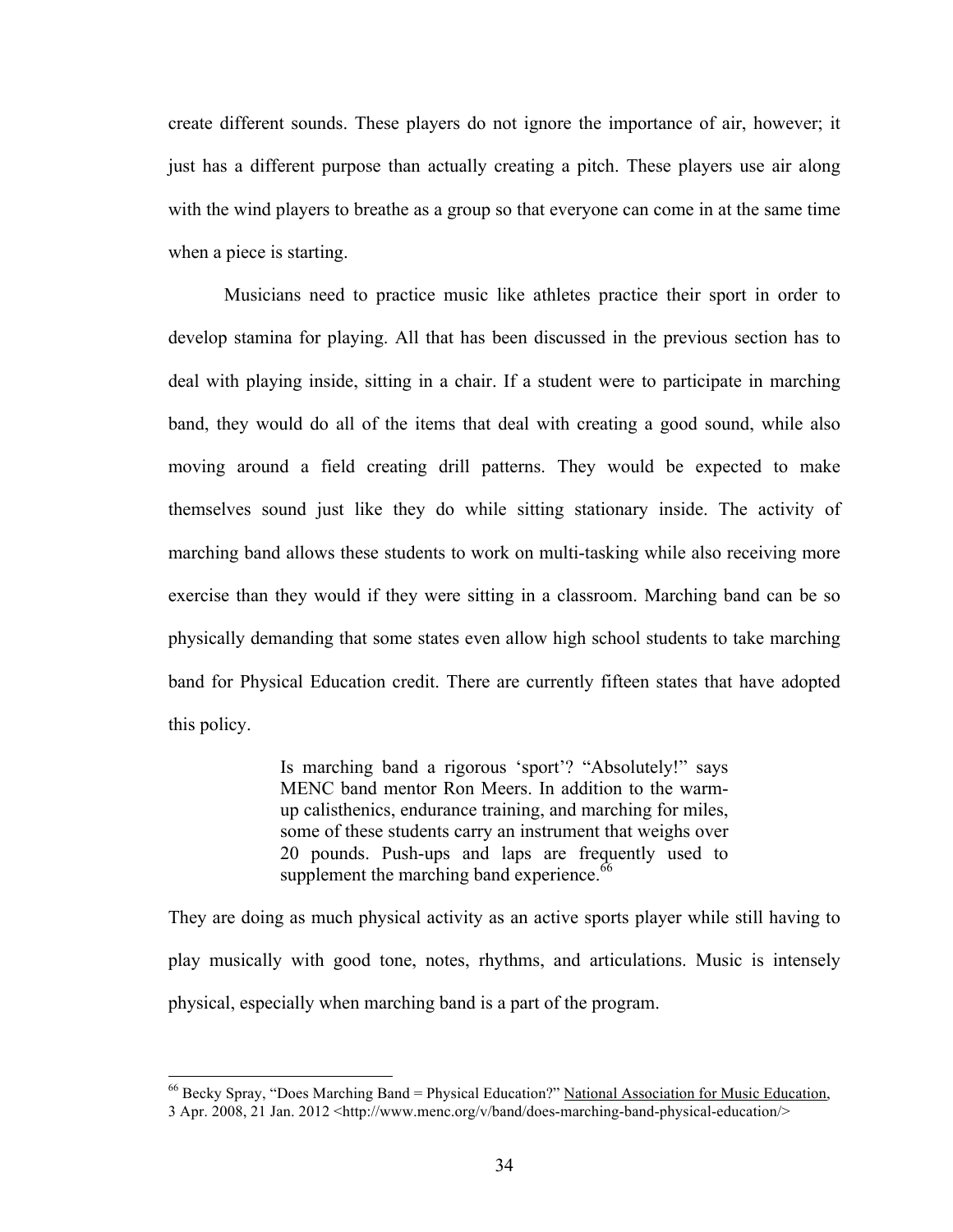As easy as it might seem when watching a marching band, walking and playing at the same time are not a natural set of movements, especially since playing an instrument is not natural in itself. When playing certain instruments, all fingers must move independently. The only activity that this is similar would be typing on a keyboard where all fingers move on their own and in certain combinations to create words. Instruments take this a step further by making those fingers react at the same time. For example, when playing a piano, the players can have two hands working independently playing a series of individual notes, but they can also have their hands playing blocked chords. The hands would each play two or three notes per hand and must move to the next chord all at the same time. That is slightly different when playing a woodwind instrument. Those players can go from having all fingers on the instrument to no fingers and then to half of their fingers on the instrument. There are certain combinations that will create the correct note, but they must be trained on how to move between them properly.

With any instrument, the movements that need to be performed will be odd at first. What is natural for an experienced player is only natural because of repetition of that motor movement over the course of several years. For example, a trumpet player uses three fingers, index (1), middle (2), and ring (3) fingers, of their right hand in order to make all of their notes. Taking those fingers and resting them on the back of the opposite hand can simulate their playing position and by moving them, it simulates their motions. Two of the first notes that a beginning trumpet player learns are D (1 & 3) and E (1 & 2). If one were to alternate between the combinations of 1 & 3 and 1 & 2, it would simulate the changing between D and E that trumpet players do. When doing this, there should only be two fingers on the back of the hand at one time. Now try speeding these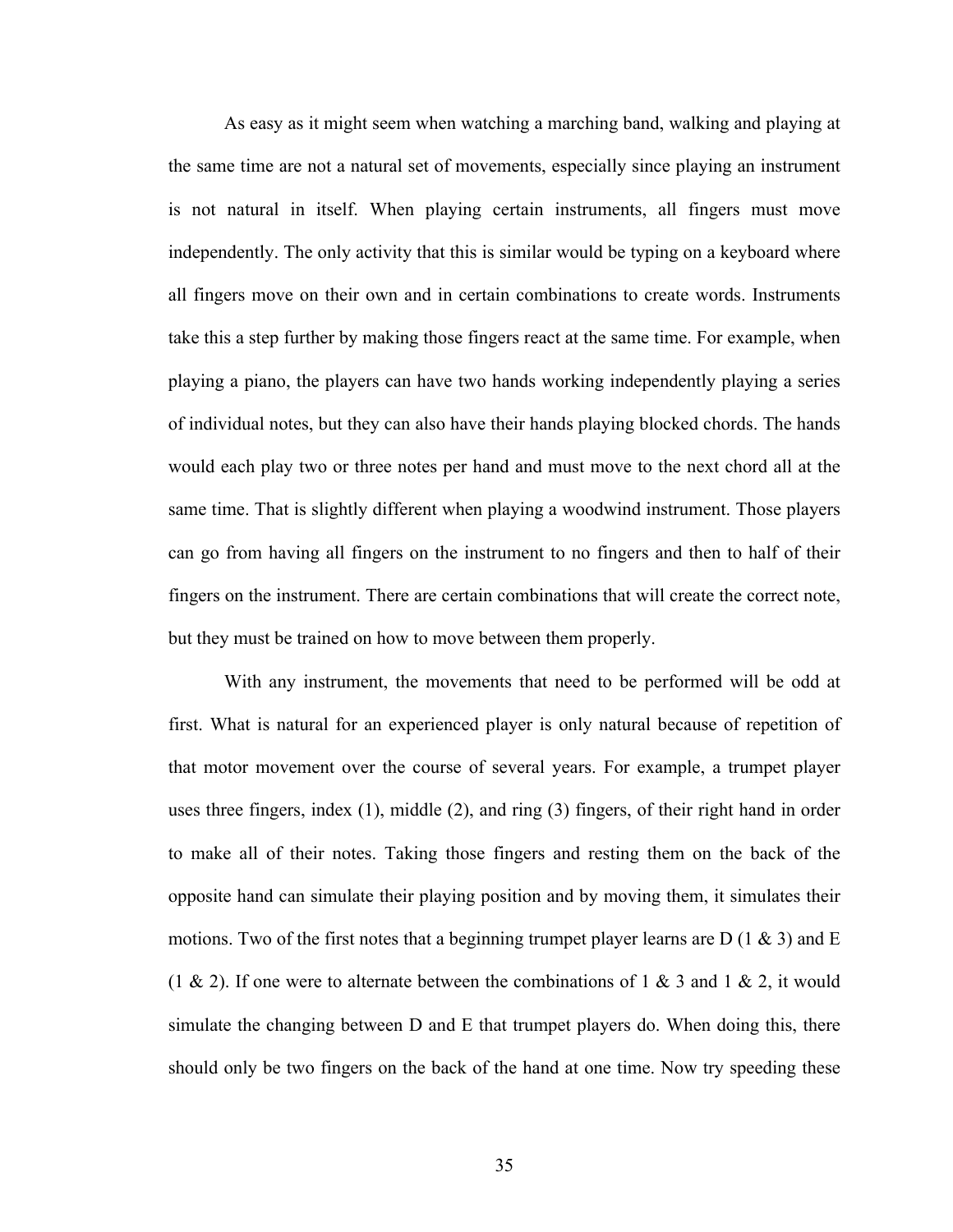motions up as fast as possible. After years of study, the trumpet player doesn't have to think about those motions; they just do it. Trumpet players might only use those three fingers, but woodwind players, flutes or clarinets for example, use all fingers in some fashion, and they form those odd combinations. By learning to do these independent motions, they are challenging their motor skill control in ways that they are not normally challenged.

While it is awkward to begin with, the longer one does a specific action, the easier it becomes.

> In relation to musicians one might speculate that as the level of musical skill increases the degrees of freedom are reduced to the control of particular music-related movements. Thus, musicians can control more complex movements with less control effort. $67$

Musicians have grown accustomed to those specific movements, so it is no longer odd to do. That can be related to any action that is learned including typing or writing. When students begin using a pencil, they hardly know what to do with it, but after being trained, they know how to write each letter in the alphabet. They then work on connecting them together to form short words and then eventually sentences. At that point, the students hardly have to think about what they are doing because it seems natural. That is exactly the same when students are learning a new instrument. They start off learning a note at a time and slowly work them together to create a musical phrase or sentence. Eventually, they do not need to focus on each note as they play it because they automatically finger the correct note. The students can then focus on other aspects of playing including tone

 $167$  Altenmüller 31.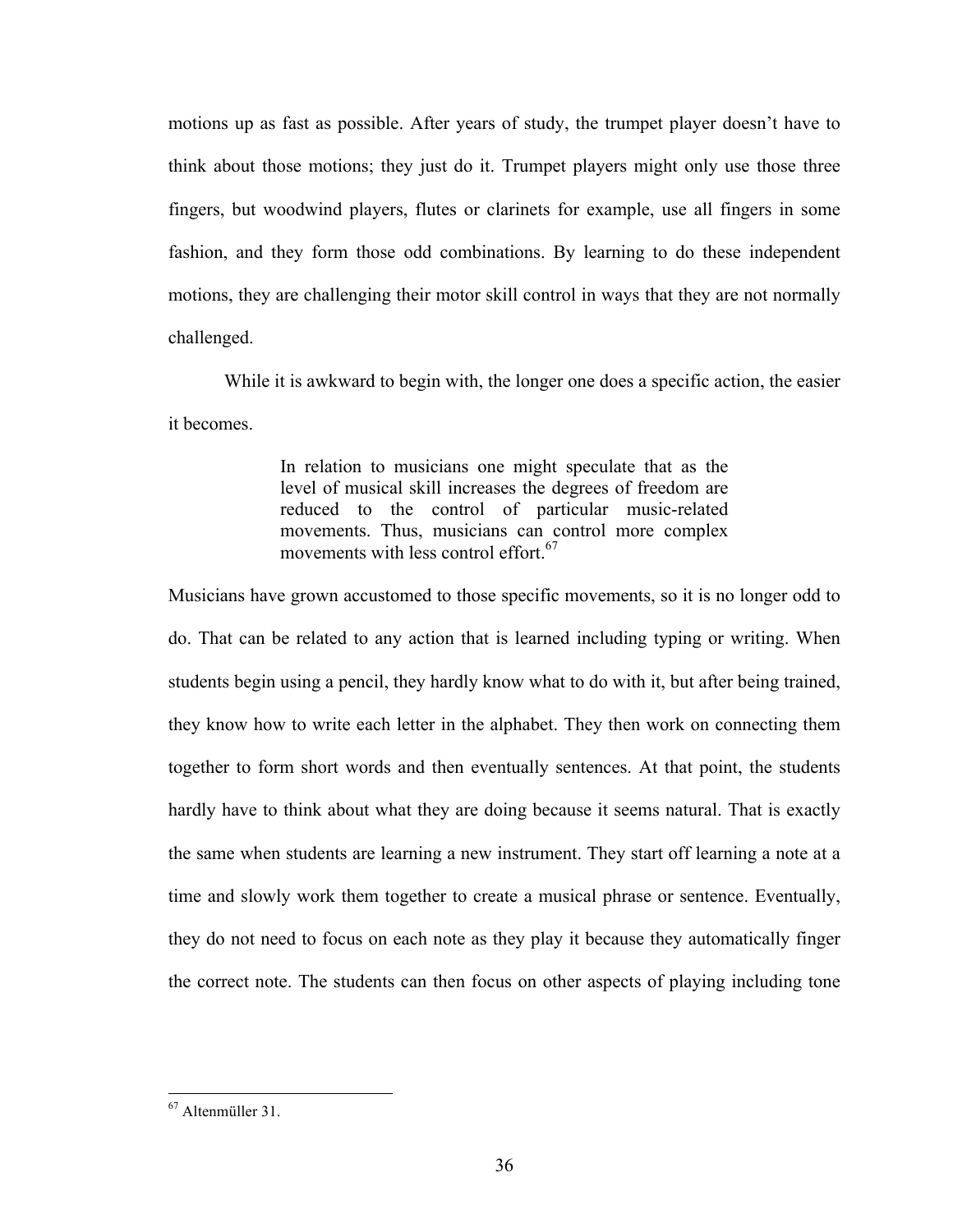quality or intonation. This takes time to happen though. Once it does, their "fluency, speed, rhythmic precision, and hand coordination" will increase.<sup>68</sup>

There have been a number of studies conducted that show that motor control in instrumental students hands is greater than in those who did not participate in music. Marie Forgeard, Ellen Winner, Andrea Norton, and Gottfried Schlaug did a study to see how much instrumental training affected children's' motor control. They found that "children who had received instrumental music training for three years or more outperformed their control counterparts in areas closely related to music: fine motor skills (both hands) and discrimination between melodies.<sup> $10^{69}$ </sup> The students who were tested in this study played piano, a string instrument (violin or cello), or both. These instruments are particularly dependent upon the motor control of hands. All of the children, including the control group, were exposed to general music, but only the instrumental group physically played instruments.<sup>70</sup> This helps to illustrate the point that the actual playing of the instrument develops the student's hand control more than not having any instrumental experience.

When students are in elementary school, many often are introduced to Orff instruments. One aspect of the Orff approach is to express rhythm through movement. Students can start by clapping or patting a rhythm, and that rhythm is then transferred to a pitched mallet instrument.<sup>71</sup> The actual ability to hit the correct bar on the instrument helps the students develop control and hand-eye coordination. The teachers have the capability of removing bars, thus making it easier for the students to strike the correct

<sup>&</sup>lt;sup>68</sup> Altenmüller 39.

<sup>69</sup> Forgeard 5.

<sup>70</sup> Forgeard 3.

<sup>&</sup>lt;sup>71</sup> Joanne Erwin, et al., Prelude to Music Education, (Upper Saddle River, NJ: Pearson Education, Inc., 2003) 49.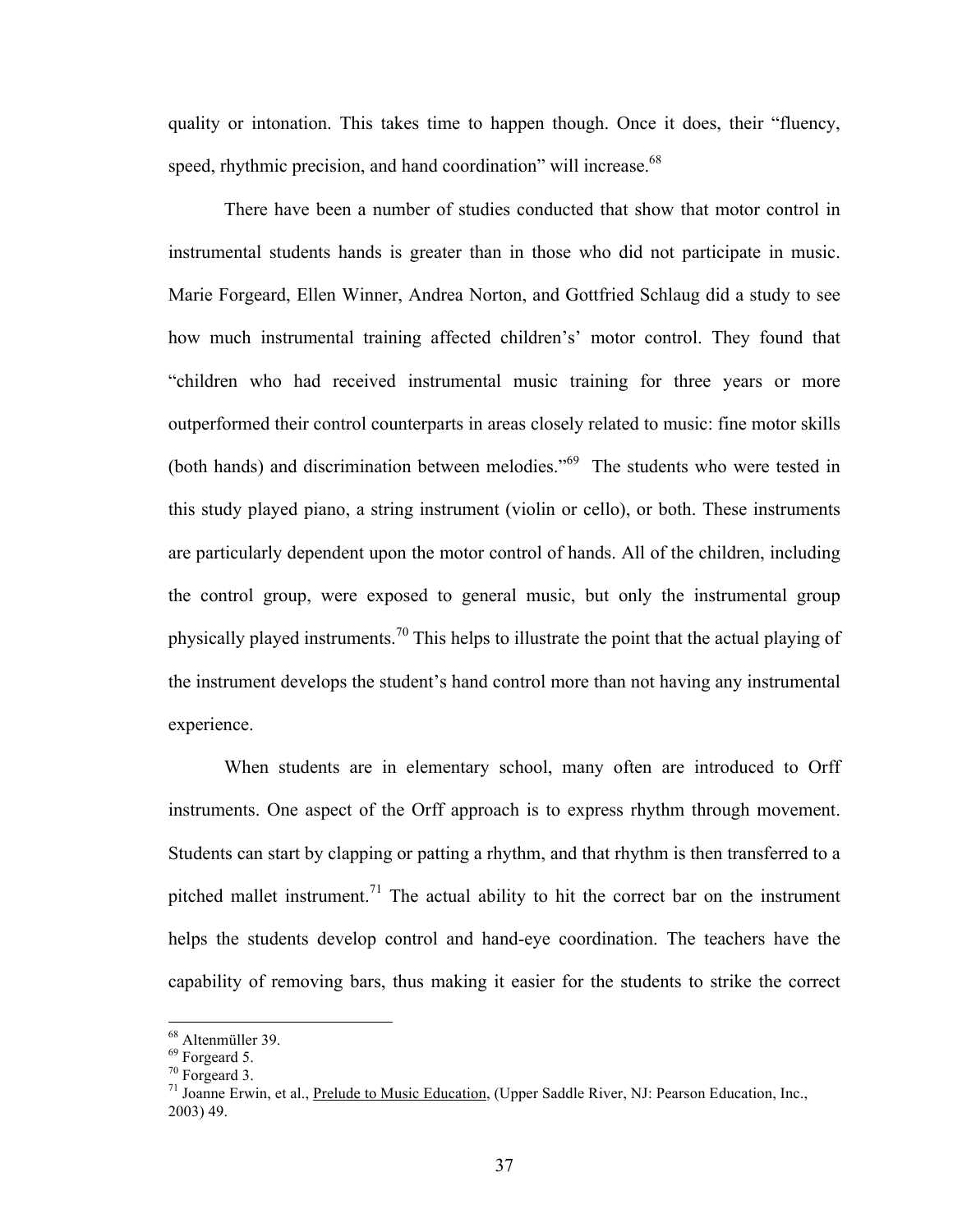note.<sup>72</sup> This allows younger students the opportunity to develop control and coordination without having extra bars to hit. Once they become accustomed to striking the correct bar, the teacher can add more bars back, making the student use greater control while playing. The actual playing of these instruments "require(s) motor skill development that may be unique compared with other activities encountered in students' daily lives."<sup>73</sup> While these motions might be unique to the instrument, the theory can carry over into other aspects and activities in students' lives, some that might even be years in the future.

The act of hitting the bar is similar to hitting a nail with a hammer. A construction worker does not use their whole arm to move the hammer to the nail; they use their wrist. They focus on the nail and the path that the hammer must take to the nail. They then need to judge the amount of force they need to use in order to accomplish their task. Winding up and slamming the hammer into the nail would be counterproductive because you would probably miss the nail. That is similar to playing an Orff instrument. All that a student needs to move is their wrists in order to play; otherwise, their chance of missing the bar greatly increases. Also, with Orff instruments, not a lot of force is needed to produce the desired sound. The students learn not only how to control the movement, but also how to apply the force that is required for the desired action.

With today's society being so technologically driven, students are not having the chance to develop fine motor control to the extent they did in the past. Certain acts that helped develop those fine motor control skills in young children are not as large of parts of the school curricula as they once were. Cursive used to be taught to students starting in

 $72$  Taylor 1.

 $73$  Taylor 2.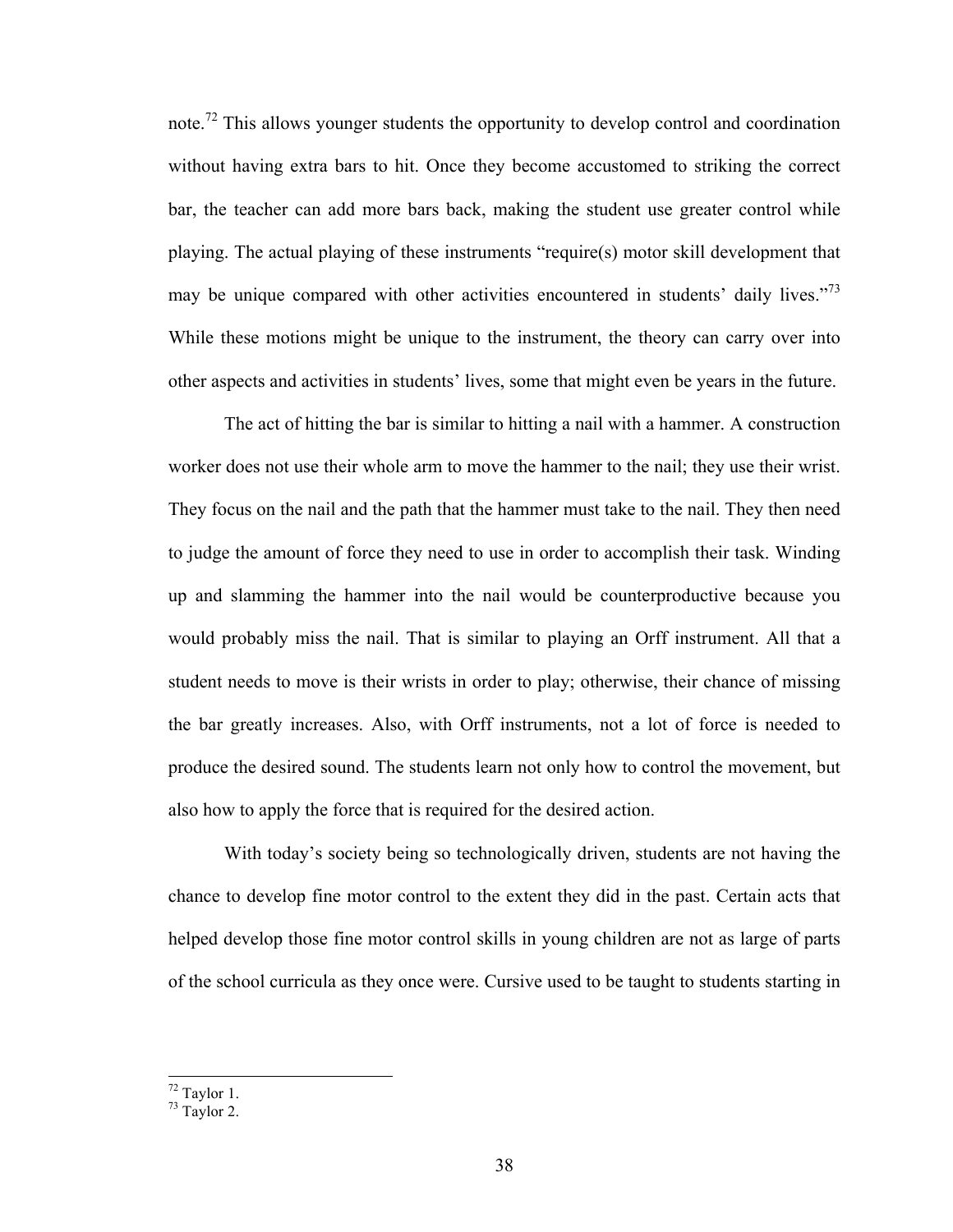third grade and progressing all the way until sixth grade.<sup>74</sup> Now it is primarily taught only in the third grade and not used beyond just learning the skill. It isn't a skill that is needed today for communication purposes, especially with the overabundance of computers used for typing, but while cursive isn't commonly used, the lack of teaching it can impact students' motor control abilities.

> Sandy Schefkind, a pediatric occupational therapist in Bethesda, Md., and pediatric coordinator for the American Occupational Therapy Association, said that learning cursive helped students hone their fine motor skills. 'It's the dexterity, the fluidity, the right amount of pressure to put with pen and pencil on paper.<sup>75</sup>

Playing an instrument, while not honing the abilities exactly the same way cursive did, is still helping students to develop their fine motor control. There are many professions that exist that require fine motor control in the hands and fingers of their employees, including surgeons and technology workers. There are some similarities between typing and playing instruments; most specifically the amount of individual finger movements, but typing cannot hone the fluidity of the hand or the pressure of a pencil writing on paper as well as cursive or penmanship. The playing of musical instruments is one of the last places that remain in our students' education, except for the lessons that foster acuity with technology, which helps them to develop those skills. It is an aspect of their education that cannot be left out.

By playing a musical instrument, students can develop a number of physical skills including breath support and motor control. Learning how to play an instrument is similar to how one learns anything in life. It is sometimes odd and awkward at first, but once the

<sup>&</sup>lt;sup>74</sup> Katie Zezima, "The Case for Cursive," The New York Times, 27 Apr. 2011, 21 Jan. 2012

<sup>&</sup>lt;http://www.nytimes.com/2011/04/28/us/28cursive.html?\_r=1>

<sup>75</sup> Zezima.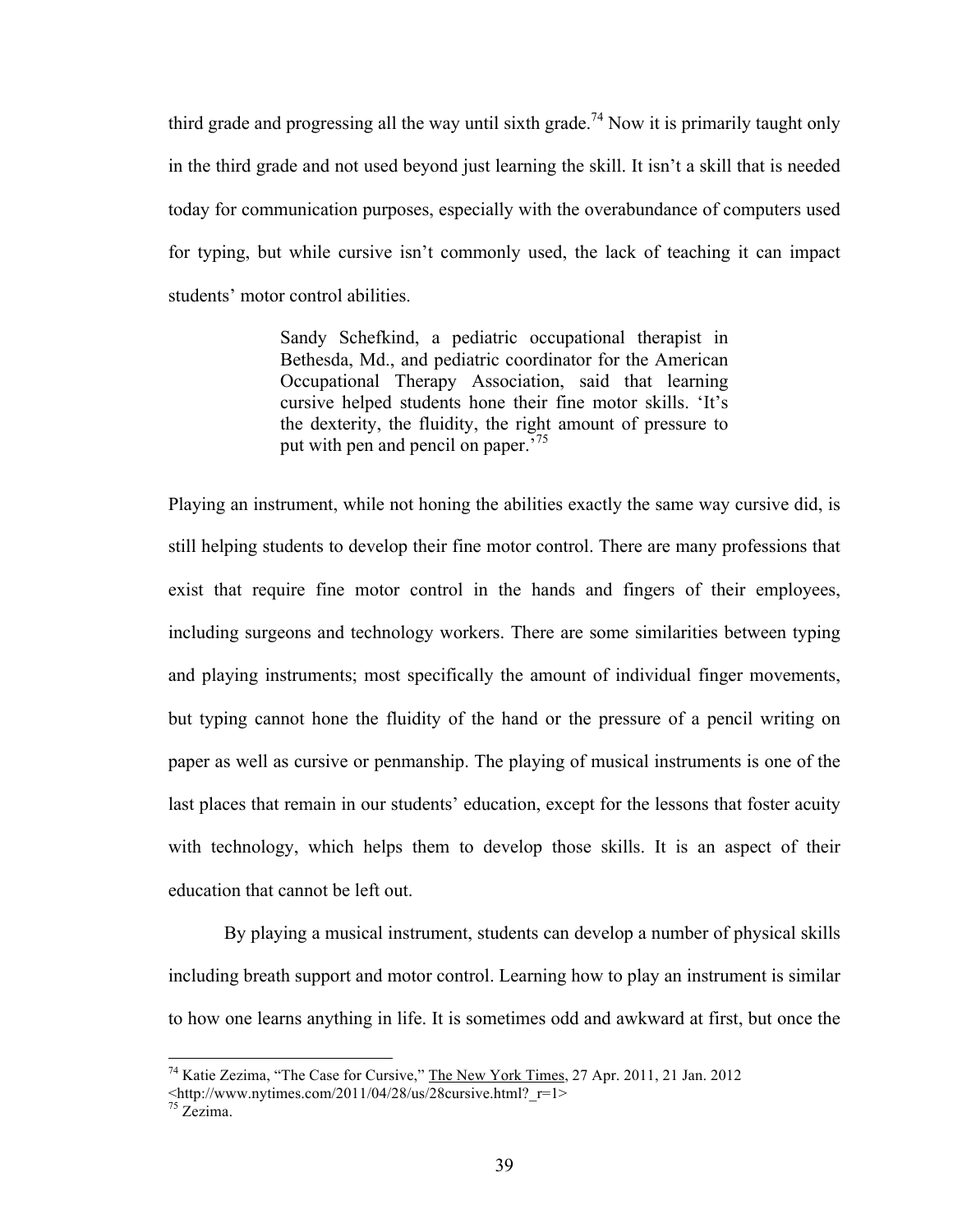movements become more familiar, it seems natural. The skills learned help to fill the void in the lack of motor control learning in schools and can be transferred to other activities in everyday life.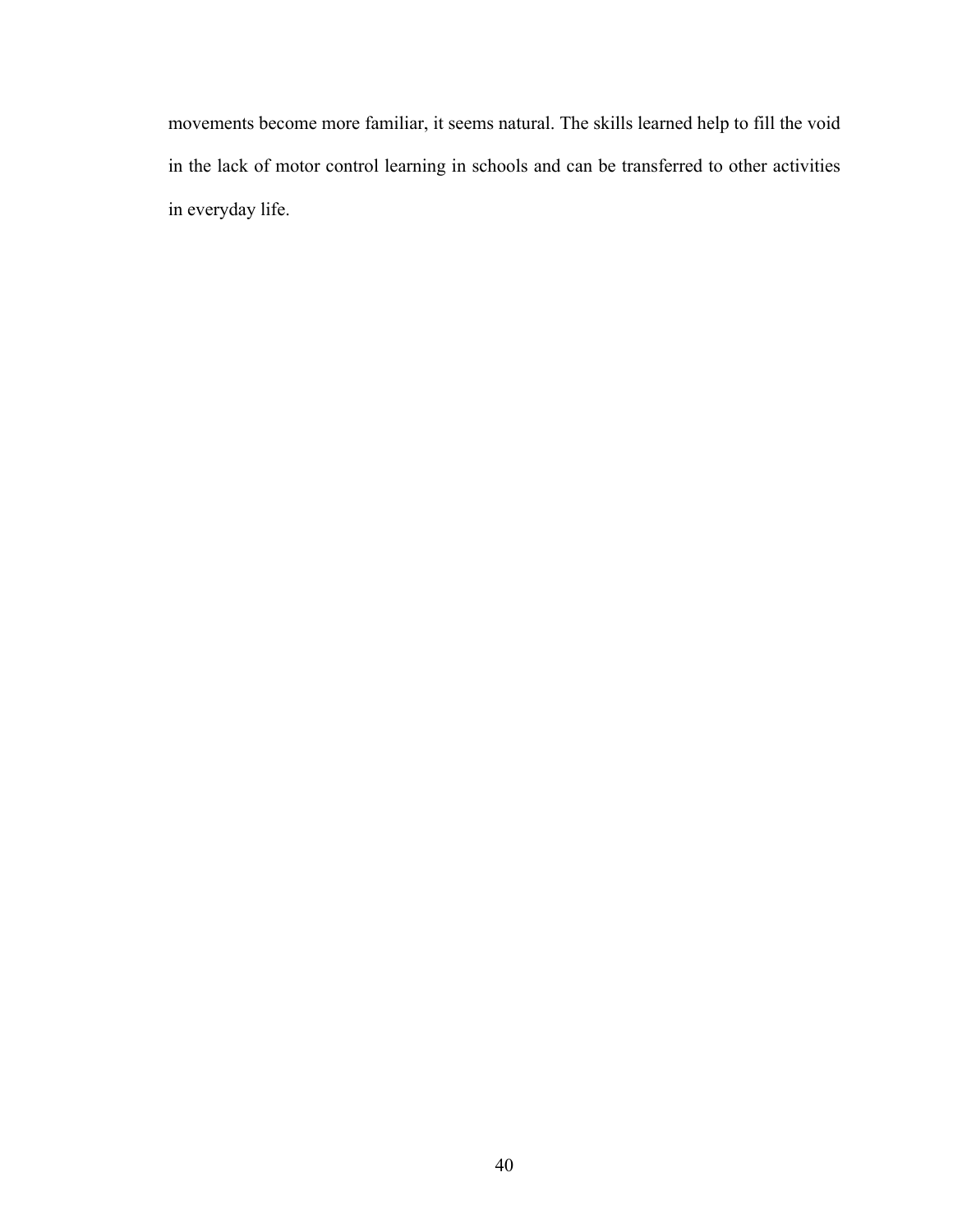#### **Chapter 5: Social Benefits**

While both academic and physical abilities learned through instrumental music participation are important, social skills—including leadership, dedication, and organization—affect students significantly. The social skills obtained by participating in these programs can easily extend into everyday life and help to develop good work habits for the future. "Music can enhance awareness of others (through musical performance, and group composition), self-confidence (through the ability to perform in front of others), physical coordination and self-discipline (through instrumental practice)."76 The development of these skills will help to propel students into the real world and workplace.

Leadership is learned through many different methods in music, including the participation in the ensemble and the creation of the music. Physical leadership can be taught through a variety of ensembles that students may participate in. For example, a marching band is run as a tiered system similar to the military with each position having someone else to report to. There is a set chain of command that must be followed and with each step having a certain level of responsibility and authority. If assigning positions, the director of the group can be related to a colonel, the drum majors are captains, the section leaders are sergeants, and the section members are privates. The drum majors, section leaders, and section member are all students who are a part of the ensemble while the director is an actual teacher responsible for all members. The biggest section of the band would be considered privates in this analogy due to their not having any leadership responsibilities. They come to rehearsal, listen, and follow the given instructions for the day. They report to their section leaders. Like sergeants, section

 $16$  Clarke 95.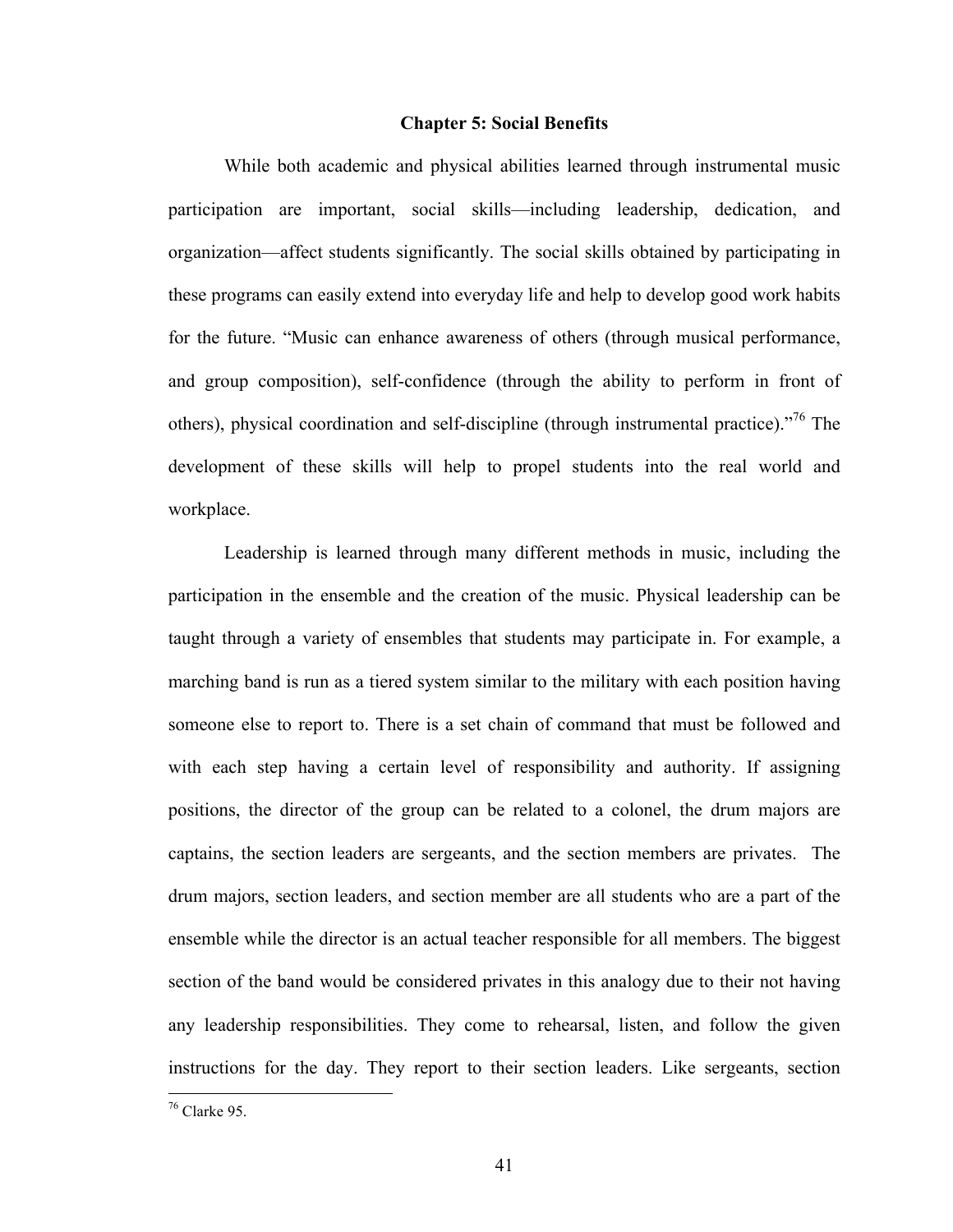leaders are in charge of their instrument section of the band, which can vary in number depending on the size of the ensemble. They help to organize and instruct their sections in what they are doing for the day. Section leaders will help the group rehearse music and drill. Their section members come to them if there is an issue, and the section leaders report to the drum majors. The drum majors run the rehearsal by conducting the group through the music. They are the ones who communicate to the group what the director wants. During a performance, the director is on the sideline while the drum majors direct the group. The director, colonel, is the head of the operation. Each level of leadership is usually attained by appointment by the director and sometimes the input of the group.

Students in the positions of section leaders and drum majors gain experience on how to lead others in a controlled setting. While the director is the head figure of the group, they would rely on the drum majors and section leaders to insure that the group is following through with what the director decided and that they know what is wanted. The director would not have to look at the third clarinet player and tell her to watch her movements on the field because she is ending up in the wrong spot because the clarinet section leader would have done so already. The drum major might have told the section leader, but the section leader is the person to communicate with their section. If they follow the chain of command established by their positions, it allows smooth communication between all members in the group. The leading students have the opportunity to improve their skills and gain experience in a setting that is regulated and observed.

While the leadership positions are sought after, the students who are a part of the section should not be overlooked. They are learning just as much as the students who are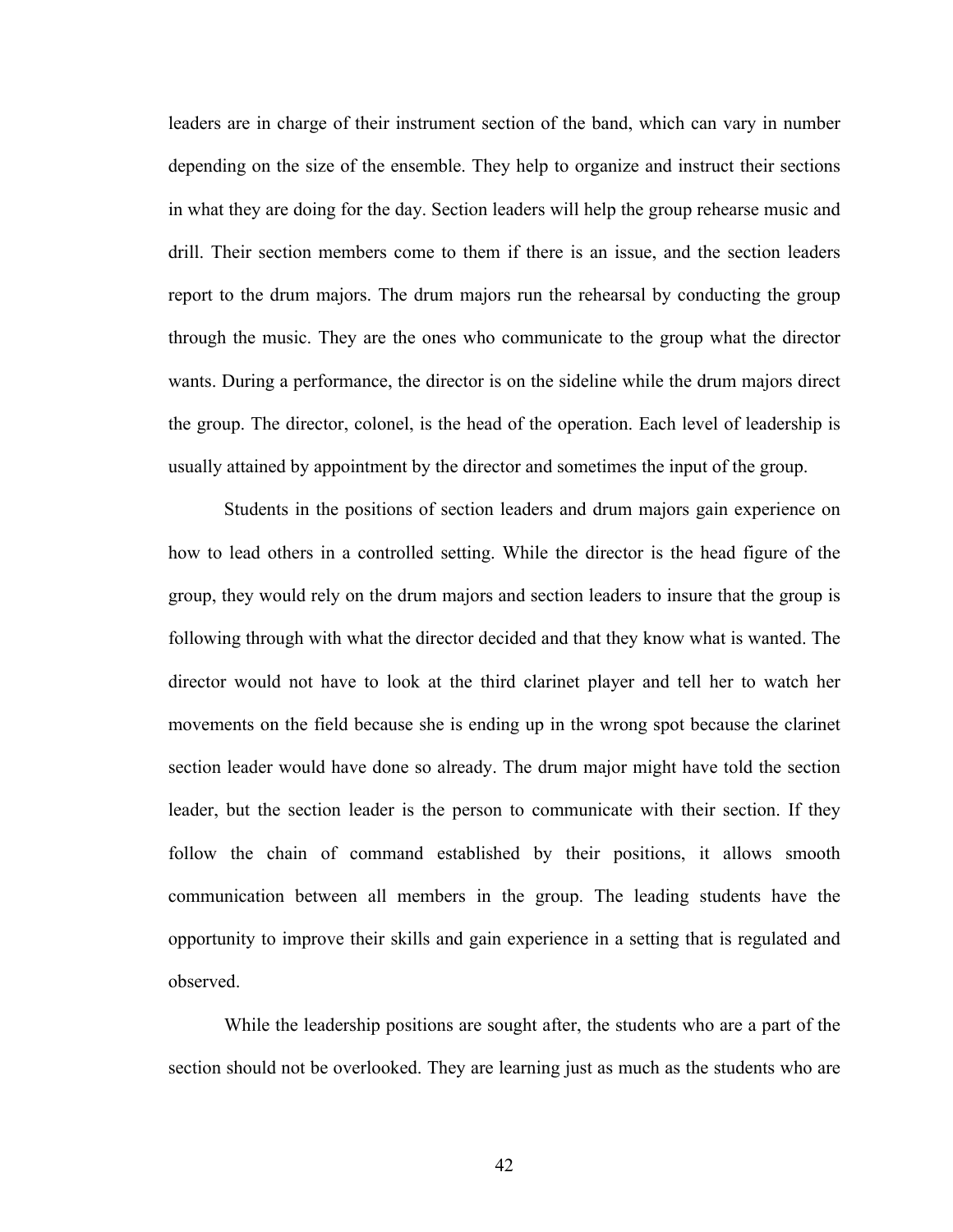leading. The section members are learning how to follow orders and fit into a group. They are, however, also learning how to lead. People learn through observation, so while the section leaders and drum majors are learning through doing, the section members are learning through watching. They can see what works and does not work. They also have the unique opportunity to experience the effects of the leadership. This allows the students to shape how they would lead and what they would and would not do.

Leadership isn't only found in a hierarchical fashion when dealing with musical ensembles. There is also the idea of musical leadership or learning through the music. When learning a piece of music, a student must know what importance their part has at any given time. Is the student playing the solo, melody, harmony, or bass line at any given time? The most prominent line isn't always the melody or solo, but the bass. That bass line sets the group up for success. They are the group the entire band or orchestra will tune to, and they are also the leader when it comes to dynamic or volume changes. They are the foundation that the rest of the group plays on top of. Those students must be leaders as they play.

The next important group would be the solo or melody lines. When playing a solo, that student must play out over the whole group. They are a leader in that moment in time. If a student is shy, they must work on developing their confidence to lead the group through that section. While intimidating at first, the more they do so, the easier it becomes.

There are also musical followers; those who support the other lines. They blend together to create a foundation of support for the melody and bass. They are the group that adds the harmony and color to the music. In a group of eighty people, those roles of

43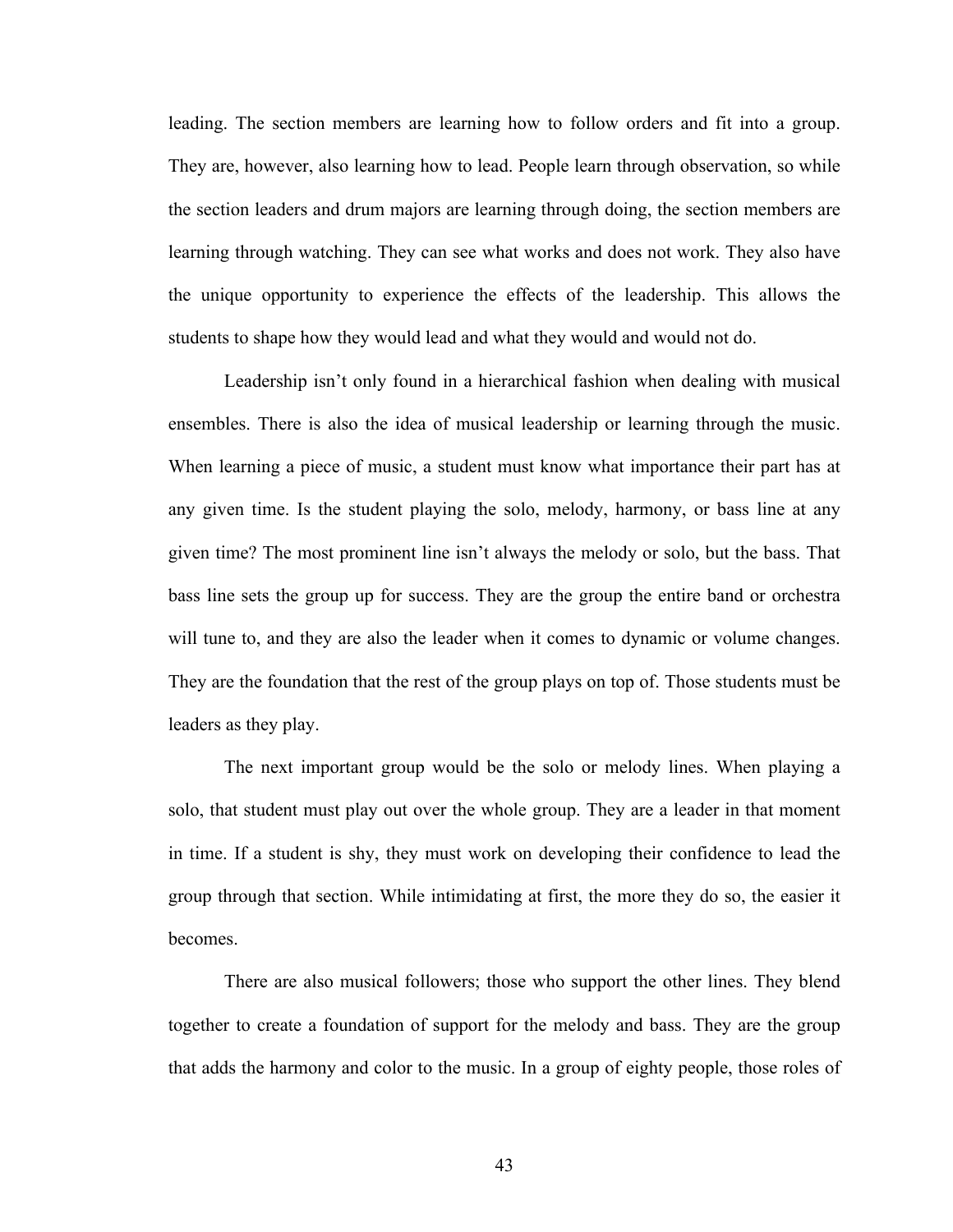leader and follower switch in any given section of music. At one time a clarinet player could be playing the melody line, but twelve measures later, they could be the harmony line. Due to this switching of parts, the majority of the band learns how both to lead and follow according to the music line. The conductor helps guide the group, but if the students used their ears, they would be able to guide themselves without the conductor.

Large instrumental groups like the marching band or concert bands are not the only way for leadership to develop in students. The inclusion of small ensemble groups in a program also helps students to hone their skills. In a small ensemble, there is generally one student for each part, and the band director is more of a mentor to the group. They do not conduct the small groups as they would a large ensemble. Since there is only one student on each part, each student must be confident in what they are playing. The lack of a singular director forces the students to work together to create a song taking what each other has to say and developing the music for performance. If the group is working correctly, it should be a self-sustained unit. In this setting every student is important to the final product. Without their leading and working together, the group would never accomplish anything. In order to be ready to perform, they have to step up and take charge of the group. This is helping them be more confident as musicians and people.

Instrumental students learn self-discipline, dedication, accountability, and the value of hard work while studying an instrument. The task of learning a new instrument cannot be done overnight, and their friend cannot do it for them. In order to play an instrument, the student must take the physical time and practice all of the skills that the instrument requires. For a string instrument, they must practice their many bowing techniques; for piano, they must practice finger movements and learn spatial placement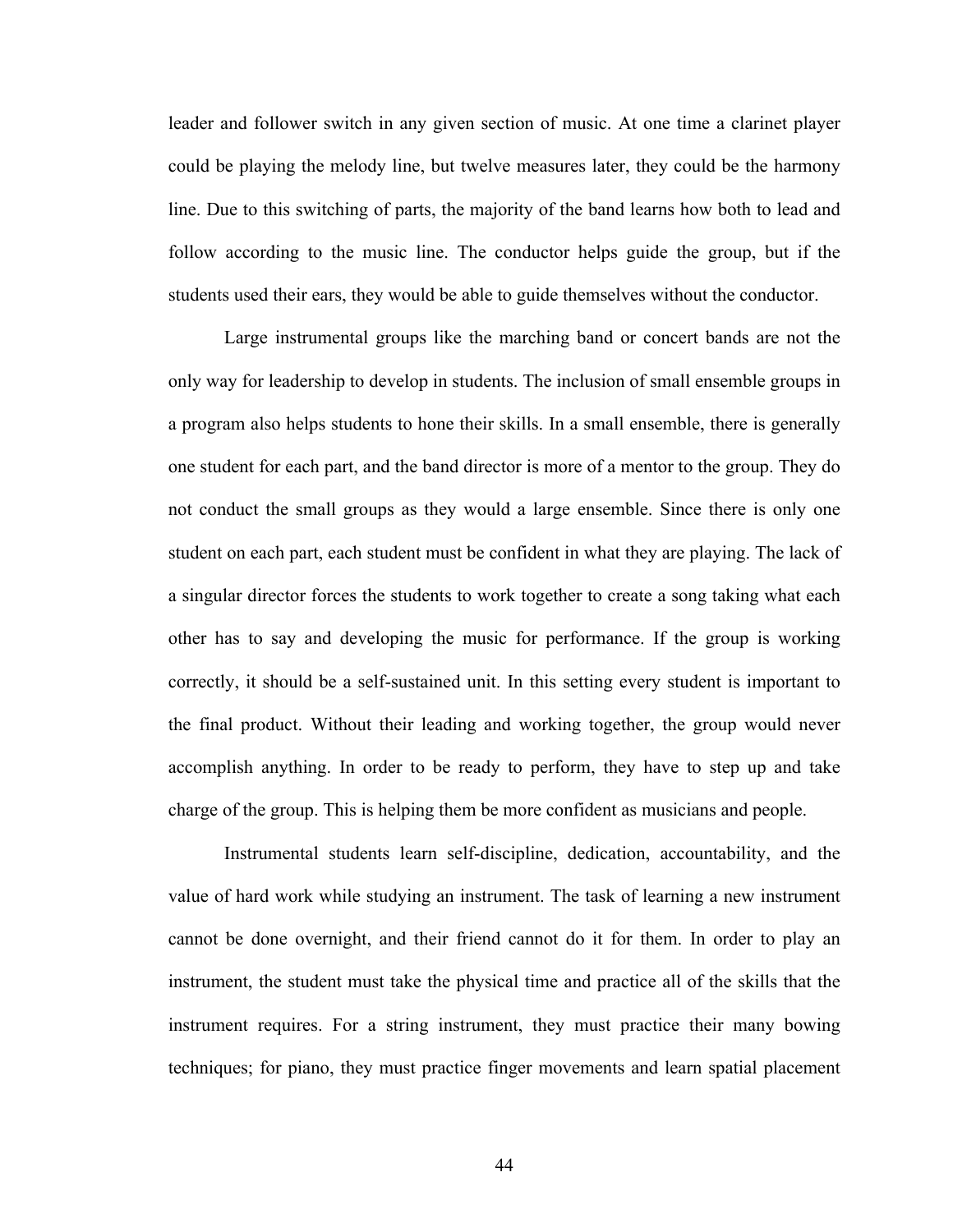of the keys; and for brass and woodwind students, they must learn how to control their air to give them an ideal sound for their instrument. Their classroom teacher can give them all the necessary information including how to hold it, how to form the embouchure, and what the actual notes are, but in order to play, the students must pick up the instrument and blow the air themselves. In order to improve, the students must recognize what areas of their playing are weak and take the steps to make them better. This process takes years to develop fully. "Through music study, students learn the value of sustained effort to achieve excellence and the concrete rewards of hard work."<sup>77</sup> The more effort they put into this activity, the more they improve, and this type of improvement can be heard. In today's world, if someone has a question, they can go on their computer or Smartphone and find the answer. If they want to play better, a computer will not help them. They need to physically do the activity themselves in order to improve and gain any positive skill from the process. The students are held accountable if they do not improve because they are the only ones who can make that change. They need to understand that and embrace it. Their hard work and self-discipline are the only ways they can improve.

Learning musical instruments can be a large time commitment. If a student starts a wind instrument in fifth grade and wishes to play until they graduate high school that is an eight-year commitment. They will start off barely able to play three notes, but by the end of high school, if they have put in the effort, they could be a professional player. Age will not decide who is the best player; effort will. The more effort they put in, the better their playing will be. The students will understand that in learning an instrument, the journey and the process are the real goals, and there isn't an end. There will always be

<sup>&</sup>lt;sup>77</sup> Carolyn Phillips, "Twelve Benefits of Music Education," Music Education Online, 2006, 20 Oct. 2011 <http://www.childrensmusicworkshop.com/advocacy/12benefits.html>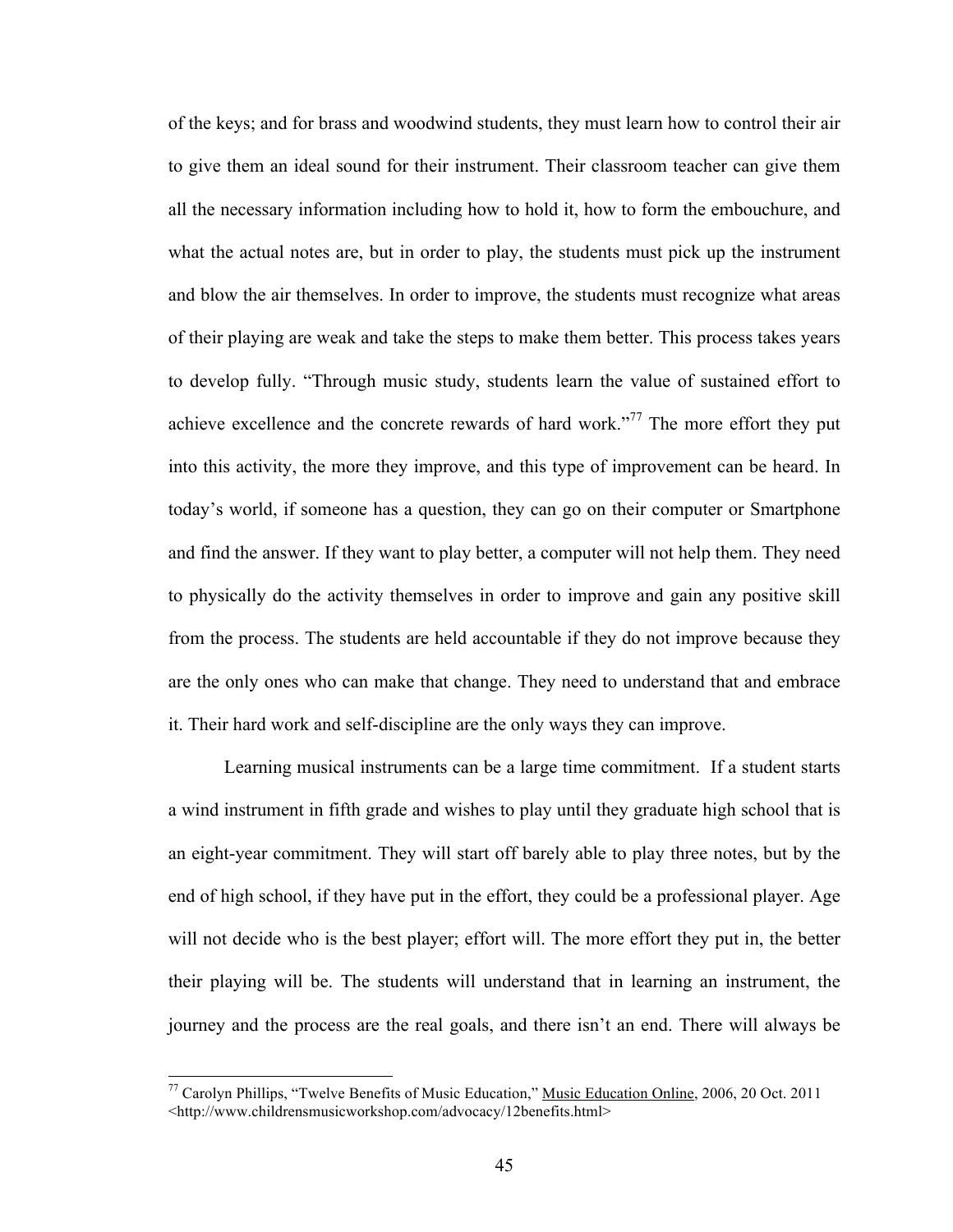something to improve in their playing, but they will have to self assess to figure out what that is.

The skills that they are learning are not just for the music classroom. "Skills learned through the discipline of music transfer to study skills, communication skills, and cognitive skills useful in every part of the curriculum.<sup> $38$ </sup> Having students learn selfdiscipline and dedication not only help them with their other subjects, but it will also benefit them in their later careers. They will understand that the more focused they are and the harder they work, the more they will accomplish. They had a long-term dedication to their instruments. Eight years doing anything is a long time. To instill that skill in students while they are young can only show them what is possible and how they can grow and improve if they try.

While the studying of an instrument is individual and relies solely on that individual in order to improve, musicians rarely play only by themselves because music is such a social activity. When one plays in a group, they are learning from others just as much as the other members are learning from them. There are certain aspects of music that are focused upon in a group setting as opposed to individual playing like pianists do. In a group, everything has to be exactly right. That means every rhythm, every note, and even every dynamic must be perfect; otherwise it will be heard. If one player decides to play a rhythm one way and a different person interprets it another way, it is noticeable. If someone misses a note, the audience can hear it. For pianists, they play by themselves so that at any time they can slightly change how fast they are going or how slowly. The only

<sup>&</sup>lt;sup>78</sup> "Benefits of Music Education," Music Education Online, 2002, 20 Oct. 2011 <http://www.childrensmusic workshop.com/advocacy/benefits.html>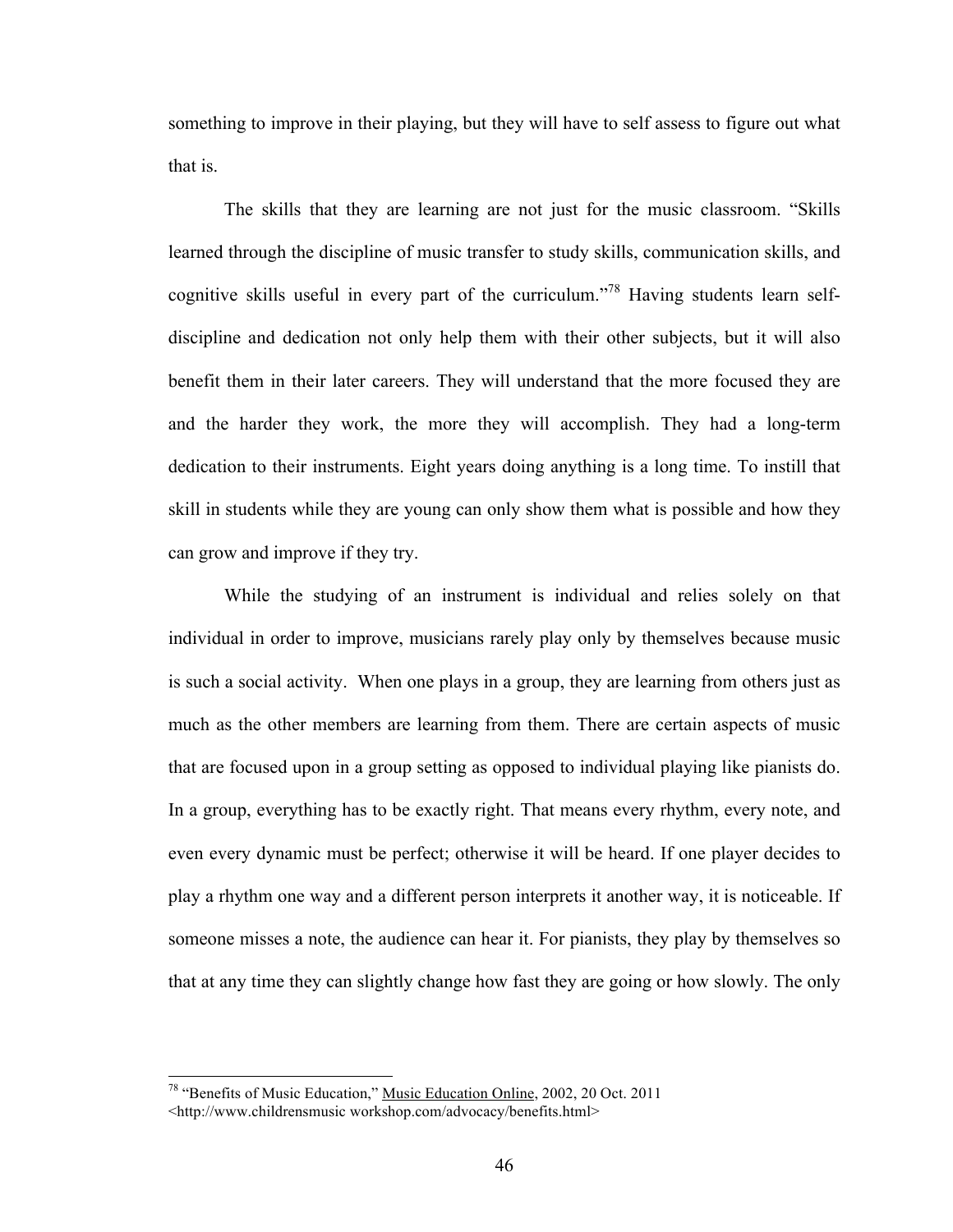people they are relying on are themselves. While everything must be perfect in ensembles, the added socialization is worth the efforts.

Many students join instrument groups like band or orchestra to socialize with their friends and peers. "Music is one way for young people to connect with themselves, but it is also a bridge for connecting with others."<sup>79</sup> While that is a good reason for them to join to begin with, they also will have the opportunity to experience group collaboration at a large level. In the general classrooms, the students usually have the opportunity to work in small groups or even as a full class on an assignment. This usually only has about twenty students working together at the most. In a band, for example, there could be eighty or more students working together to create a musical piece, and each person is an integral part to this creation whether it is the tuba player with the bass line, the flute with the melody, or the fourth horn with the harmonized countermelody. Each person has a part that would be missed if it were not being played.

Another aspect of these groups is that the students must all be present in order to create the music. With the over-abundance of electronics available to students these days, they need not necessarily communicate with those who are in the room. If they become bored with the person they are talking to, they can start texting their friend. If they are working on a class project, it can virtually be completed just through email with no faceto-face contact. Music is one of the few disciplines where that is not true. In order to complete a piece of music, you need all players and all instruments to be physically sitting together in the same room working toward the same goal. There is something powerful about seeing a room of eighty plus people striving to bring a piece of music alive for the audience. There is nothing else like it. The students can feel the joy and

 $19$  "Benefit of Music Education."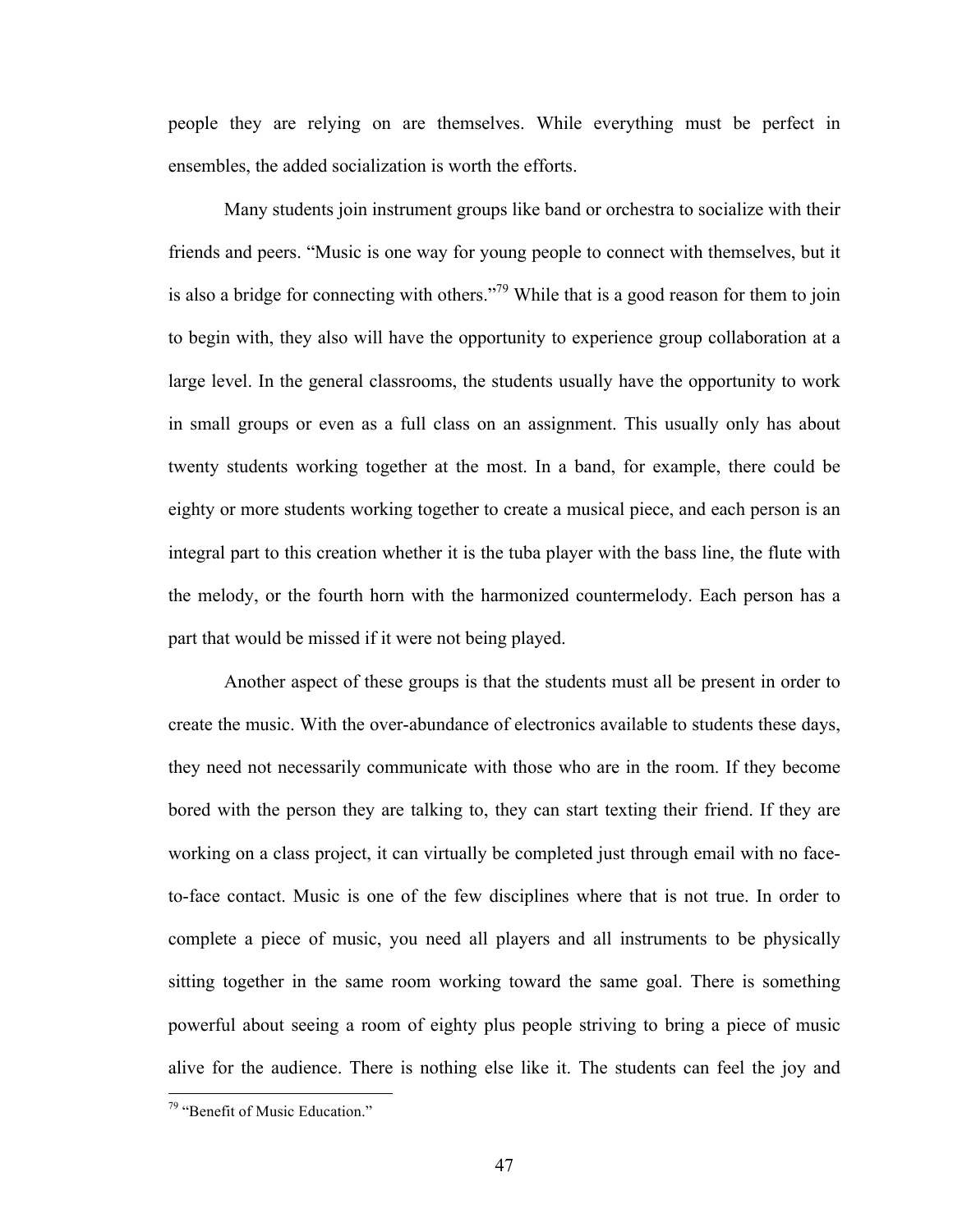pride from their peers, teacher, and audience after the performance concludes. Sometimes the experience is beyond words; it is esthetic. That is what musicians are striving to achieve. The experience of watching students play can move some to tears and be remembered for years, but it cannot truly be explained. Those emotions cannot be received in an email. These students who experience this and see how their work is being treasured will value the face-to-face communication that was needed to bring the music to life.

Some of the first non-musical concepts that a student learns once they join an instrumental ensemble would be the importance of organization and attendance. In order to play an instrument, they must be organized and know what they need to bring each day for them to succeed. They must remember their instrument, music, and a pencil because a teacher rarely has a spare flute or saxophone available for the student. A student showing up to class without their instrument or music would be unable to take part in the lesson the way their classmates are. When they are unable to take part, they are negatively impacting the learning of their peers. Students learn from each other as much as they learn from the teacher, if not more so. The experience for all would not be as complete as it would be if all students remembered their required materials.

Attendance is a big factor for rehearsals. Tardiness is a quality that is often frowned upon by not just teachers but by bosses in the real world. If you arrive late to your job or a meeting, you are not running the risk of receiving a point off of your grade; you might be fired. Having a sense of punctuality instilled in one when young is beneficial. Musicians have a saying, "If you arrive early, you are on time. If you arrive on time, you are late." If rehearsal for the day started at 1:30 and you showed up at 1:30, you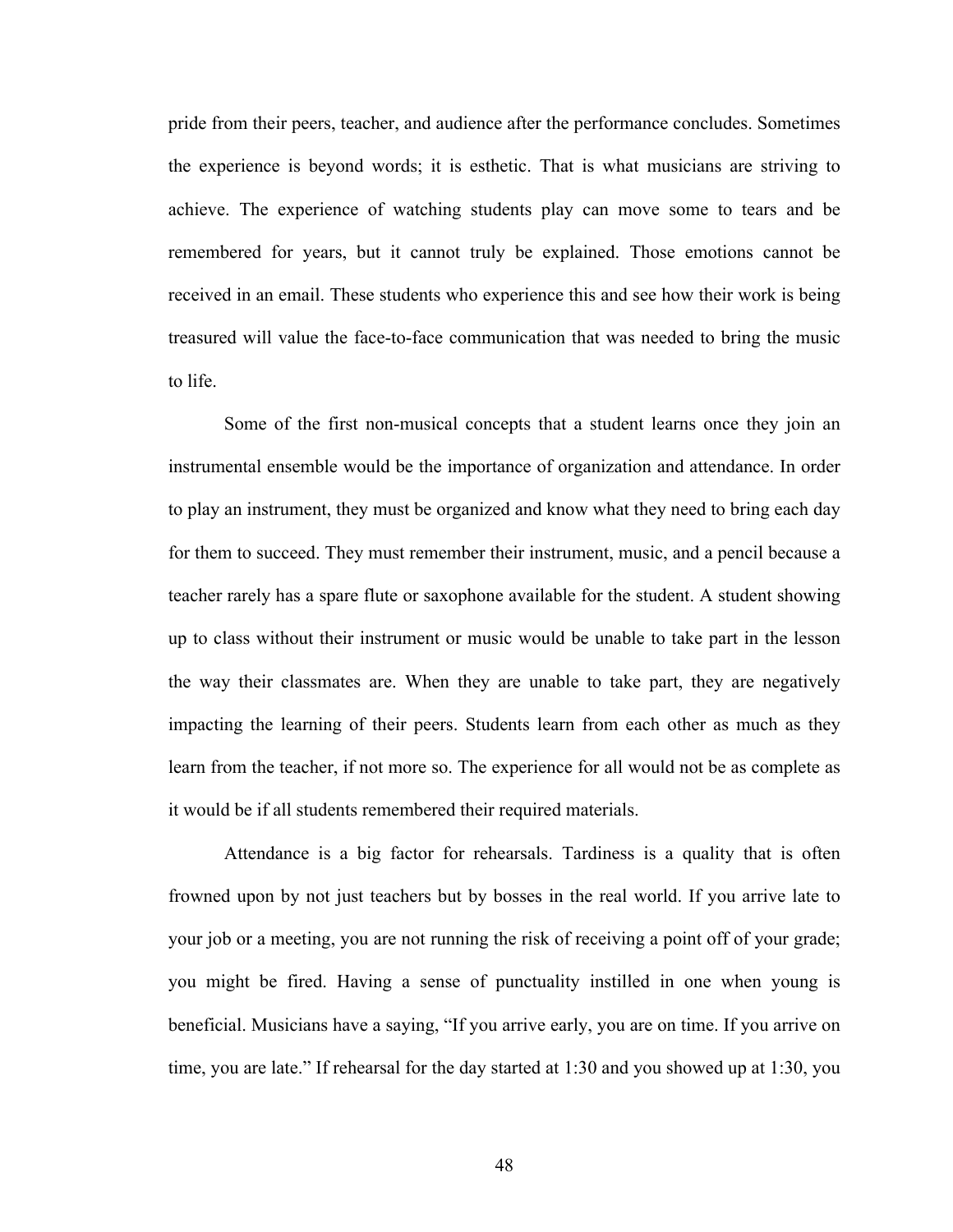are late because you have not put your instrument together or had time to warm up. You must be early in order to be ready to play at 1:30. It is harder to sneak in undetected mostly due to the set-up of the room being in a half circle around the conductor. In order not to be a distraction, the students must feel the need to show up on time, and then follow through by doing so. They will feel less stressed not having to be singled out for being late. They will learn the benefits of arriving on time and feeling ready to begin the day's lesson.

Being late is not the only way to negatively affect the group. If a student is absent for a rehearsal, they are not only missing out on their learning, but they are then denying the group their presence, and with that an opportunity to interact and learn together. Ensembles are units that require attendance in order to be successful. In an English or math class, the students are only greatly impacting their own work if they are absent; whereas in an instrumental ensemble rehearsal, the other class members are relying on all parts being played. If the tuba player is not there one day, the band will not hear that part. When a musician misses a rehearsal, everyone misses that student and their contribution for the day. By learning how important each student is to the group, it helps to teach them to be responsible and reliable. They should want to be there to help their ensemble reach their goal. These students not only have the enjoyment for doing well and possibly receiving a good grade, they understand the success and that what they do helps others around them.

This group reliability helps to build a sense of community in any instrumental ensemble. That connection is established by working and relying on others and allows the students to feel involved with not only the group, but also the school community. These

49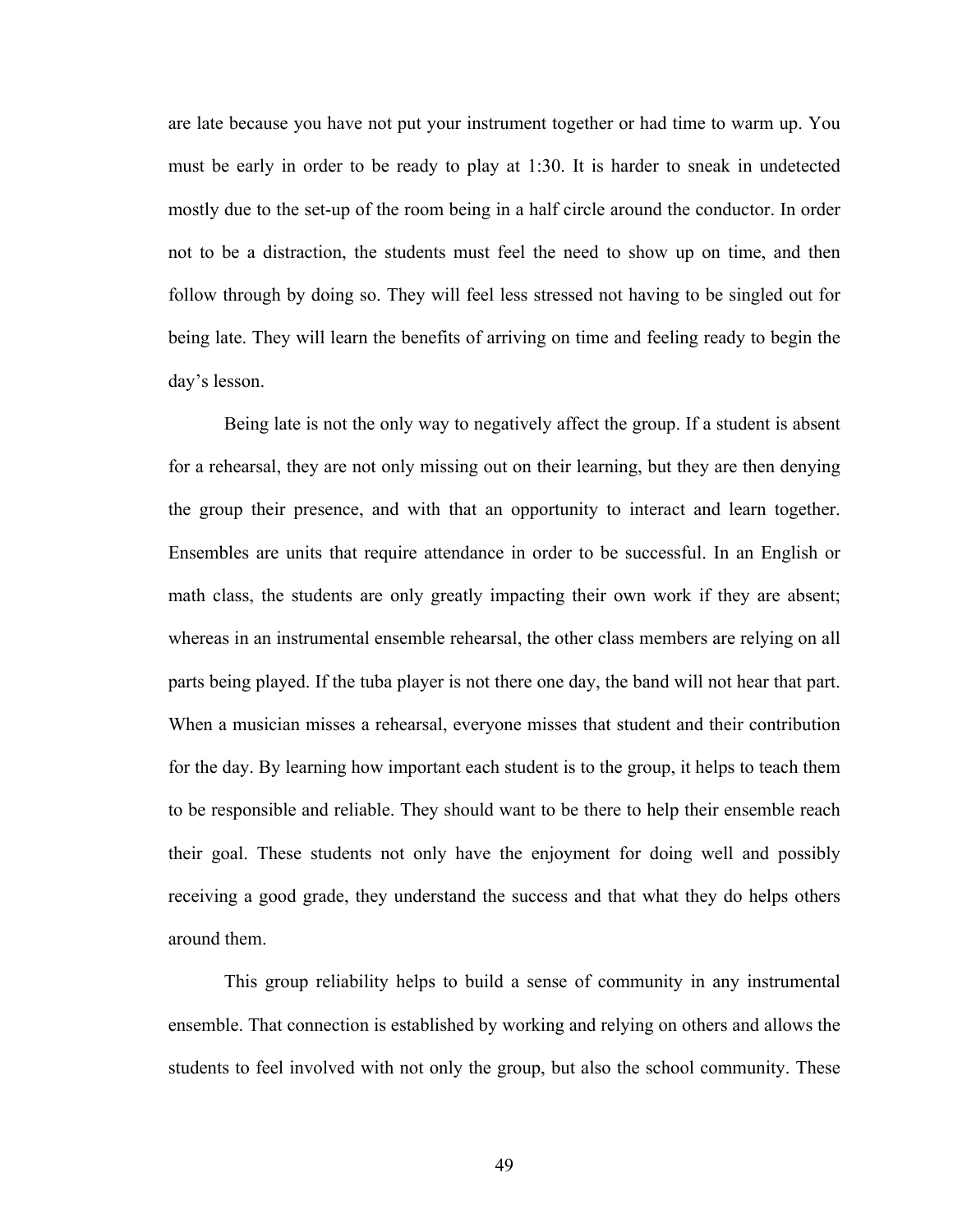groups go beyond what just occurs in the classroom. They help to build relationships across grade divides and with a number of students they might not have interacted with otherwise. These students bond as a group as they create musical works that they then perform for an audience. "Through their participation, they bond with other students and with the school. Plus they get a chance to feel good about themselves."<sup>80</sup> Participating in these ensembles and interacting with a variety of students helps students to increase their self-esteem and gives them a larger set of supports to rely on. While a band or orchestra might have sixty plus members from all grades, a science class will still only have twenty or so students, generally from only one grade. The more connections a student has to a school, the greater their likelihood to remain there. These students in the ensembles are also learning to interact with even more people that they might otherwise, which give them a skill that they can take with them throughout their life.

Through studying an instrument, musicians learn more about themselves and gain confidence. When starting out, it can be scary for the student. They are doing something brand new to them, and it might not be the best sounding. They can feel self-conscious, but if nurtured by the teacher, they will soon grow out of the self-consciousness. They will be able to see what they have accomplished, and that will give them confidence in their abilities. If the program is set-up correctly, students will be able to play for their peers. Doing so is generally very frightening because no one judges a person more than their peers, but the more they do so, the easier it is. The idea of playing in front of others is easily relatable to giving a presentation in another class. They must stand up and present what they have studied. Playing an instrument is just another way to do that.

<sup>&</sup>lt;sup>80</sup> "Activities Can Help Keep At-Risk Students in School," School Family.com, 2012, 10 Jan. 2012 < http://www.schoolfamily.com/school-family-articles/article/10301-activities-can-help-keep-at-riskstudents-in-school>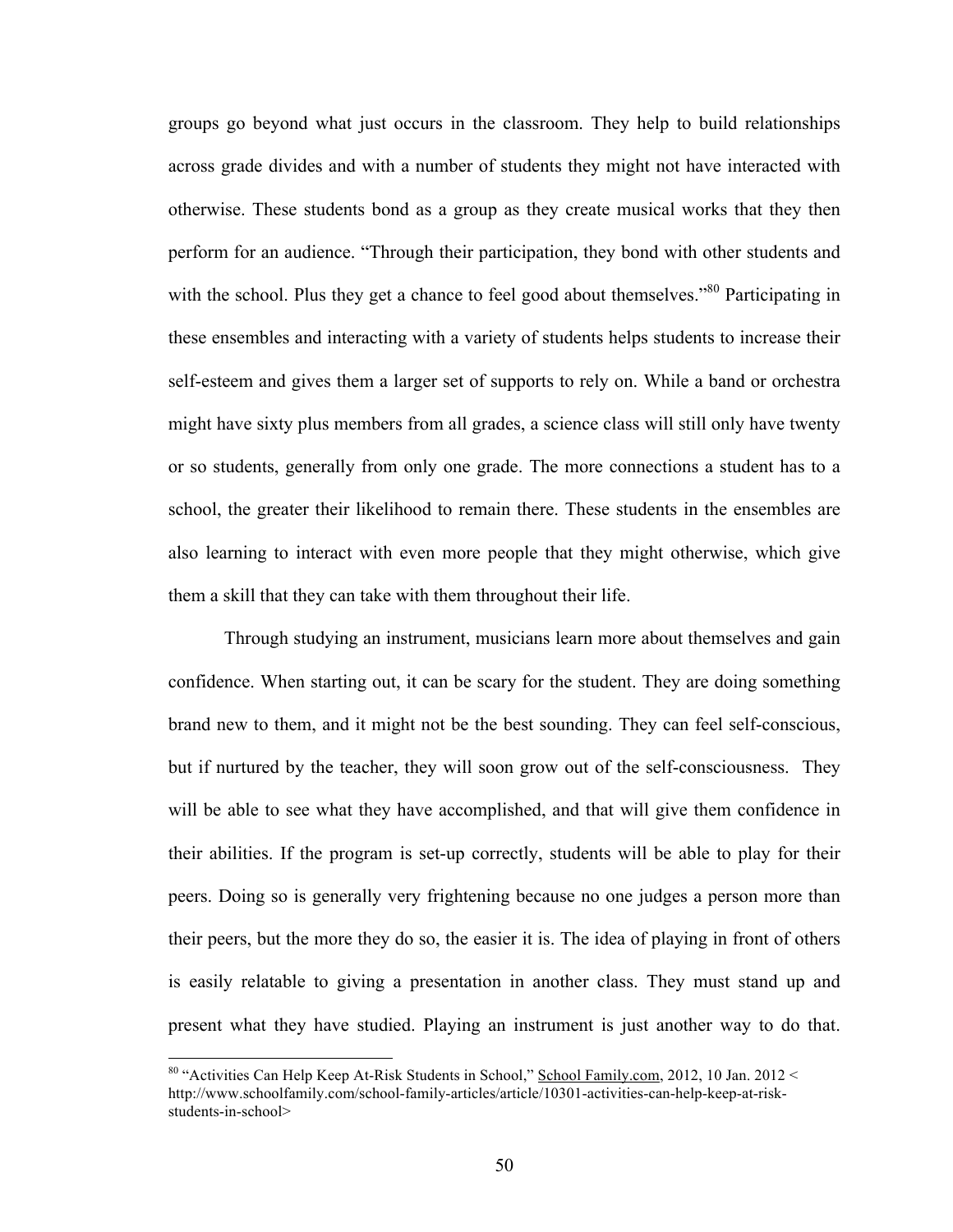These students might likewise have to do presentations in their chosen career. The fact that they have had a number of different opportunities to help build their confidence will only help them in that pursuit.

One of the most important skills that music helps students develop is the ability to express themselves in a safe, healthy way. The ability to play music allows students to express their feelings when words might not be enough. They can go and play their instrument either in a group or by themselves and feel the music. This expression is safe to do and will be there whenever they wish it to be. Sometimes picking up an instrument can help a student forget what they do not want to remember. They can also go out and play for others, having them join in on the experience.

Musical ensembles can offer a healthy amount of both cooperation and competition. While competition can exist between bands at marching or concert band competitions, it is more common to find it between members of the same group. Competition between group members generally happens at the beginning of any band season when members audition for seating placements, and this can become very heated. There is only one top seat in each section, so there could be nine players vying for that spot and eight will not receive it. This can lead to fights and disagreements between band members unless the teacher addresses it. A school ensemble is first and foremost a classroom, so learning must occur with all receiving an education. Though it can become heated, it does push students to improve. If they want to play a first part, they need to practice in order to outscore the other players. When used properly in the classroom, it can be a method of individual motivation.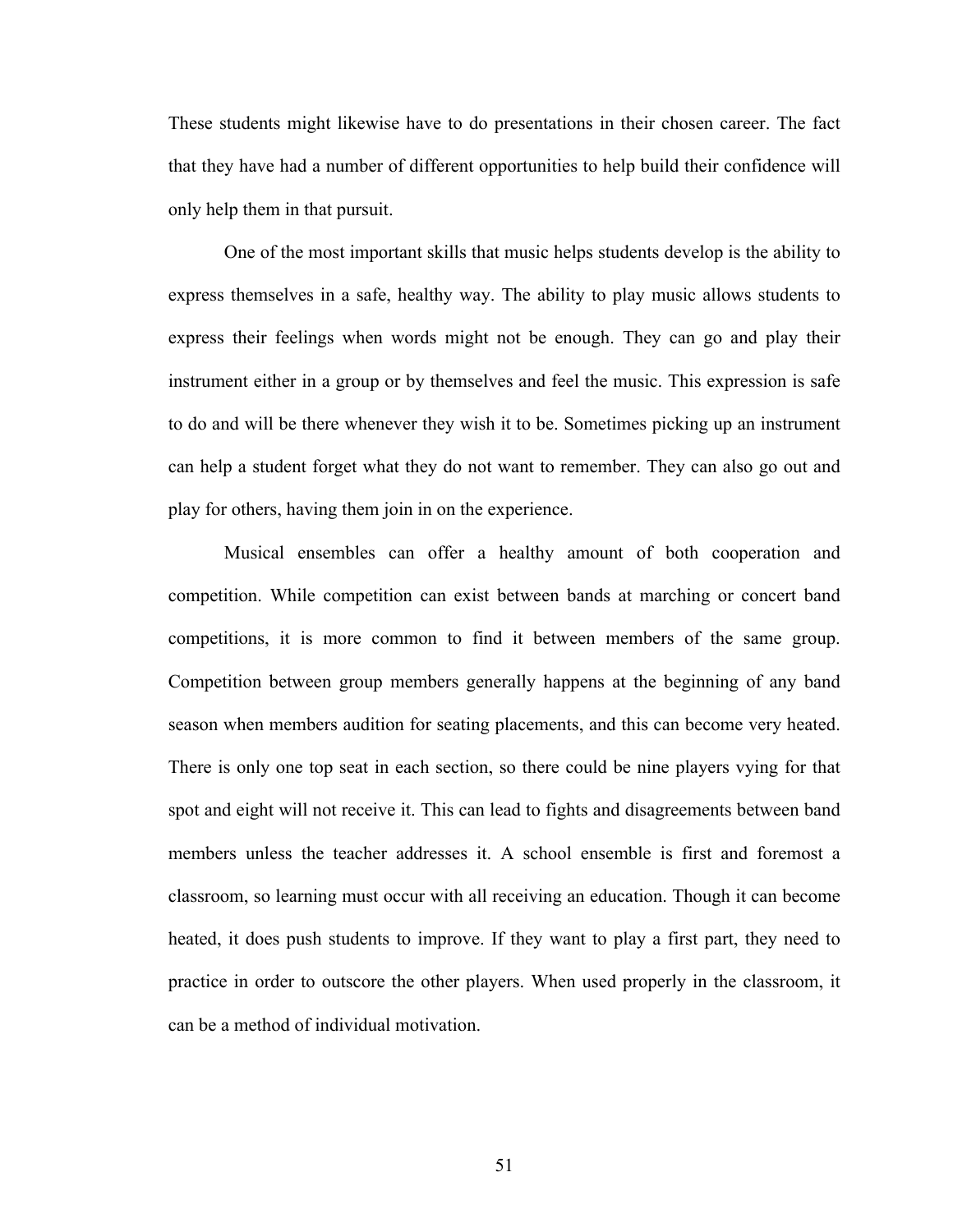Once the audition results are announced, cooperation really begins. These students who were competing now must form a complete group and work together to bring music to life. That is not to say that there is no more competition around. Students can still challenge the top players to be their best because if they fall, there is someone to fill that coveted spot. This process can occur in a high school or college-level group with players who know each other, but this can also be found when students audition for Honor's festivals. Those festivals gather players from all over a selected area to audition to create an Honor's band or orchestra. Once they name the students who have made it, they form a group and perform for an audience. They barely know these other people that they are playing with, but they can still create music. That is one of the great parts about music and ensembles. These groups might start with competition, but in order to succeed, the students must be taught to cooperate with others. Those skills will carry over and help them in their future work pursuits, even if they are not related to music.

There are very few classes that can offer organization, leadership, and personal expression, while also giving students experience they will remember. The students can take the skills they learned while being a member of an instrumental ensemble and relate them to any area of their future pursuits. They will understand how hard work and communication can help them to succeed in their chosen career. These skills will not only insure that they are good workers, but that they are also influential members of our society.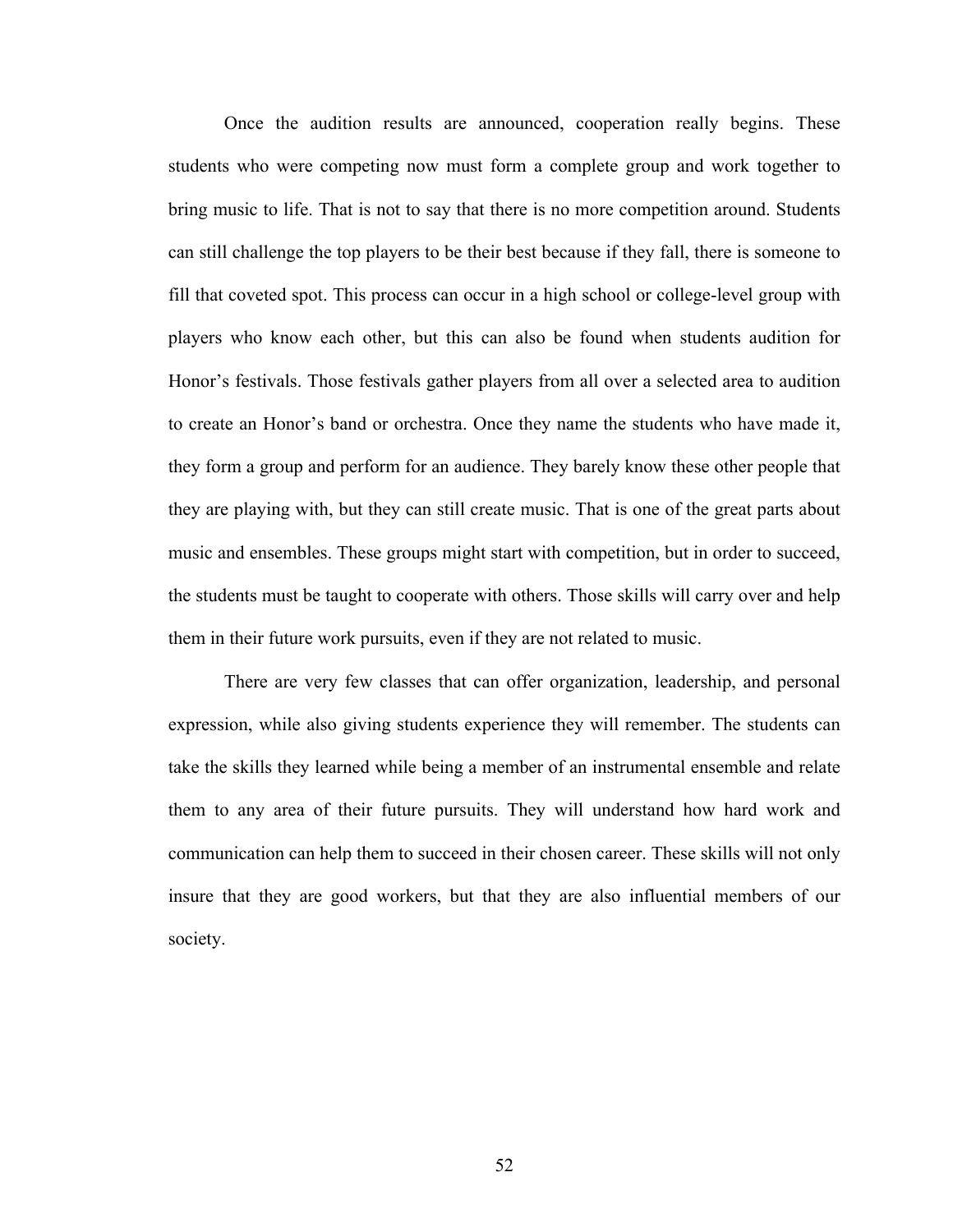#### **Chapter 6: Concluding Thoughts**

As evidenced by the preceding chapters, instrumental music education serves many purposes. It allows students to grow academically, physically, and socially in a safe learning environment with student success hinging upon the effort they put in. Active participation is essential in order to reap the rewards that instrumental music can bring.

It should not, however, be required that every student participate in a musical ensemble because for some students, they have no interest in doing so. If they are lacking interest, they will not put in the required amount of effort and dedication, hurting not just themselves by not learning, but they might also be impeding the learning of their classmates. While it should not be required, instrumental ensembles must be offered to every student. There are students for whom music is of significant benefit. In some school districts, instrumental ensembles are not seen as graded classes or are even placed during the designated school day. By doing so, schools are saying that they value the ensemble and what it offers less than a class that is during the school day. The amount of work and effort that both the conductor and that students place into an ensemble and in preparing for a concert qualifies it as a real academic class.

Music can change students' lives in many ways. "Whether the results are a reflection of a direct cognitive connection or other factors, such as higher self-esteem, and involvement in school, the outcome is no less important. Music does influence and impact student learning and success."<sup>81</sup> The involvement in these groups can build relationships that will cross grade lines and unite students around a common pursuit. This ensemble might be the reason that a child will stay in school.

<sup>&</sup>lt;sup>81</sup> "Music's Contribution to Academic Success."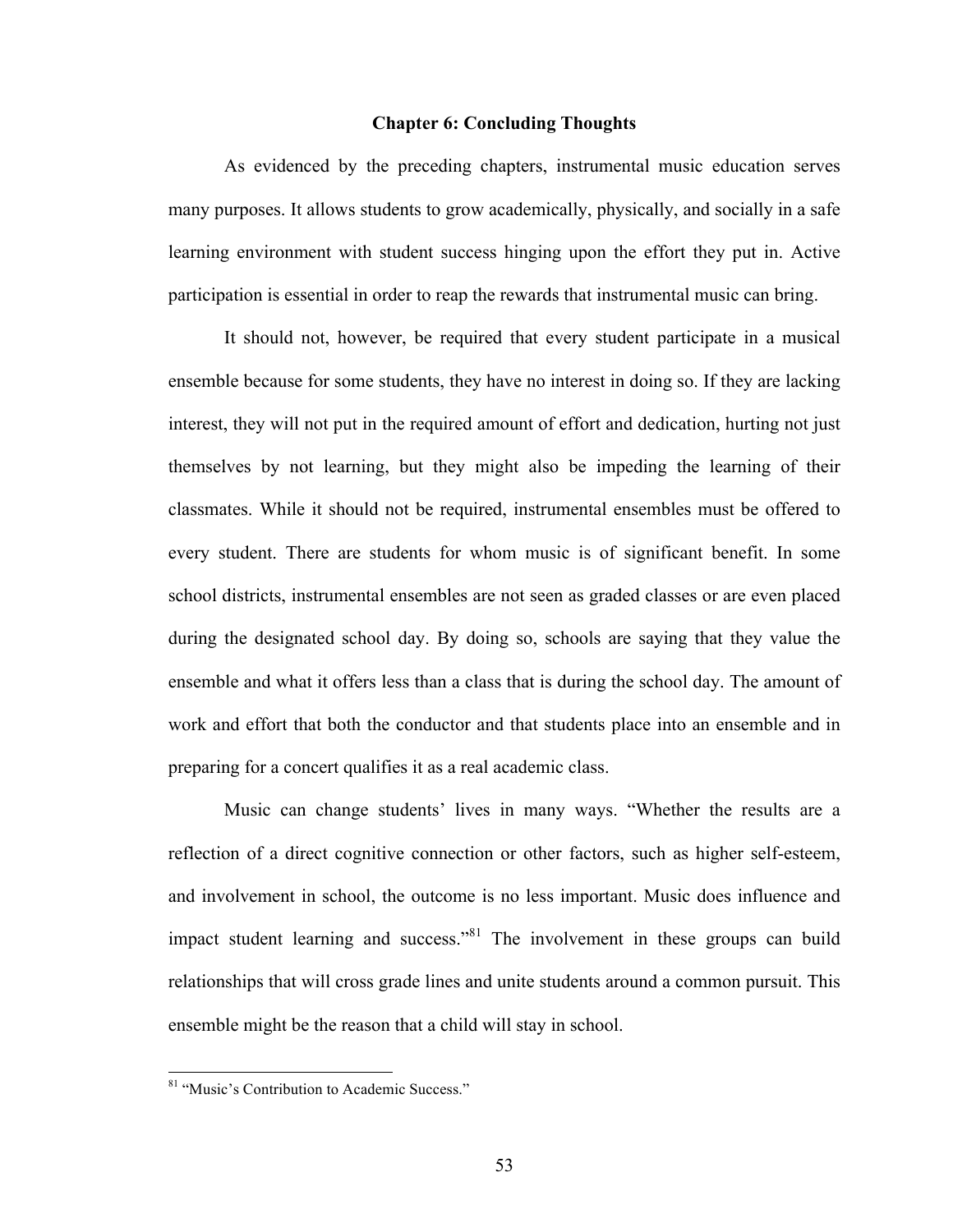Furthermore, instrumental music is an academic subject, and it should be treated as such. The students can do homework, take tests, or write papers depending on the teacher's curriculum. They can go beyond just learning the notes on the page, but learn about the history of the piece or the composer and what inspired them to write it.

Studying instrumental music can be whatever one makes of it. However, it should never be treated as a means to an end. While there are academic benefits for studying instrumental music, that should not be the sole reason to study it, especially given the amount of time committed and level of dedication required.

> It must not be forgotten that the purpose of a fine music education is not to improve English test scores, and one should no more study music to improve English scores than one should study English to improve music scores. The reason to study music is to enhance the quality of one's life through the myriad opportunities and experiences that music study provides.<sup>82</sup>

Schools without music programs deny their students an opportunity to become a well-rounded, cultured person. "An education confined to the "three R's" is analogous to buying an automobile with only an engine, frame, seats, and wheels. It is only the bare minimum, whether it be a car or an education. More is needed if life is to be enriched."<sup>83</sup> In the real world, a future employer might look at the education of a prospective worker, but that isn't the only factor. The employer will look at how they work with others, are they able to show up on time, are they a hard worker, and other key characteristics that create a good employee. If schools only focus on academics, the students can lose the opportunity to develop those skills. By offering music to the students, they have the

 $82$  Johnson 304.

 $83$  Abeles 101.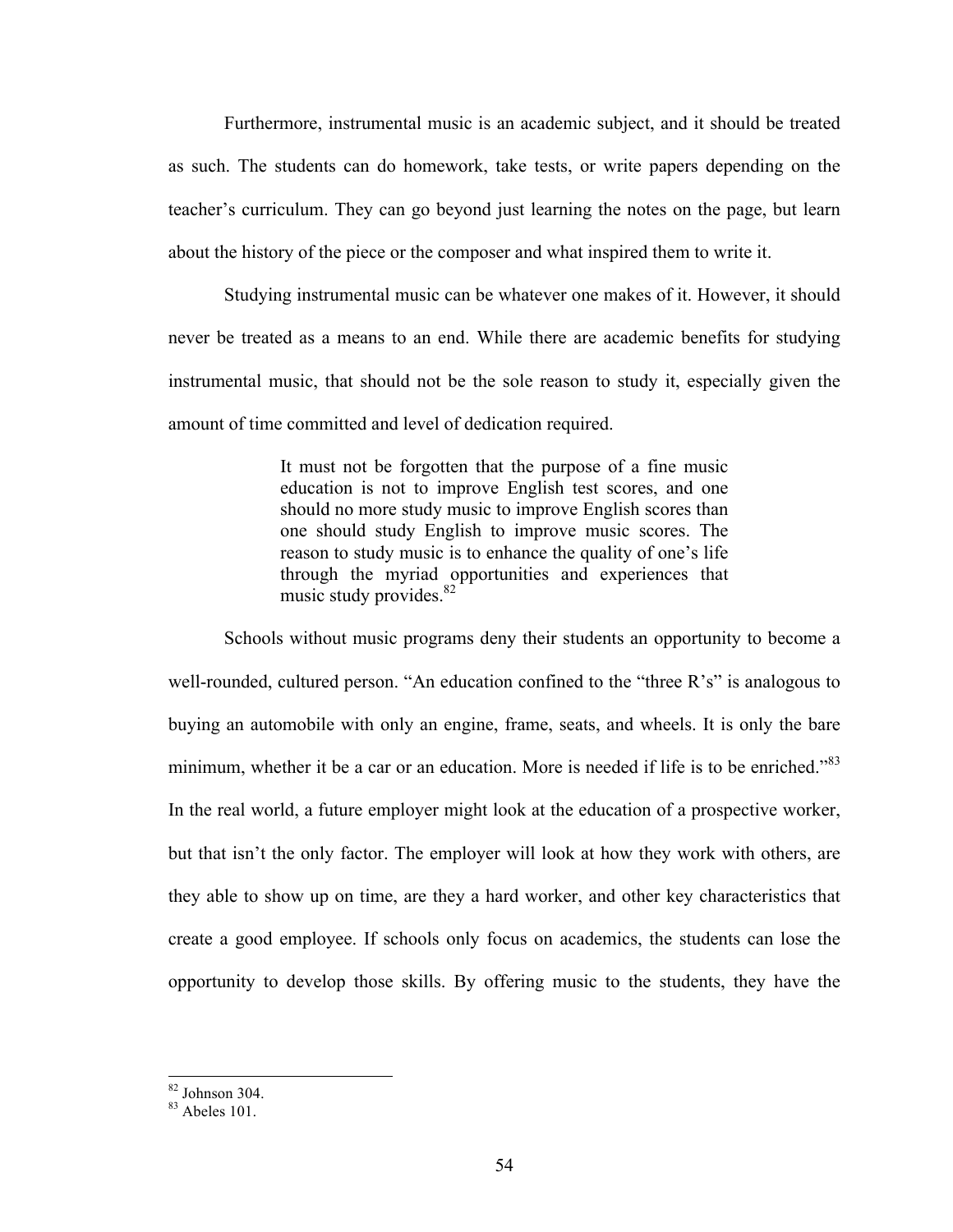chance to take it and start developing skills that will help them in life while also learning about the arts. It helps to create a well-rounded person.

The benefits of having an instrumental music program illustrate how a program can influence and help students. The academic, physical, and social benefits of a music program are inarguable. Instrumental music can help increase academic development, fine motor control, and the development of important social skills, which is very rarely found all together in any other academic discipline. Music has the ability to unite people from all over the world together in the same pursuit regardless of language or ethnicity. "Music has a great power for bringing people together. With so many forces in this world acting to drive wedges between people, it's important to preserve those things that help us experience our common humanity."<sup>84</sup>

<sup>84 &</sup>quot;Benefits of Music Education."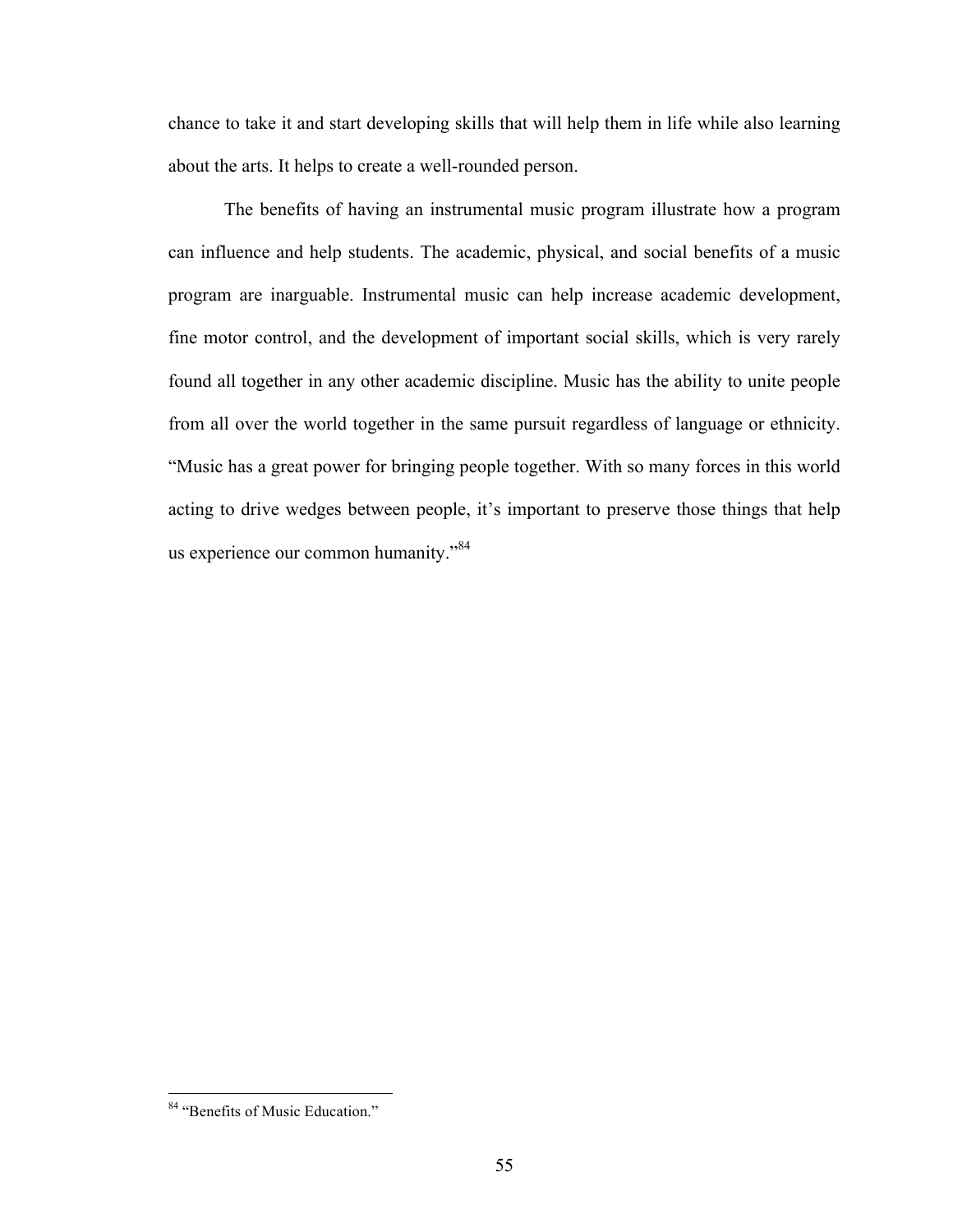#### Bibliography

- "A." The Free Dictionary by Farlex. 2011. 27 Dec. 2011 <http://www.thefreedictionary.com/A>
- Abeles, Harold F., Charles R. Hoffer, and Robert H. Klotman. Foundations of Music Education. 2nd ed. New York, NY: Macmillan Publishing Company, 1984.
- Altenmüller, Eckart, Mario Wiesendanger, and Jürg Kesselring. Music, Motor Control and the Brain. New York, NY: Oxford University Press Inc., 2006.
- "Benefits of Music Education." Music Education Online. 2002. 20 Oct. 2011 <http://www.childrensmusic workshop.com/advocacy/benefits.html>
- Clarke, Eric, Nicola Dibben, and Stephanie Pitts. Music and Mind in Everyday Life. New York, NY: Oxford University Press Inc., 2010.
- Colwell, Richard. "An Investigation of Musical Achievement among Vocal Students, Vocal-Instrumental Students, and Instrumental Students." Journal of Research in Music Education. 11.2 (1963): 123-130.
- Colwell, Richard J. The Teaching of Instrumental Music. New York, NY: Meredith Corporation, 1969.
- Erwin, Joanne, Kay Edwards, Jody Kerchner, and John Knight. Prelude to Music Education. Upper Saddle River, NJ: Pearson Education, Inc., 2003.
- Forgeard, Marie, Ellen Winner, Andrea Norton, and Gottfried Schlaug. "Practicing a Music Instrument in Childhood is Associated with Enhanced Verbal Ability and Nonverbal Reasoning." PLoS ONE. 3.10 (2008): 1-8.
- "History." Negrospiritual.com. 13 Nov. 2011. <http://www.negrospirituals.com/history.htm>.
- Hughes, Mark. "School Years Around the World." InfoPlease. 2007. 3 Apr. 2012 <http://www.infoplease.com/world/statistics/school-years.html>
- Johnson, Christopher M. and Jenney E. Memmott. "Examination of Relationships between Participation in School Music Programs of Differing Quality and Standardized Test Results." Journal of Research in Music Education. 54.4 (2006): 293-307.
- Katx, Nancy and George Koenig. "Sports Teams as a Model for Workplace Teams: Lessons and Liabilities." The Academy of Management Executive. 15.3 (2001): 56-69.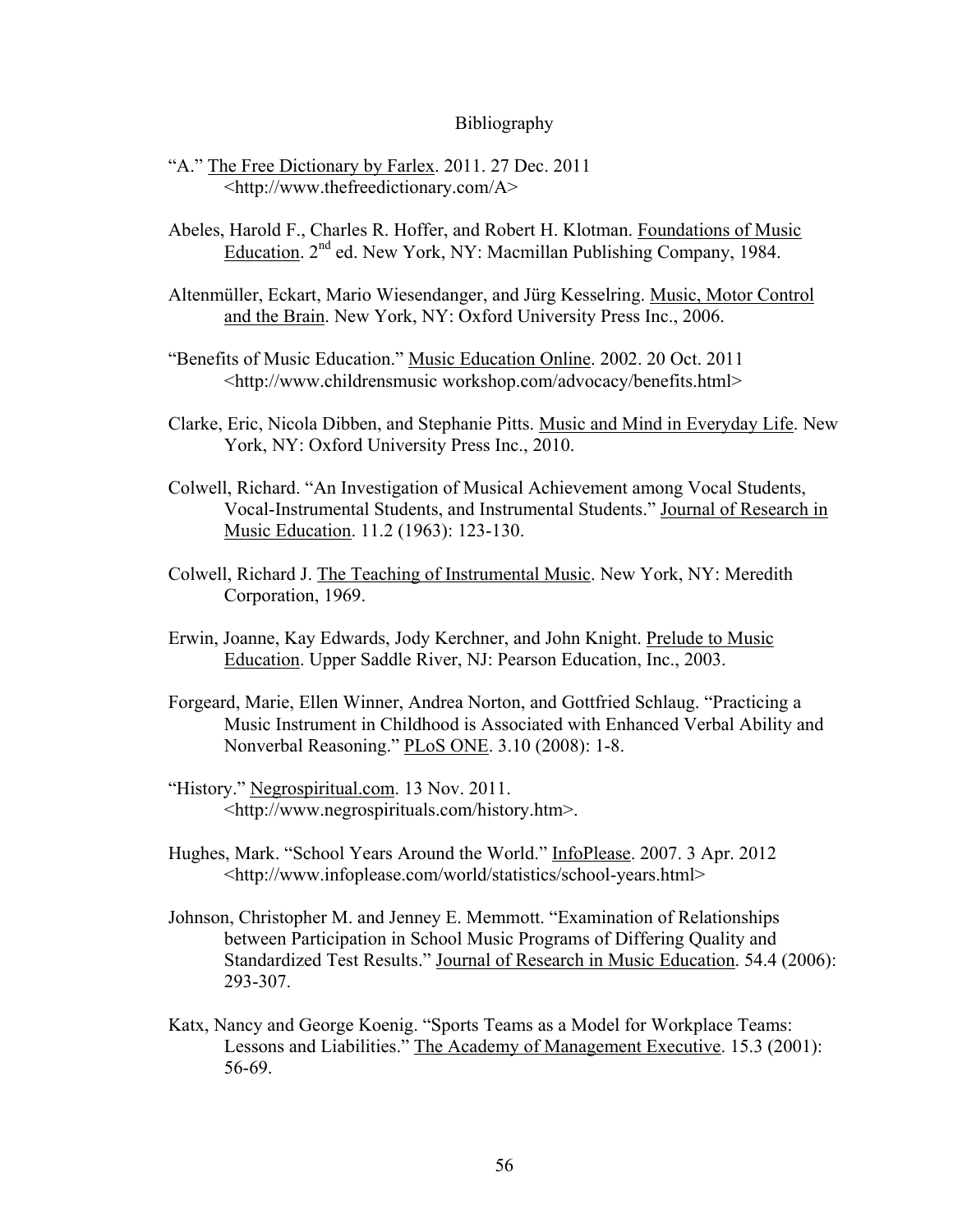- Kratus, John. "Music Education at the Tipping Point." Music Educators Journal. 94.2 (2007): 42-48.
- Kuhn, Wolfgang E. Instrumental Music. Boston, MA: Allyn and Bacon, Inc., 1962.
- Latten, James E. "Chamber Music for Every Instrumentalist." Music Educators Journal. 87.5 (2001): 45-53.
- Leonhard, Charles, and Robert W. House, Foundations and Principles of Music Education. New York, NY: McGraw-Hill Book Company, 1959.
- Mark, Michael L. "Music Education's Cultural Imperative." Music Educators Journal. 74.4 (1987): 22-26.
- "Music's Contribution to Academic Success." Music Education Online. 2006. 20 Oct. 2011 <http://www.childrensmusicworkshop.com/advocacy/academicsuccess.html>
- Philips, Carolyn. "Twelve Benefits of Music Education." Music Education Online. 2006. 20 Oct. 2011 <http://www.childrensmusicworkshop.com/advocacy/12benefits.html>
- "Research Briefs: Did You Know?" NAMM Foundation. 2010. 22 Mar. 2012 <http://www.nammfoundation.org/research/research-briefs-did-you-know>
- Rhodes, Stephen L., The American School Band Movement. 2007. 23 Oct. 2011 <http://www.lipscomb.edu/windbandhistory/RhodesWindBand\_09\_AmericanSch oolBand.htm#n5>.
- Spray, Becky. "Does Marching Band = Physical Education?" National Association for Music Education. 3 Apr. 2008. 21 Jan. 2012 < http://www.menc.org/v/band/doesmarching-band-physical-education/>
- Steele, Kenneth M., Joshua D. Brown, and Jaimily A. Stoecker. "Failure to Confirm the Rauscher and Shaw Description of Recovery of the Mozart Effect." Perceptual and Motor Skills. 88.3 (1999): 843-848.
- Stitgen, Stan F., "A Community of Support for Music Education." Music Educators Journal. 74.7 (1988): 30-34.
- Taylor, Donald M. "Orff Ensembles: Benefits, Challenges, and Solutions." General Music Today. (2011): 1-5.
- Zezima, Katie. "The Case for Cursive." The New York Times. 27 Apr. 2011. 21 Jan. 2012 <http://www.nytimes.com/2011/04/28/us/28cursive.html?\_r=1>